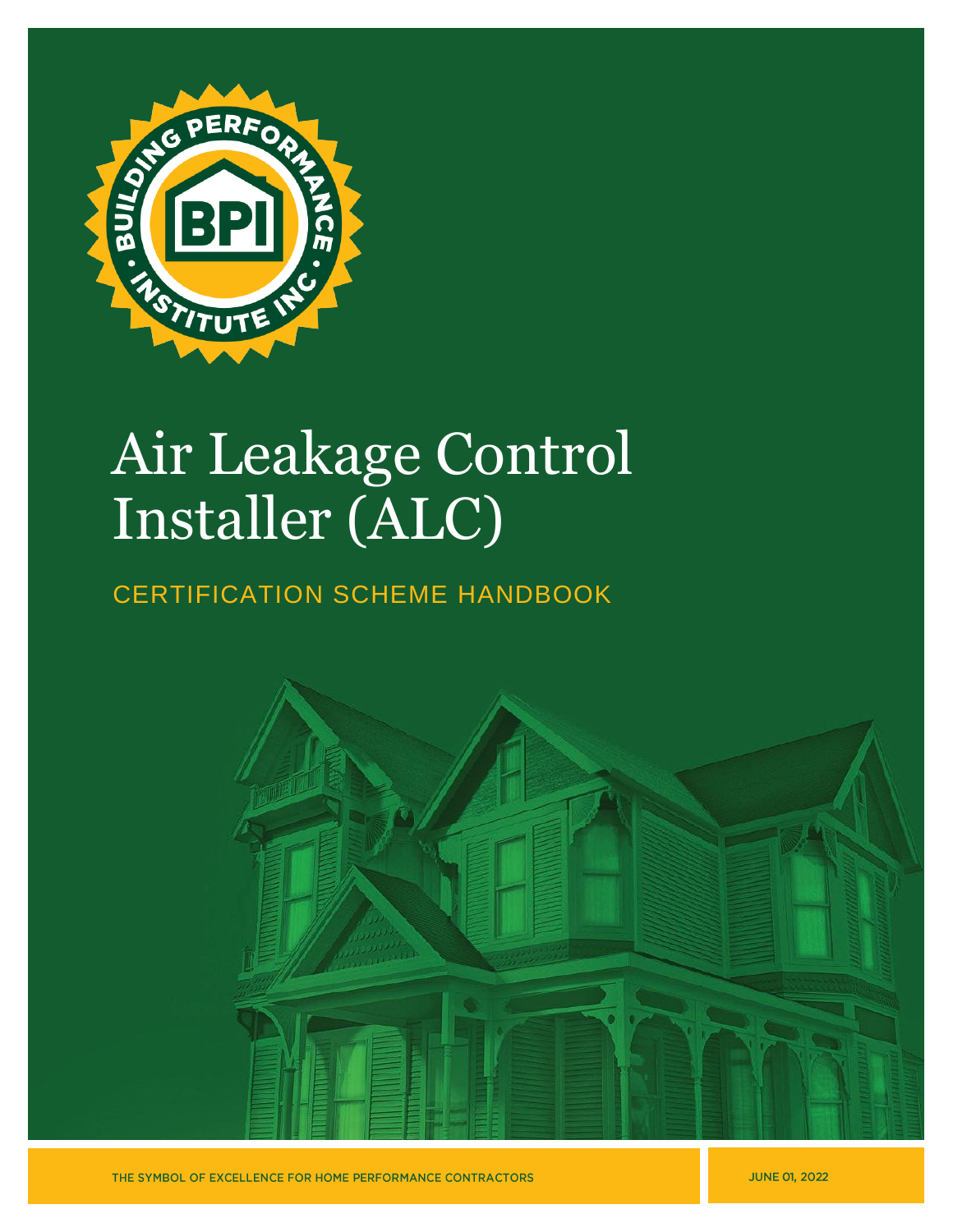#### **Notice**

Anyone interested in becoming BPI certified as an Air Leakage Control Installer, will need to know the scope of the certification and all requirements.

This certification scheme handbook outlines the knowledge, skills and abilities needed for individuals to become certified as an Air Leakage Control Installer.

Information in this handbook represents the policies at the date of publication for the BPI Air Leakage Control Installer certification. Information in this handbook supersedes information contained in any previously published documents.

© 2022 Building Performance Institute, Inc. All Rights Reserved.

#### **Acknowledgements**

The Building Performance Institute, Inc. would like to thank those who support the BPI national expansion and all of the dedicated professionals who have participated in the development of this document.

#### **Disclaimer**

Eligibility standards, exam content, exam standards, fees, and guidelines are subject to change. BPI will post the latest version of this document at [www.bpi.org.](http://www.bpi.org/) Prior to participating in any available service through BPI, check to ensure that you have based your decision to proceed on the most up-to-date information available. BPI reserves the right to modify documents prior to accepting any application.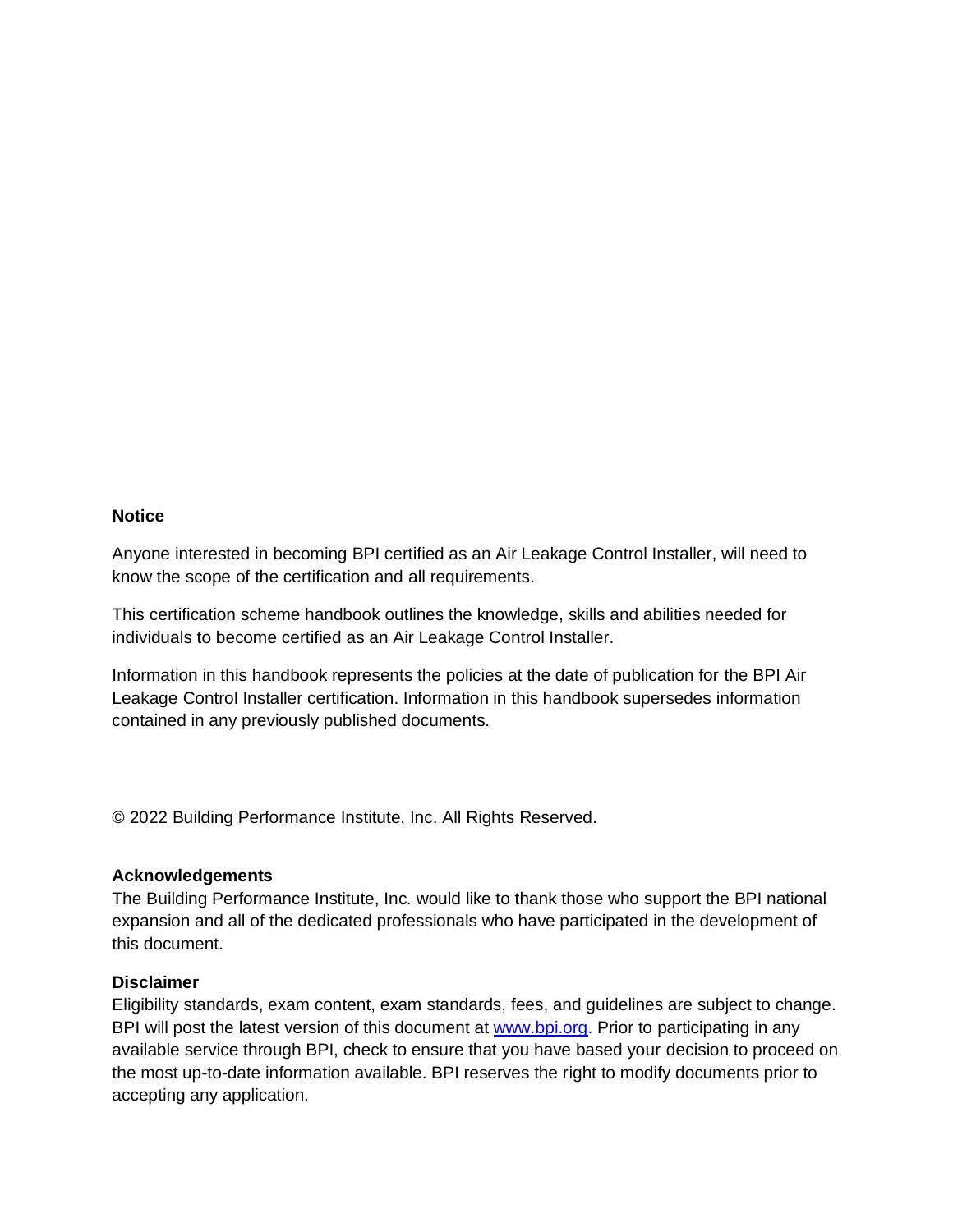# <span id="page-2-0"></span>**Table of Contents**

| $\mathbf 1$ .   |                                                                                           |  |
|-----------------|-------------------------------------------------------------------------------------------|--|
| 2.              |                                                                                           |  |
| 3.              |                                                                                           |  |
| 4.              |                                                                                           |  |
| 5.              |                                                                                           |  |
| 6.              |                                                                                           |  |
| 7.              |                                                                                           |  |
| 8.              |                                                                                           |  |
| 9.              |                                                                                           |  |
| 10.             |                                                                                           |  |
| 11.             |                                                                                           |  |
| 12.             |                                                                                           |  |
| 13.             |                                                                                           |  |
| 14              |                                                                                           |  |
| 15.             |                                                                                           |  |
| 16.             |                                                                                           |  |
| 17 <sub>1</sub> |                                                                                           |  |
|                 |                                                                                           |  |
|                 |                                                                                           |  |
|                 |                                                                                           |  |
|                 |                                                                                           |  |
|                 | Appendix E - BPI Parental or Guardian Consent and Waiver of Liability Form for Candidates |  |
|                 |                                                                                           |  |
|                 |                                                                                           |  |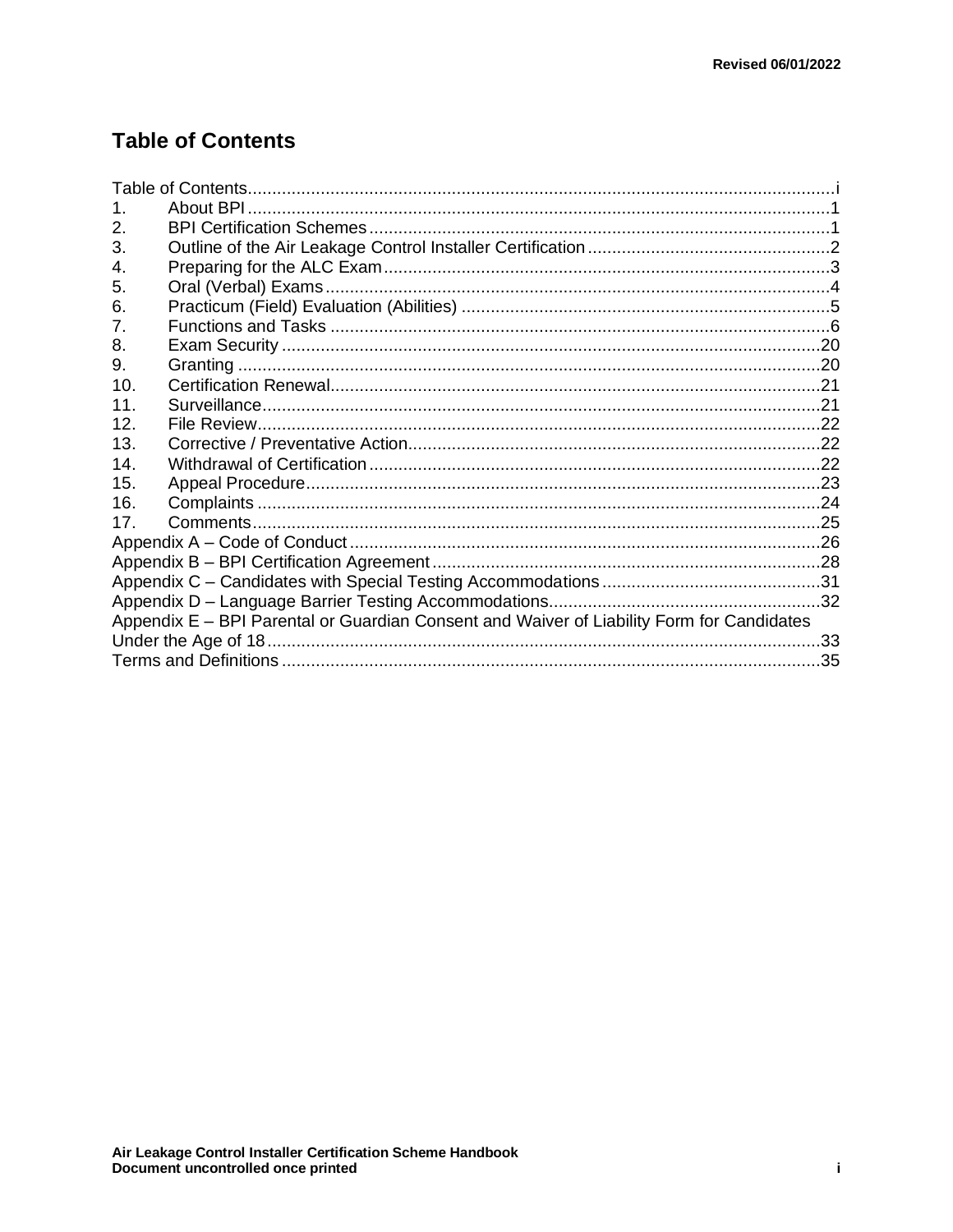# <span id="page-3-0"></span>**1. About BPI**

Founded in 1993, the Building Performance Institute (BPI) is the nation's premier certification and standard-setting organization for home performance professionals. BPI is accredited by the American National Standards Institute, Inc. (ANSI) as a developer of American National Standards and as a certifying body for personnel credentials. BPI develops the technical standards for home energy audits and for energy efficiency, health, and safety improvements. From these standards, BPI develops rigorous written and field exams resulting in one of BPI's 14 professional certifications. BPI understands the importance of impartiality in carrying out its certification activities, manages conflict of interest, and ensures the objectivity of its certification activities.

BPI also offers three programs [\(BPI GoldStar](http://www.bpi.org/bpi-goldstar-contractors) Contractor for companies, [Rating Program](http://www.bpi.org/bpi-raters) for raters, and [BPI](http://www.bpi.org/product-listing) [Product](http://www.bpi.org/product-listing) Listing for manufacturers) and three certificates (Building [Science Principles,](http://www.bpi.org/building-science-principles) [Healthy](http://www.bpi.org/healthy-housing-principles)  [Housing Principles,](http://www.bpi.org/healthy-housing-principles) [Site Supervisor\)](http://www.bpi.org/sitesupervisorcertificate). BPI Certified Professionals hold over 12,000 active certifications supported by over 100 BPI Test Centers and 250 Proctors nationwide. BPI has BPI Goldstar Contractors across the country.

BPI is a 501(c)3 corporation registered in the state of New York. The corporation was incorporated on January 18, 1996 and the corporation number is 14-1789014.The objective of the corporation is to provide credentialing for individuals and corporations involved in the residential retrofit industry. BPI is headquartered in Saratoga Springs, NY.

# <span id="page-3-1"></span>**2. BPI Certification Schemes**

BPI offers individual certification in a number of areas in the residential retrofit industry.

The certification schemes are developed and then reviewed on an on-going basis by scheme committees made up of subject matter experts – individuals with the credentials and experience within the industry. The scheme committee review statistics, industry changes and current certification scheme requirements on a regular basis.

Industry input on each certification scheme is encouraged. The scheme committee members will seek input from external sources including, but not limited to:

- industry associations
- professional groups
- government agencies
- consumer/owner advocacy groups

The certification outlined in this scheme handbook is for installers who are involved in the retrofit of existing residential buildings. For a full listing of certifications, see the [www.bpi.org](http://www.bpi.org/) website.

For individuals to become BPI ALC certified, successful completion of a written exam to confirm the candidate's knowledge and skills (which will be given orally) and a practicum evaluation is required to confirm the candidate's abilities.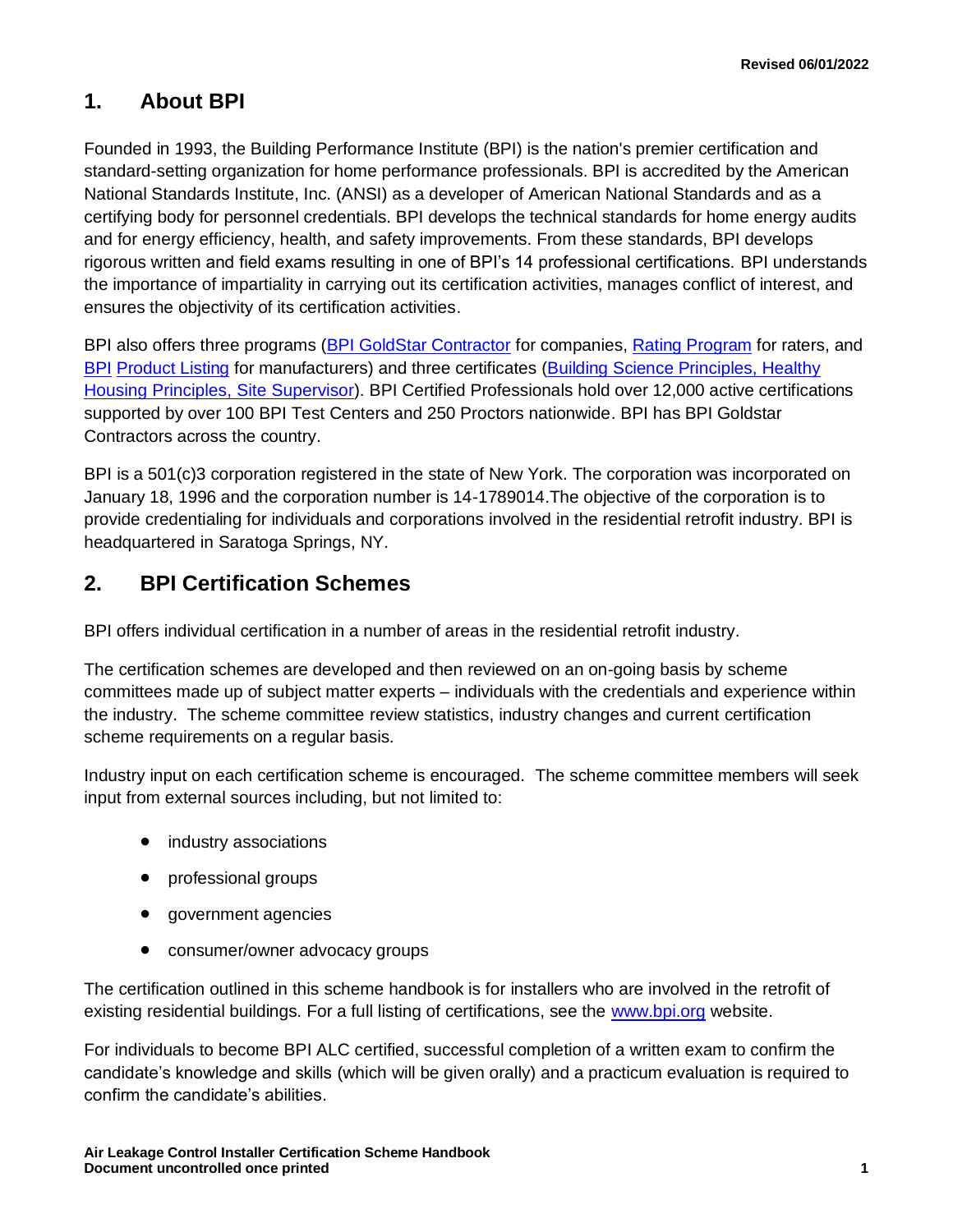To be certified by BPI, the candidate is not required by BPI to undergo any specific training, whether that would be on-site job training or classroom training. BPI does not approve any training programs. It is up to the individual to decide what training they want to take and where to take it, as it is solely their decision.

The requirements for this certification will be reviewed every five years and modified as required by the scheme committee with input from the residential retrofit industry. Modifications to the certification scheme will be made by BPI on the basis of the non-compliance cases, feedback from industry and technical changes to materials, components, systems, building codes or other relevant items.

# <span id="page-4-0"></span>**3. Outline of the Air Leakage Control Installer Certification**

This certification scheme handbook outlines the knowledge, skills and abilities requirements for the Air Leakage Control Installer certification.

This scheme defines the scope of the installation of specific air leakage control measures in accessible and inaccessible unconditioned and semi-conditioned spaces of existing residential homes. These specific measures represent typical air leakage control applications and incorporate the principals of air leakage control, which then can be applied to most air leakage control locations.

Installers will demonstrate their abilities to reduce uncontrolled air movement by creating continuous durable air pressure boundaries in attics, side attics, crawl spaces and other accessible buffer zones by installing and connecting appropriate materials in a durable fashion.

This work includes:

• preparation of attic spaces and crawlspaces including confirmation of air sealing completeness before the installation of loose fill, blanket, or rigid board insulation

The scope of this certification scheme is limited to existing buildings, which are not greater than three stories and does not include:

- sealed flexible mechanically attached membranes, such as the belly wrap under mobile homes or water resistive barriers behind siding
- interior and exterior finish details and more complex housing types
- work scope development or alteration, health and safety analysis, including mechanical ventilation, combustion system analysis or alteration
- installation of loose fill insulation (mineral fiber, fiber glass, cellulose)
- installation of batt or blanket insulation in open walls, attics, or floors
- installation of rigid board insulation
- installation of spray polyurethane foam insulation
- installation of damp spray, wet spray, or insulation blown behind net
- installation of membranes, such as belly wrap under mobile homes or water resistive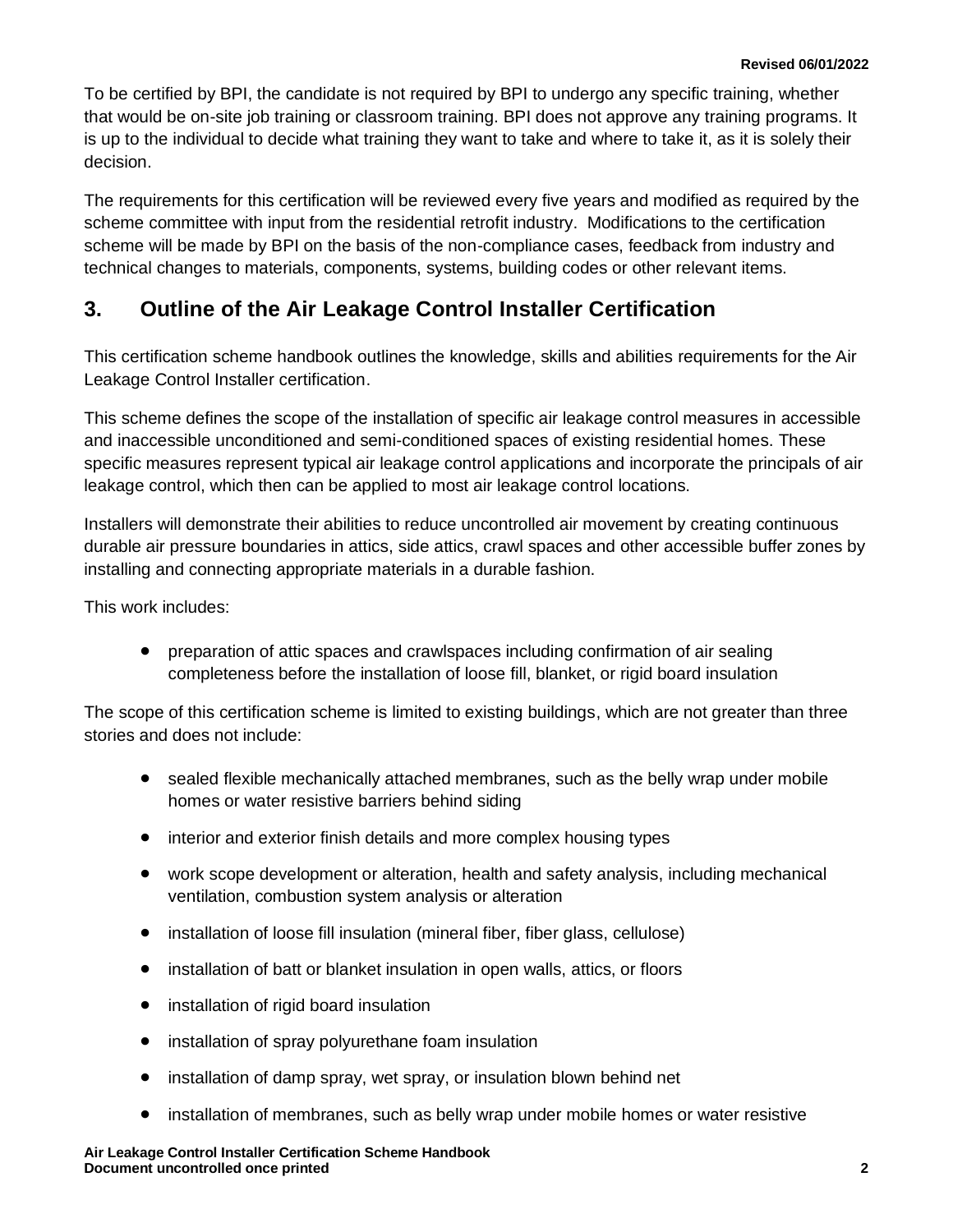barriers behind siding in mobile home cavities

- roof vent and gable vent installation or replacement
- access techniques to key framing junctures and limited clearance areas
- skills required to complete all types of insulation in all types of residential construction.
- commercial construction air sealing skills or certification requirements including carpentry, roofing, siding, plastering and drywall, and standard insulation; nor requirements of licensed specialty trades or advanced installation techniques requiring instrumented diagnostic testing or analysis

This document is intended to include all of the tasks an Air Leakage Control Installer may perform, as well as the knowledge, skills, and abilities required to do these tasks. This certification scheme is not an installation standard, an application standard or standard work specification.

Please note that certification is not a license to practice. All certified persons must comply with applicable federal, state and local laws and regulations governing the profession.

# <span id="page-5-0"></span>**4. Preparing for the ALC Exam**

There are no prerequisites to take this exam or become certified. Before you register for the exam:

- Download the latest version of the BPI Air Leakage Control Installer scheme handbook from [www.bpi.org](http://www.bpi.org/)
- Read and understand all information
- Refer to the Knowledge, Skills, and Abilities to be sure that you understand and can perform the tasks required for this certification
- Obtain reference materials for the field exam and study well in advance of taking the exam

#### $4.1$ **Special Testing Accommodations**

Candidates in need of special testing accommodations, such as a language barrier, or arrangements for persons with disabilities, will submit the appropriate forms as noted in Appendix (C and D).

Candidates under the age of 18 will need to submit the *BPI Parental or Guardian Consent and Wavier of Liaibility Form for Candidates Under the Age of 18* as noted in Appendix E. Candidates will not be allowed to proceed with taking any BPI exams unless this form is signed and completed.

*It is highly recommended that you submit your request for accommodation at least thirty (30) days prior to your preferred exam date.*

#### $4.2$ **Proof of Identity**

Candidates must provide valid photo identification prior to taking the exam. Please make sure that when registering for the exam, the name used is the same that is listed on the valid photo ID.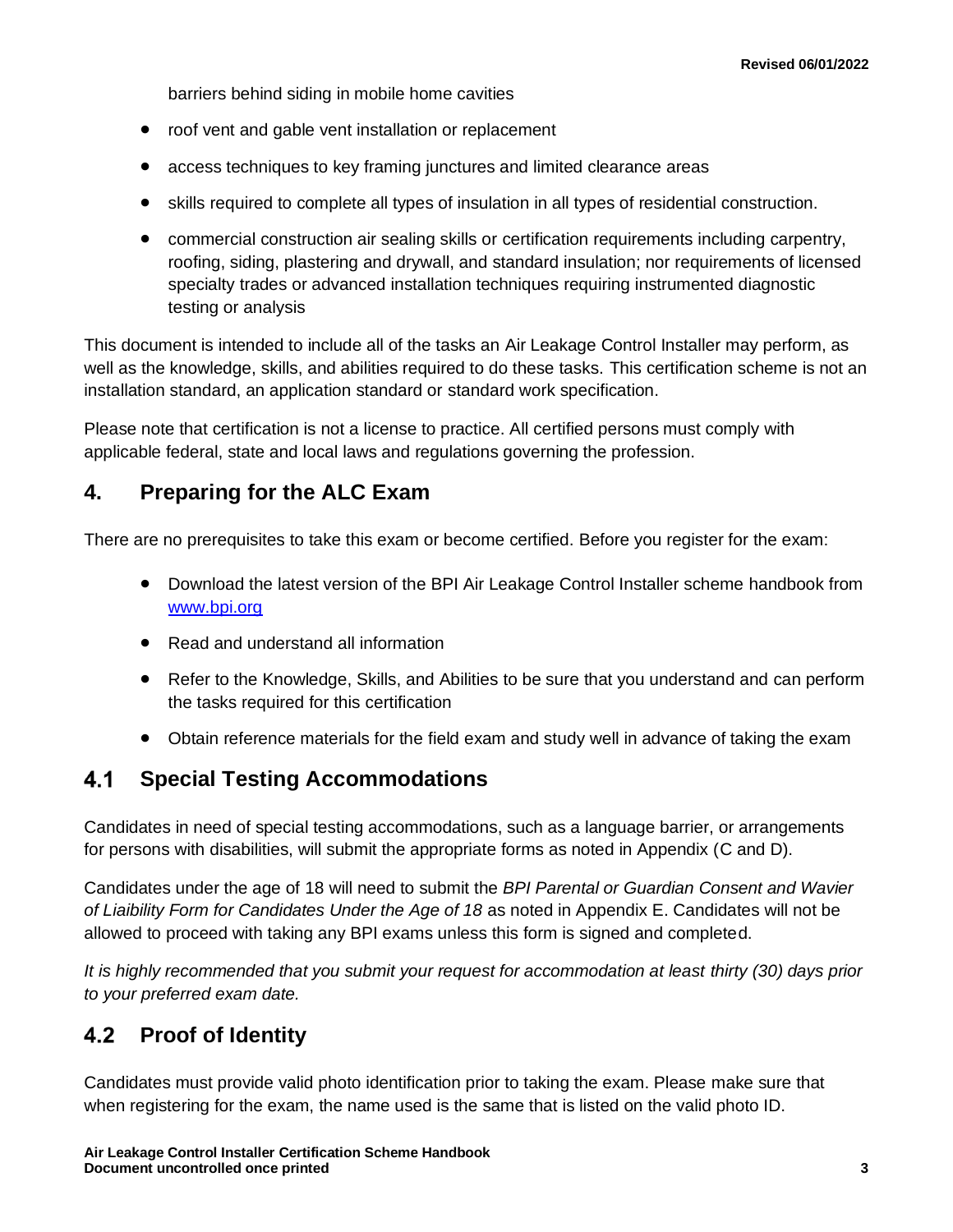Examples of acceptable forms of photo ID are:

- driver's license
- state issued photo ID
- passport
- military identification
- employee identification card

#### $4.3$ **Certification Fees and Scheduling**

BPI certification exams are provided through BPI Test Centers. Please reach out to a local BPI Test Center for fees and scheduling details of exams, as they will vary from Test Center to Test Center. To locate a BPI Test Center, please go to the BPI website [\(www.bpi.org\)](http://www.bpi.org/) and select **Locator** from the top of the page.

BPI does not set schedules for its Test Centers, nor does BPI collect the exam fees.

# <span id="page-6-0"></span>**5. Oral (Verbal) Exams**

For this certification, a verbal test instrument will be administered in order to ensure competency in the critical tasks defined by BPI. Candidates' responses to the verbal questions will be recorded to provide documented evidence that they have the appropriate knowledge and skills for certification when the minimum requirements have been met.

The BPI test instrument, covering both knowledge and skills, will be provided orally for this certification by a BPI Test Center proctor. This oral exam will be administered during the time candidates are undergoing the abilities exam. This means that candidates will be asked questions during the time they are demonstrating their abilities.

The verbal exam focuses on the key areas of knowledge and skills for this certification and is weighted appropriately in regards to the critical functions required.

The oral exam is comprised of forty (40) questions to cover knowledge and skills.

The questions have been developed at a grade 8 English language level.

The passing mark for the oral exam is ninety percent (90%).

Use of any notes, other manuals or materials during the exam is strictly prohibited.

Future discussion or disclosure of the content of the exam, orally or in writing, or by any other means, is prohibited.

Upon failure of the oral portion of the exam, the candidate will be required to re-take the oral portion of the exam in it's entirely and will have one (1) hour to complete it. There is a fee associated for the retake of the exam.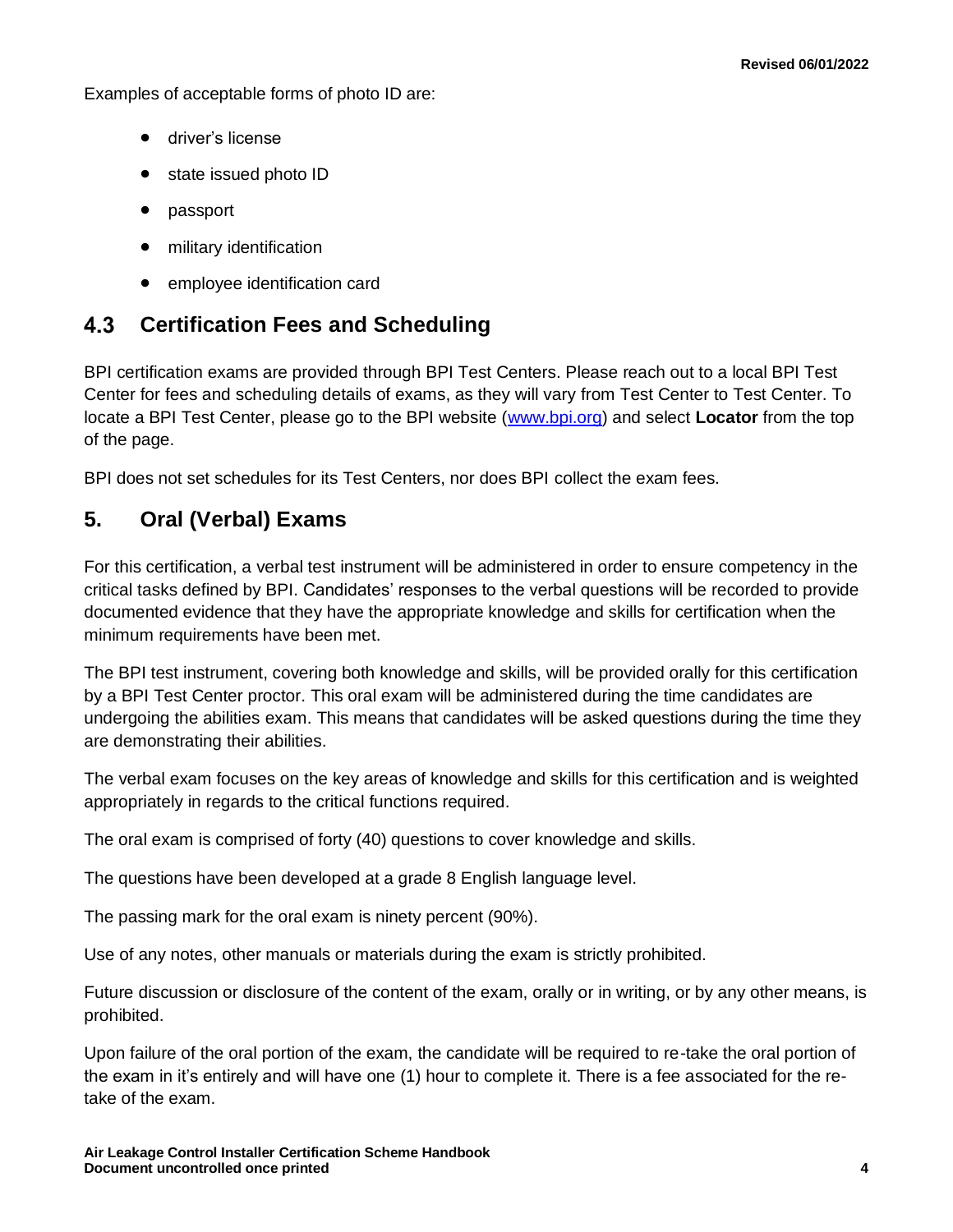Theft or attempted theft of exam items is punishable to the fullest extent of the law.

Candidates will be observed at all times while taking the exam. This includes direct observation by the examiner as well as audio and video recording of your exam. Their participation in irregular behavior during the exam may result in the invalidation of the results of their exam, termination of their status, civil liability, criminal prosecution, or other appropriate sanctions.

# <span id="page-7-0"></span>**6. Practicum (Field) Evaluation (Abilities)**

A practical evaluation to determine the candidates' abilities has been developed by BPI in order to ensure competency in the critical tasks defined by BPI. This will provide documented evidence that the candidates have the appropriate abilities.

The practicum evaluation exam is constructed where candidates are requested to perform a task. The candidates are provided direction and given the proper tools and equipment to undertake completing the task. Their abilities are then evaluated based on a predetermined set of criteria.

There are eighteen (18) performance line items covering fifty-one (51) abilities to be shown. Three (3) of the eighteen (18) props are gated items and must be completed successfully in order to pass the exam regardless of any other overall score (Large hole with heat source, non-IC recessed light, and full height metal clearance).

The minimum passing score of the fifteen (15) non-gated props is 93%.

The candidates will follow the instructions outlined in the abilities section of the functions and tasks outlined in this document. The candidates will complete the tasks on a single air leakage point and then confirm that the point is air tight by depressurizing the chamber behind the mock-up. If chemical smoke is drawn into the mockup, this indicates that the air leakage control has not been performed adequately.

If the proctor sees evidence of air leakage by the smoke being drawn into the mock-up, the candidate will have the opportunity to make any corrections they see fit. Upon completion, the mock-up will be retested. If there is any evidence that the chemical smoke is being drawn into the mock-up on the second test, then this is considered a failure for that specific air leakage point.

Upon exam failure, the candidates will retest only on the specific air leakage points where the appropriate abilities were not confirmed. When retesting, there is no requirement to show abilities on the air leakage points where they were able to seal the mock up in two tries or less, only the ones that showed air leakage after the second try.

The practicum evaluation will have the candidates demonstrate the ability to properly and completely seal all air leakage and exterior duct leakage in attics, side attics, crawlspaces, attached garages and other areas between conditioned space and outside or attached units as confirmed by visual inspection and smoke test during blower door operation. All materials will be used within their listing for temperature and exposure and installed in conformance to all applicable codes and to manufacturer's recommendations. Seals will be continuous, durable, able to support all expected loads, and impermeable to airflow as indicated by chemical smoke at a pressure difference of 75 Pascals.

The time length for the oral exam and practicum evaluation for abilities will not be greater than seven (7) hours in length.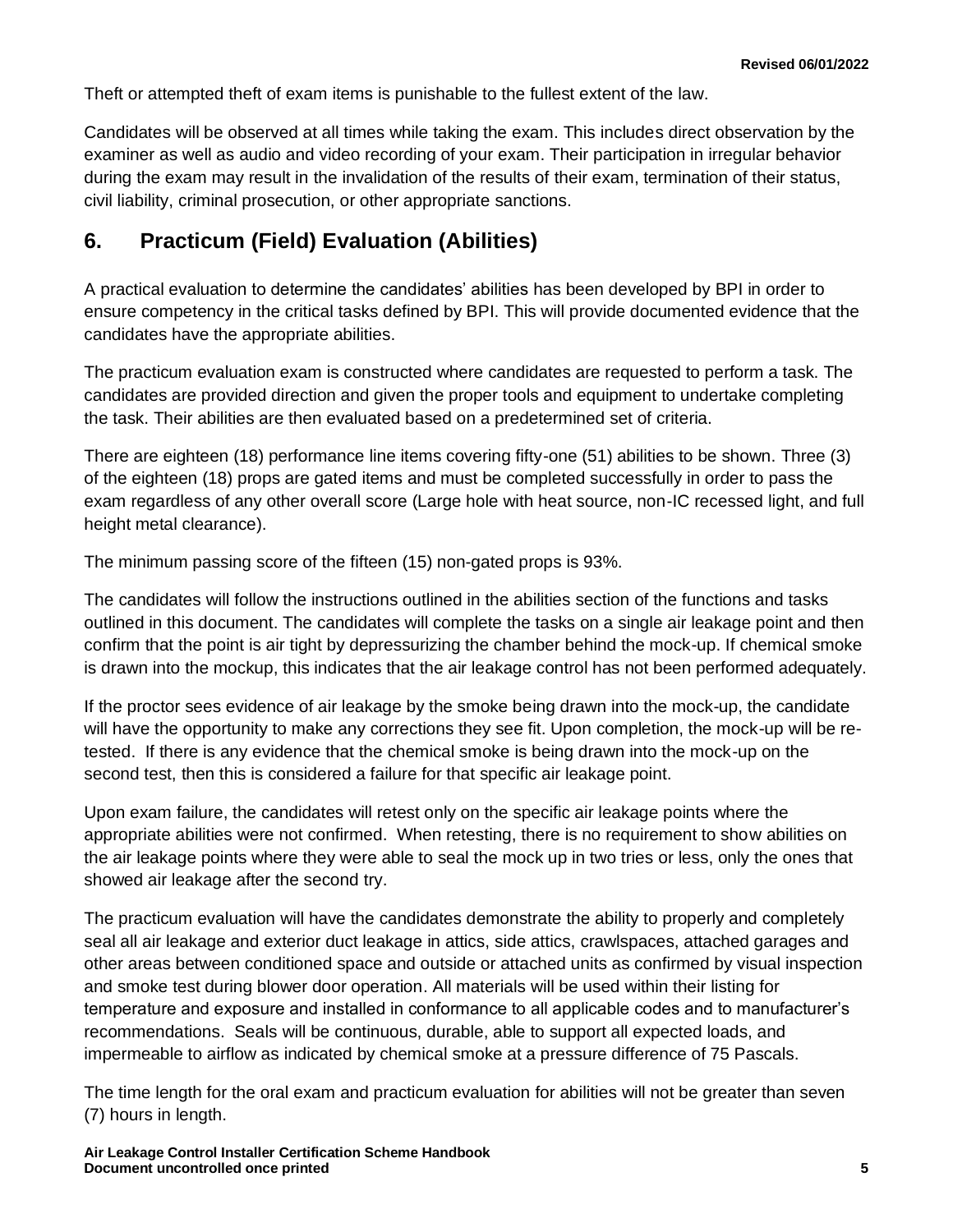Use of any notes, other manuals or materials during the practicum evaluation is strictly prohibited.

Candidates may challenge the ALC field exam up to six (6) times in a one-year period. The one-year period begins after the first unsuccessful attempt of the exam, after which time a candidate will have five (5) more attempts to successfully challenge the exam. There is a cost for each exam. BPI permits twelve (12) months to complete the certification process from the time a candidate takes the first exam.

The practicum evaluation is administered through BPI Test Centers at various locations across the United States. Please go to the BPI website [\(www.bpi.org\)](http://www.bpi.org/) and select **Locator** at the top of the page to find a BPI Test Center near you.

# <span id="page-8-0"></span>**7. Functions and Tasks**

The Knowledge, Skills, and Abilities required for this exam are below.

- $K =$  Knowledge, shown on written or verbal test
- S = Skill, shown on written test, diagram, or interactive tool

 $A =$  Ability, demonstrated on prop or in house

| # |              | <b>Description of Task or Function</b>                                                                                                                                                                                                                                               | <b>Reason</b>                                                         | K | S | A  |
|---|--------------|--------------------------------------------------------------------------------------------------------------------------------------------------------------------------------------------------------------------------------------------------------------------------------------|-----------------------------------------------------------------------|---|---|----|
| 1 |              | Before work                                                                                                                                                                                                                                                                          |                                                                       |   |   |    |
|   | a            | Choose basic personal protective equipment needed<br>for air sealing work in attics and crawlspaces (N95<br>dust mask or better, safety glasses, gloves, coveralls,<br>kneepads).                                                                                                    | Reduce injury and<br>irritation.                                      |   |   | X. |
|   | b            | Demonstrate knowledge that fires can start when a<br>burnable material such as a wood product, paper<br>facing, rubber caulk or plastic foam contacts a heat<br>source like a chimney or metal flue; or insulation<br>traps heat over a non-IC recessed light or improper<br>wiring. | Prevent fires.                                                        | X |   |    |
|   | C            | List an example of a non-combustible airtight material<br>suitable for contact with a chimney heat source.                                                                                                                                                                           | Recognize safe<br>material.                                           | X |   |    |
|   | d            | List an acceptable sealant for contact with the heat<br>source.                                                                                                                                                                                                                      | Recognize safe<br>material.                                           | X |   |    |
|   | $\mathbf e$  | Demonstrate knowledge that combustion products<br>can hurt the occupants and damage the building<br>unless all fumes go up the chimney before and after<br>air sealing work, whether fans are on or off.                                                                             | <b>Carbon Monoxide</b><br>buildup, other fumes<br>and extra moisture. | X |   |    |
|   | $\mathsf{f}$ | Demonstrate knowledge that solid materials like<br>gypsum board ceilings, plywood subfloors and wall<br>sheathing stop air and only allow air leakage between<br>sections at open joints, gaps, penetrations, framing                                                                | What to attach to,<br>where to look for air<br>leaks.                 | X |   |    |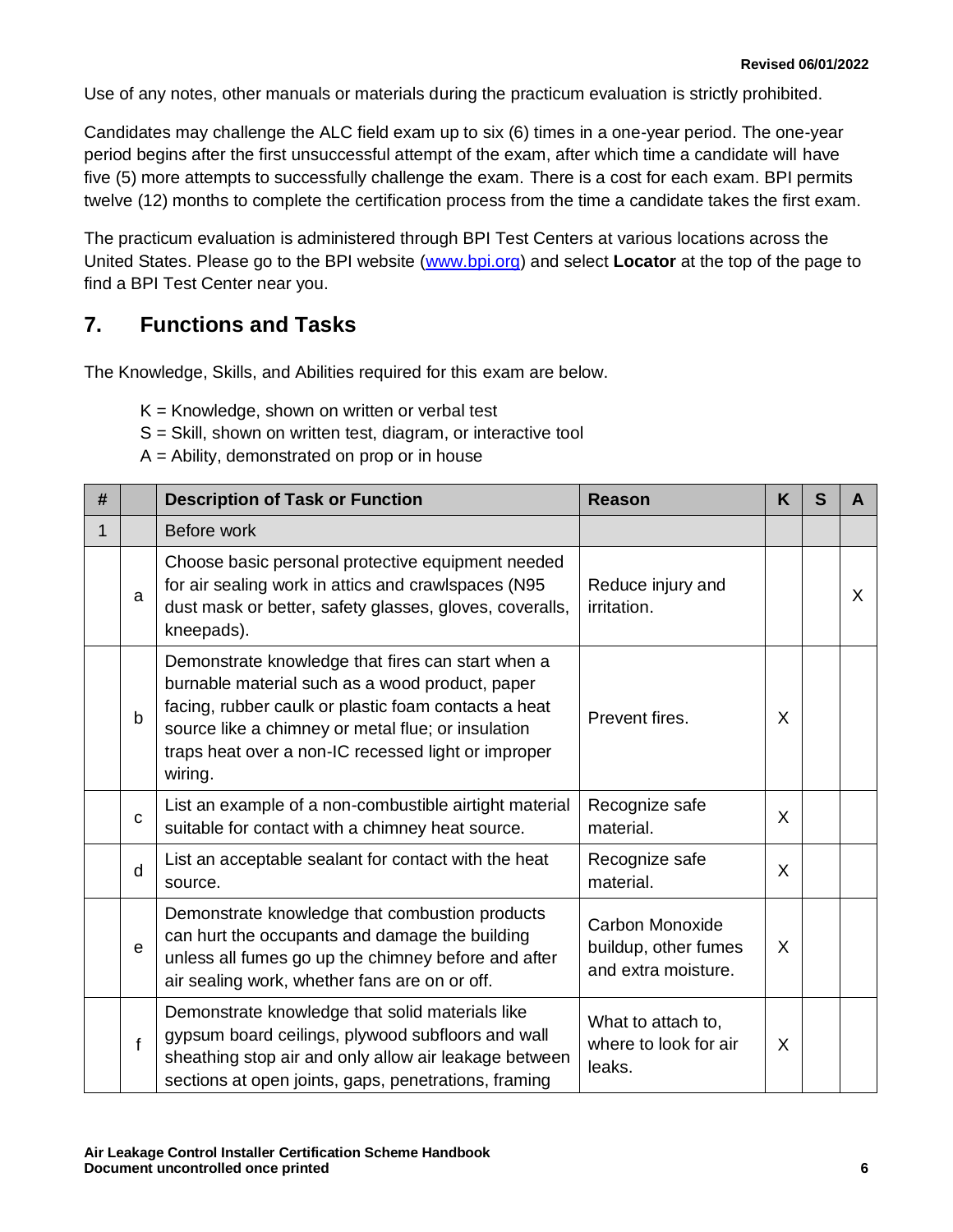| #              |    | <b>Description of Task or Function</b>                                                                                                                                                                                                                                       | <b>Reason</b>                                                                                                                 | K | S | A  |
|----------------|----|------------------------------------------------------------------------------------------------------------------------------------------------------------------------------------------------------------------------------------------------------------------------------|-------------------------------------------------------------------------------------------------------------------------------|---|---|----|
|                |    | edges, chases, ducts, and transitions between<br>materials and assemblies.                                                                                                                                                                                                   |                                                                                                                               |   |   |    |
|                | g  | Demonstrate knowledge that that foam with gaps,<br>loose fill and batt insulation can't work properly when<br>air moves through it or circulates between insulation<br>and the interior.                                                                                     | Air can carry heat and<br>cooling away.                                                                                       | X |   |    |
|                | h  | Inspect and don proper personal protective<br>equipment (PPE).                                                                                                                                                                                                               | Confirm that the<br>installer has basic<br>safety and<br>construction skills to<br>conduct work.                              |   |   | X  |
|                | i. | Demonstrate safe and proper use of hand tool and<br>power tools including utility knife, sheet metal snip,<br>hammer, pry bar, screw gun, caulk gun, 1/2 inch<br>electric drill with side handle and 2 9/16 self-feed bit,<br>reciprocating saw.                             | Installer needs to be<br>able to use proper<br>tools for the work.                                                            |   |   | X. |
|                | j  | Demonstrate knowledge of basic construction<br>materials and proper materials-handling techniques.                                                                                                                                                                           | Installer needs to<br>know what materials<br>need to be used and<br>when they can be<br>used.                                 | X |   |    |
|                | k  | Demonstrate knowledge that floor or wall cavities<br>used as ducts must be blocked from the exterior with<br>material rated for use in ducts: i.e. ductboard or metal<br>plus mastic sealant. Show on diagram where to block<br>between floor return and open exterior wall. | Ducts open to exterior<br>walls are duct leaks<br>just like attic or<br>crawlspace ducts and<br>require similar<br>materials. | X |   |    |
| $\overline{2}$ |    | Uncover bypasses (interactive tool, prop or house)                                                                                                                                                                                                                           |                                                                                                                               |   |   |    |
|                | a  | Locate and uncover bypasses from crew leader's<br>diagram or instructions. In a selected area, move<br>insulation and other obstructions aside to expose all<br>sides of bypass openings across any framing to intact<br>surface of solid finish material.                   | Prepare to seal solid<br>to solid material. Find<br>all fire and other<br>hazards.                                            |   | X |    |
|                | b  | Demonstrate ability to distribute body and equipment<br>weight while in the attic to avoid damage to interior<br>finish materials                                                                                                                                            | No damage to<br>building or workers.                                                                                          | X |   |    |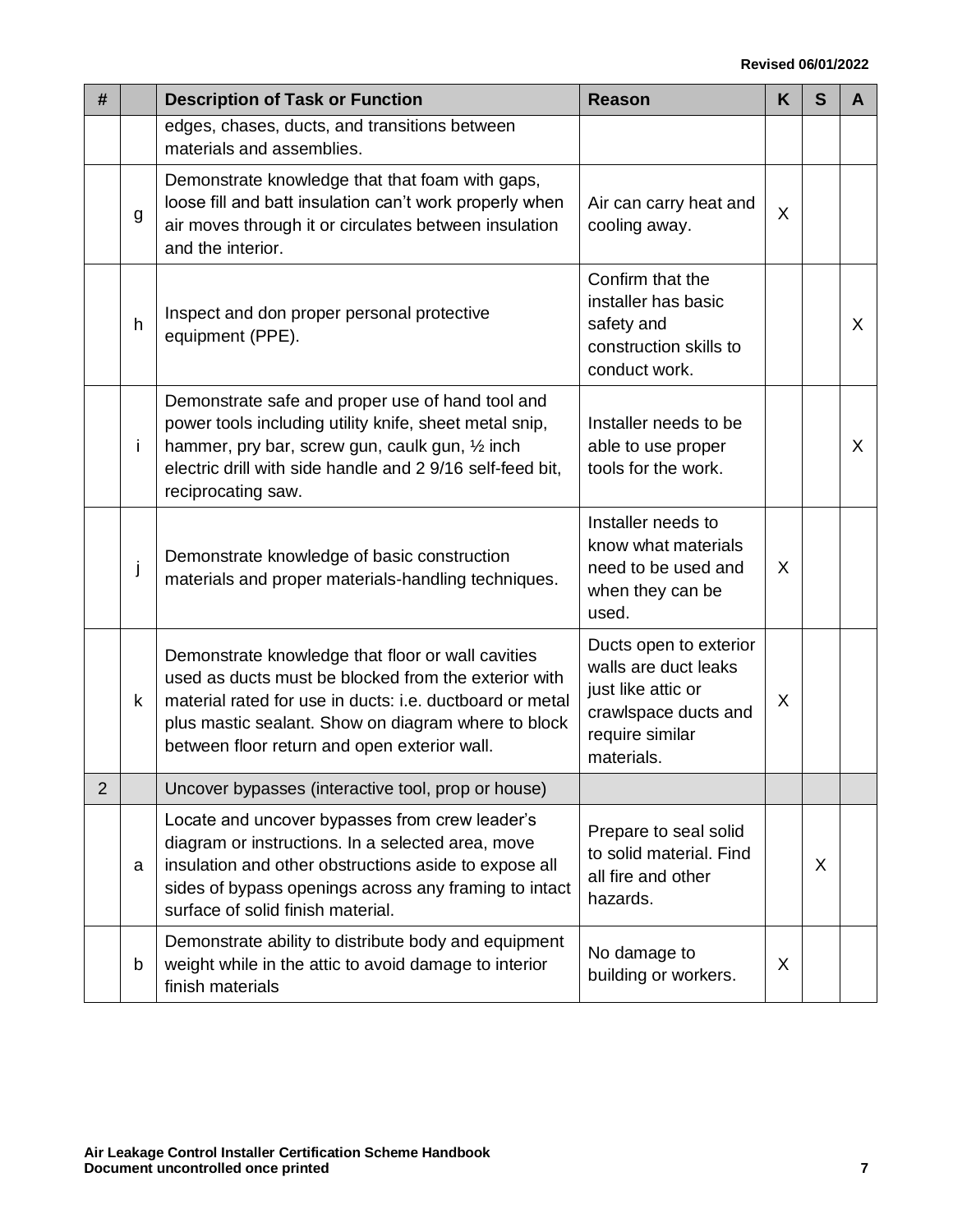| #   |              | <b>Description of Task or Function</b>                                                                                                                     | <b>Reason</b>                                                                                                                   | K | S | A  |
|-----|--------------|------------------------------------------------------------------------------------------------------------------------------------------------------------|---------------------------------------------------------------------------------------------------------------------------------|---|---|----|
|     |              | On each of the following specific tasks 3.1-3.8 (in<br>house: first find and uncover):                                                                     |                                                                                                                                 |   |   |    |
| 3   |              | Select the appropriate materials<br>$\bullet$<br>Cut to fit                                                                                                | Learn the steps and<br>repeat at each                                                                                           |   |   |    |
|     |              | Seal continuous airtight                                                                                                                                   | detail.                                                                                                                         |   |   |    |
|     |              | Confirm seal with chemical smoke <sup>1</sup> (with<br>the blower door or fan on prop running)                                                             |                                                                                                                                 |   |   |    |
| 3.1 |              | Close and seal large opening (no heat source).                                                                                                             |                                                                                                                                 |   |   |    |
|     |              | Select rigid air-impermeable barrier material that<br>matches use and exposure:<br>- air impermeable                                                       | Reduce opening to<br>what sealant can                                                                                           |   |   |    |
|     | a            | - strong enough to support expected weight or<br>pressure                                                                                                  | bridge.<br>Material must allow<br>a permanent, stable<br>repair.                                                                |   |   | X  |
|     |              | - listed for use uncovered in attic and<br>crawlspaces, gypsum board or equal if open to<br>interior                                                       |                                                                                                                                 |   |   |    |
|     | b            | Infill framing to match existing where opening is<br>wider than 24" or required for support of air barrier<br>material.                                    |                                                                                                                                 |   |   | X  |
|     | $\mathbf C$  | Cut material to fit opening: friction fit if inset or lap<br>>1" on edges if folded for inset stapling or lapped<br>across opening.                        |                                                                                                                                 |   | X |    |
|     | d            | Fasten edges where needed to stabilize until<br>sealant is set or to prevent movement or sag.                                                              |                                                                                                                                 |   | X |    |
|     | е            | Seal edges with foam, caulk, or mastic; include all<br>secondary gaps, openings, offsets and<br>penetrations between barrier and surrounding<br>substrate. |                                                                                                                                 |   | Χ |    |
|     | $\mathbf{f}$ | Check with chemical smoke to confirm the seal is<br>complete and continuous all around and adheres<br>to both substrate and barrier material.              |                                                                                                                                 |   |   | X. |
| 3.2 |              | Large opening with heat source (chimney):<br>provide barrier and sealant materials that won't<br>burn or melt.                                             | Code requires<br>clearance to<br>combustibles.<br>Surface of wood or oil<br>chimney pipe can<br>reach ignition<br>temperatures. |   |   |    |

<sup>&</sup>lt;sup>1</sup> Checking with smoke is an ability that is repeated with each specific air sealing skill because air sealing is not complete until it is confirmed complete. Hidden gaps and incomplete contacts are common and if any are present this technician needs to know and finish the job before he moves to the next task.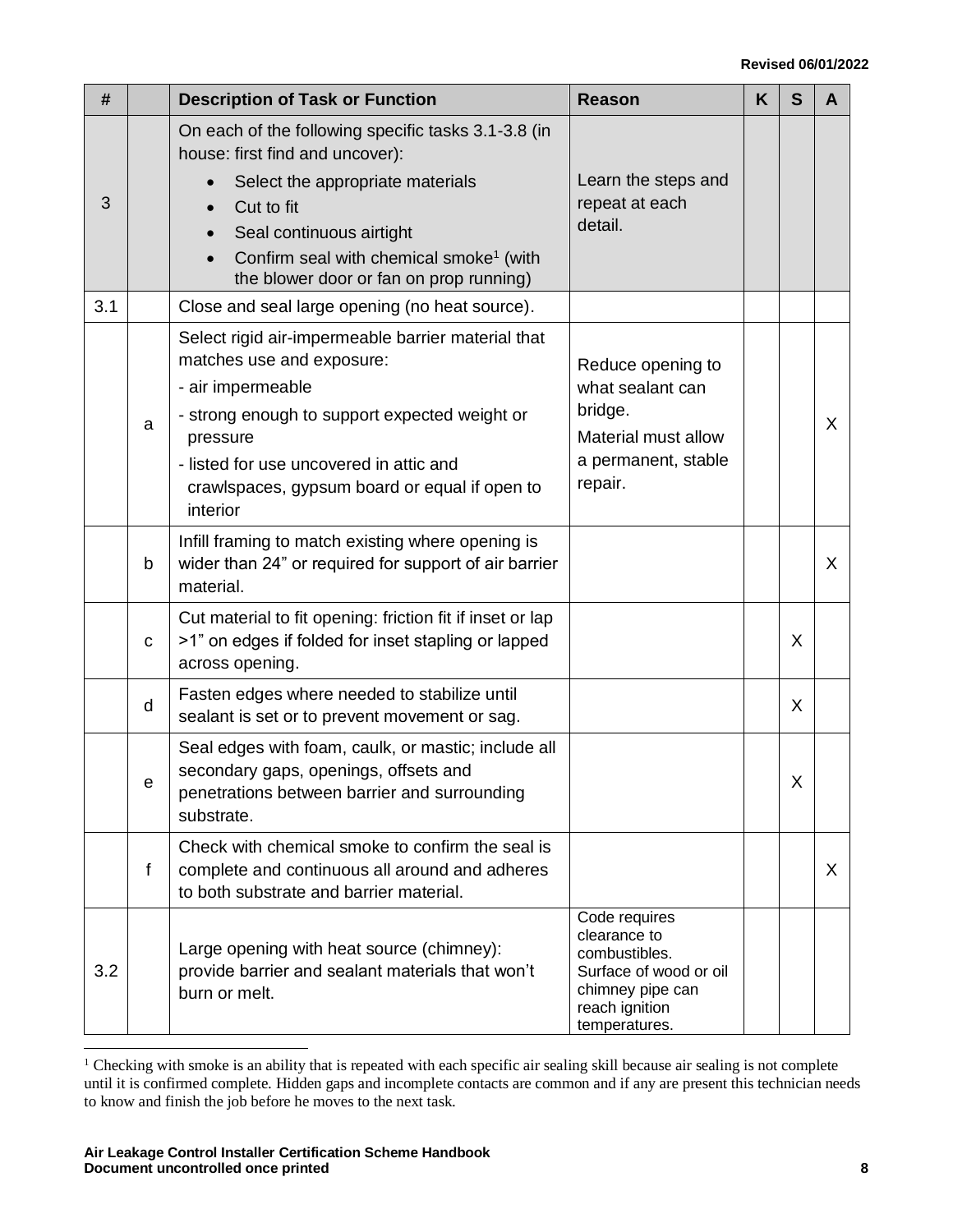| # |              | <b>Description of Task or Function</b>                                                                                                                                                                                                                                                                                                                                                                                                                            | <b>Reason</b>                                                                                                                    | K | S | A            |
|---|--------------|-------------------------------------------------------------------------------------------------------------------------------------------------------------------------------------------------------------------------------------------------------------------------------------------------------------------------------------------------------------------------------------------------------------------------------------------------------------------|----------------------------------------------------------------------------------------------------------------------------------|---|---|--------------|
|   | a            | Select air-impermeable noncombustible barrier:<br>sheet metal, flashing or cement board. Select<br>non- combustible sealant.                                                                                                                                                                                                                                                                                                                                      | Must stop air.<br>Plastic foam melts<br>and burns-not<br>allowed. Duct board<br>not listed above<br>150° F.                      |   |   | X            |
|   | b            | Cut metal with shears, utility scissors or knife to<br>fit. Make circle cut from both sides at chimney<br>allowing 3-4" extra length for overlap and 2" extra<br>width for edge folding/fastening to framing.                                                                                                                                                                                                                                                     | Cutting and folding<br>sheet metal needs<br>different skills than<br>cutting other<br>materials.                                 |   |   | X.           |
|   | $\mathbf{C}$ | Fold edges of metal barrier to fit between framing<br>members and to provide inset stapling flange.                                                                                                                                                                                                                                                                                                                                                               | Improves stiffness<br>and strength of<br>attachment.                                                                             |   |   | $\mathsf{X}$ |
|   | $\mathsf{d}$ | Fasten perimeter with staples or screws and seal<br>to substrate with normal sealant foam or caulk.                                                                                                                                                                                                                                                                                                                                                               | If you foam before<br>stapling it is a mess.<br>Perimeter will leak<br>air if not sealed.<br>Okay to set bead of<br>caulk first. |   |   | $\mathsf{X}$ |
|   | e            | For heat sources in large chases: maintain non-<br>combustible material to beyond 2" clearance<br>space and make transition to standard rigid barrier<br>on remainder. Provide fold or framing at transition<br>for stiffness. Use non- combustible sealant within<br>clearance space.                                                                                                                                                                            | Some chases are<br>too large for rolled<br>metal flashing.                                                                       |   |   | X            |
|   | f            | Select noncombustible caulk to seal gap between<br>barrier material and chimney including any laps in<br>barrier, with sealant that meets ASTM 136;<br>alternate for propane/natural gas-only vents 600<br>degree F Silicone RTV sealant listed for use on<br>gas vents. Demonstrate ability to select sealant<br>appropriate to the temperature requirement of the<br>chimney to seal gap between barrier material and<br>chimney including any laps in barrier. | Match material to<br>temperature<br>requirements of<br>chimney or vent.                                                          | X |   |              |
|   | g            | Apply noncombustible caulk to seal gap between<br>barrier material and chimney including any laps in<br>barrier. Sealant must extend onto facing.                                                                                                                                                                                                                                                                                                                 | Complete the seal<br>and maintain fire<br>safety.                                                                                |   |   | X.           |
|   | h            | Confirm with smoke and touch up as needed.                                                                                                                                                                                                                                                                                                                                                                                                                        |                                                                                                                                  |   |   | X.           |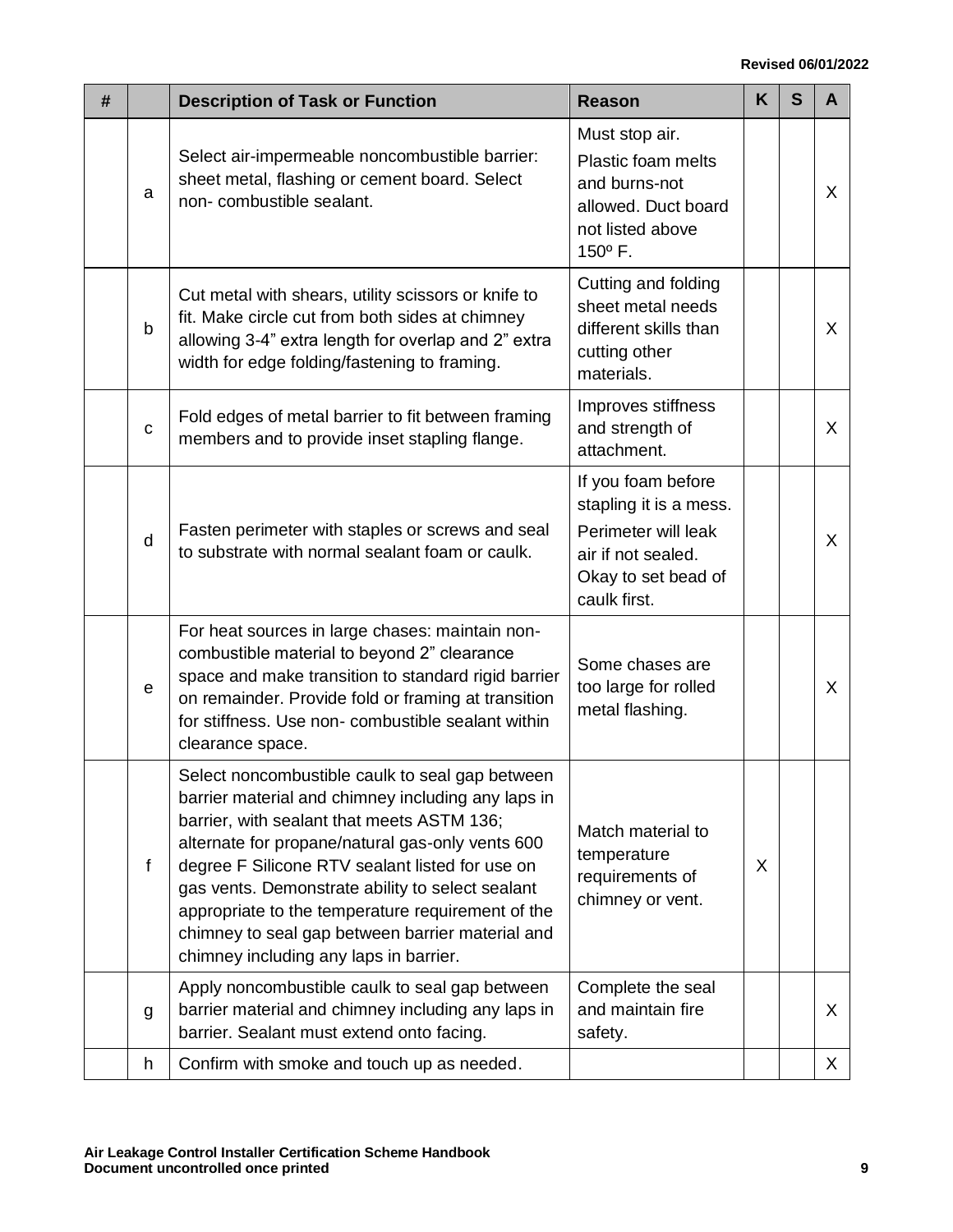| #   |              | <b>Description of Task or Function</b>                                                                                                                                                                     | <b>Reason</b>                                                                                                                                                                                 | K | S | A  |
|-----|--------------|------------------------------------------------------------------------------------------------------------------------------------------------------------------------------------------------------------|-----------------------------------------------------------------------------------------------------------------------------------------------------------------------------------------------|---|---|----|
| 3.3 |              | Foam at gaps and over backer                                                                                                                                                                               | Sealant of choice in<br>attics, crawlspaces,<br>etc.                                                                                                                                          |   |   |    |
|     | $\mathsf{a}$ | Option: demonstrate ability to apply 1 part foam<br>for gaps up to 1-5/16" wide annular space at<br>penetrations and 1-1/2" depth - full thickness of<br>plate for fire stop.                              | Make continuous<br>airtight seal. Follow<br>conditions for use in<br><b>International Code</b><br>Council (ICC)<br><b>Evaluation Service</b><br>(ES) report, UL<br>listing. Range of<br>temp. |   |   | X  |
|     | b            | Demonstrate knowledge that 2-part sealant foam<br>may be used for gaps up to 2" wide without<br>backing.                                                                                                   | Make continuous<br>airtight seal. Fastest<br>and most flexible.<br>Flows into gaps<br>best.                                                                                                   | X |   |    |
|     | $\mathbf{C}$ | Provide fiber glass or mineral wool backing<br>material under foam for gaps up to 4" wide (wall<br>tops) and where ignition barrier is required<br>between foam and interior.                              | Provides support<br>during cure time;<br>ignition barrier to<br>interior.                                                                                                                     |   |   | X  |
|     | $\mathsf{d}$ | Demonstrate need for rigid backer for foam for<br>openings > 4" wide; gypsum board or equal where<br>a thermal barrier is required (variation on 3.1<br>barrier above with up to 2" gap allowed for foam). | Rigid backing<br>recommended for<br>large openings.                                                                                                                                           | X |   |    |
|     | e            | Inject foam into adjacent smaller gaps and<br>penetrations.                                                                                                                                                | Airtight seal at all<br>leaks in specified<br>area, no omissions.                                                                                                                             |   |   | X  |
|     | f            | Foam at least 1" onto substrate and barrier<br>material in a continuous seal.                                                                                                                              | Bond to adjacent<br>materials.                                                                                                                                                                |   |   | X. |
|     | g            | Confirm with smoke and touch up if needed.                                                                                                                                                                 | 1-part foam gaps<br>>1" can leak at<br>dimples and spots<br>where it lifts away<br>from surfaces.                                                                                             |   |   | X. |
| 3.4 |              | Sealed airtight box over non-IC recessed light that<br>conforms to NFPA 70 (national electric code) and<br>fixture requirements.                                                                           | Fire hazard. Elec.<br>Code requires<br>clearance. Many<br>recessed lights will<br>not be changed to                                                                                           |   |   |    |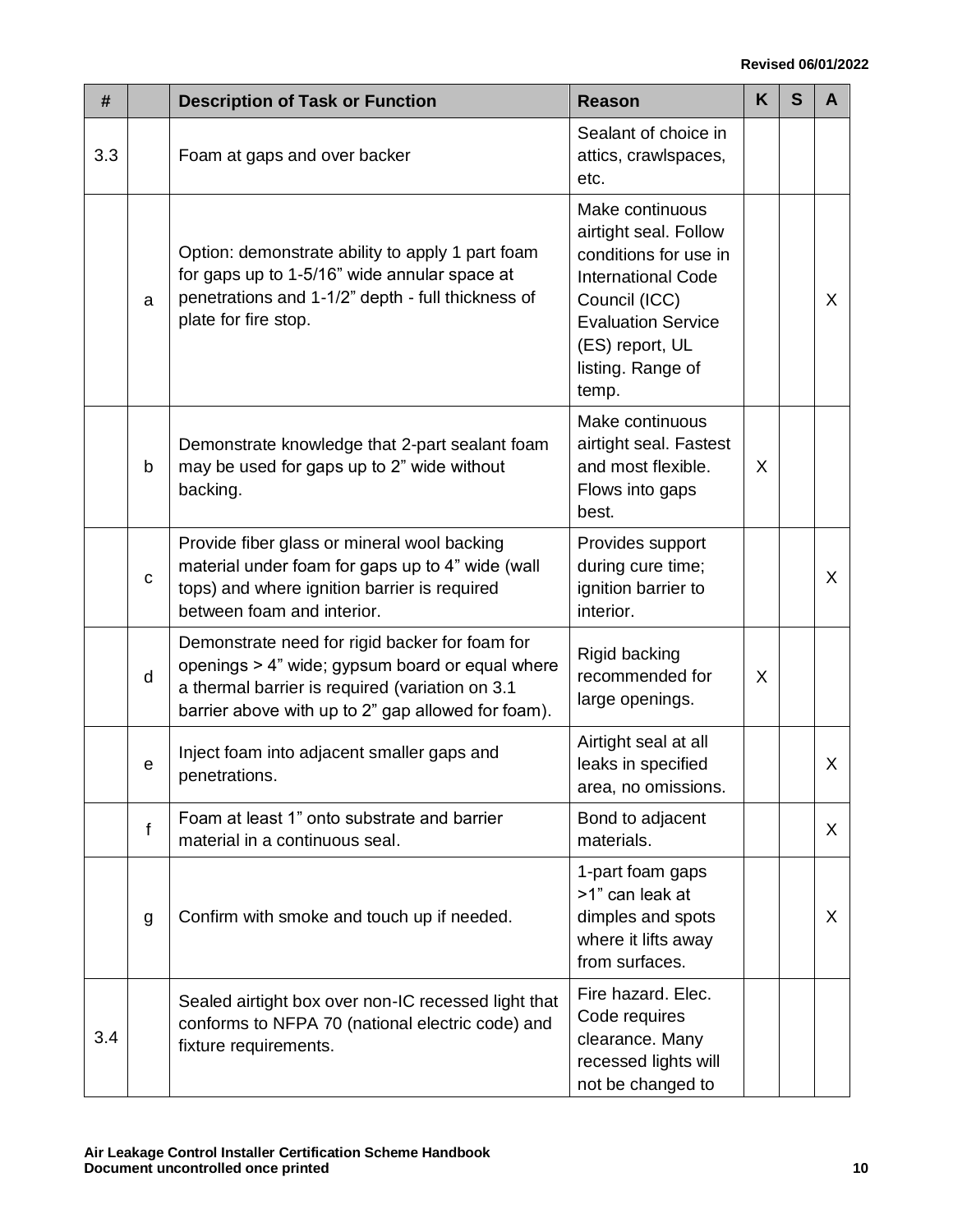| #   |              | <b>Description of Task or Function</b>                                                                                                                                                                    | <b>Reason</b>                                                                                                                                                                    | K | S |   |
|-----|--------------|-----------------------------------------------------------------------------------------------------------------------------------------------------------------------------------------------------------|----------------------------------------------------------------------------------------------------------------------------------------------------------------------------------|---|---|---|
|     |              | Demonstrate knowledge that: no insulation above<br>or within 3" of sides including any wiring box and<br>ballast.                                                                                         | sealed IC or flush<br>mount.<br>Air sealers should<br>know what to do.                                                                                                           |   |   |   |
|     | a            | Demonstrate ability to measure barrier and cut<br>enough to maintain side clearance from insulation<br>of 3 inches or more around fixture and any<br>attached wiring boxes for full height of insulation. | Non-IC lights are<br>proven fire hazards<br>in contact with or<br>under insulation.                                                                                              |   |   | X |
|     | b            | Demonstrate ability to provide air-impermeable<br>non-insulating top panel of $\frac{1}{2}$ gypsum board or<br>equal that extends to meet all sides                                                       | Gypsum board<br>allows drying both<br>ways and works in<br>many climates.<br>Avoid cold side<br>vapor retarders like<br>metal or covers that<br>could melt.                      |   |   | X |
|     | $\mathbf c$  | Demonstrate ability to cut or notch sides to fit over<br>irregularities and reach to ceiling.                                                                                                             | For air tightness,<br>box must seal to<br>ceiling and all<br>edges.                                                                                                              |   |   | X |
|     | $\mathsf{d}$ | Demonstrate ability to seal all joints and seams in<br>box and between box and ceiling with foam,<br>mastic, sealant, compatible tape, or joint<br>compound with joint tape.                              | To make air barrier<br>continuous over<br>fixture.                                                                                                                               |   |   | X |
|     | e            | Check with smoke and touch up as needed.                                                                                                                                                                  | Check your work is<br>complete before<br>moving on.                                                                                                                              |   |   | X |
| 3.5 |              | (Exterior) duct sealing with mastic and mesh tape.                                                                                                                                                        | Ducts are still air<br>leaks when they are<br>off. Air sealers will<br>be the only ones to<br>see them and<br>should know what to<br>do. Different sealing<br>skills are needed. |   |   |   |
|     | a            | Demonstrate ability to open duct insulation to seal<br>connections at joints, takeoffs, boots, trunks and<br>gaps to interior (duct chases and register boots).                                           | Duct wrap does not<br>stop leakage.                                                                                                                                              |   |   | X |
|     | b            | Demonstrate ability to fasten loose metal duct<br>sections with zip-in screws                                                                                                                             | Reconnect and keep<br>from falling apart in<br>attic or crawlspace.                                                                                                              |   |   | X |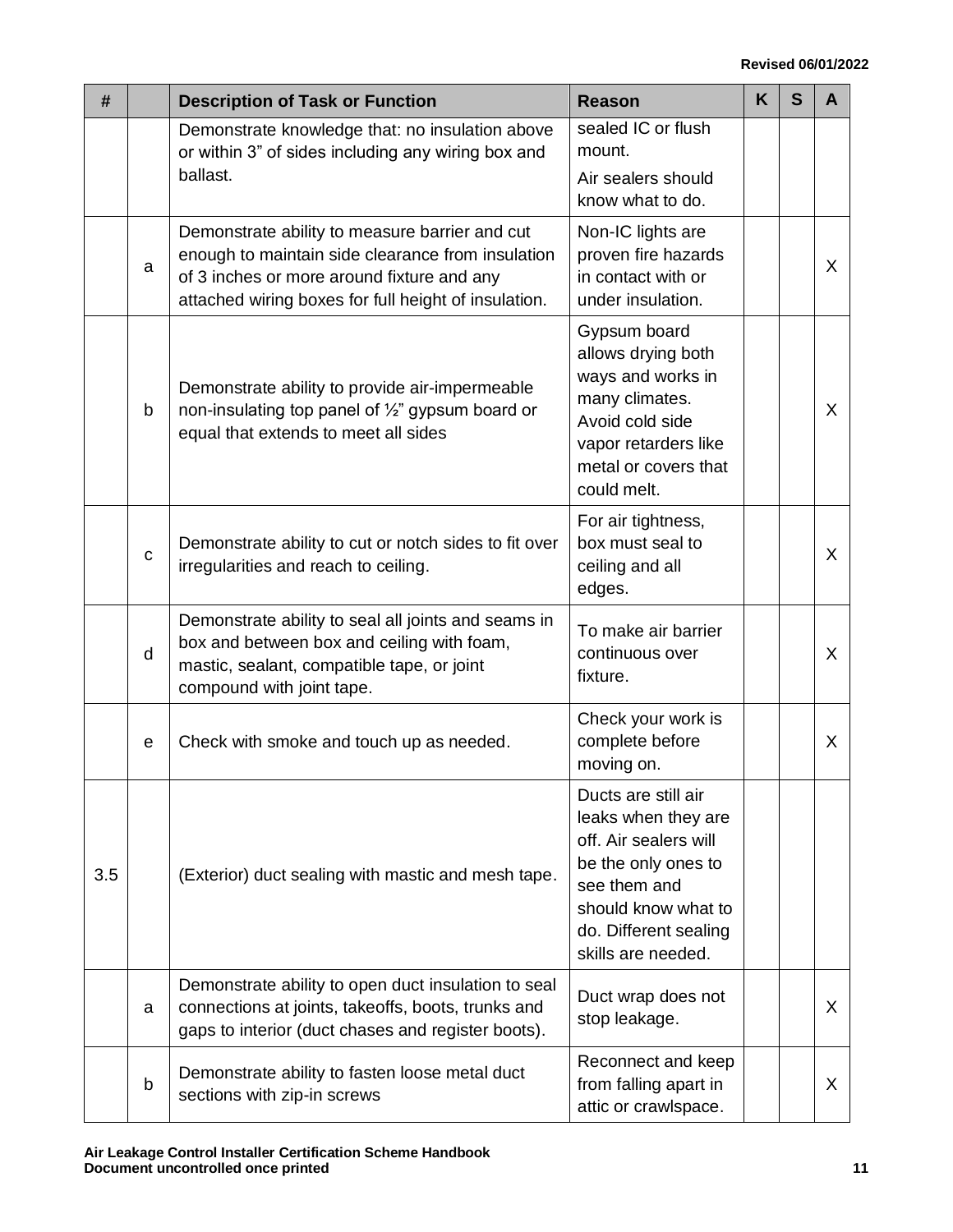| #   |              | <b>Description of Task or Function</b>                                                                                                                                                                                | <b>Reason</b>                                                                                                                                                          | K | S | A |
|-----|--------------|-----------------------------------------------------------------------------------------------------------------------------------------------------------------------------------------------------------------------|------------------------------------------------------------------------------------------------------------------------------------------------------------------------|---|---|---|
|     | $\mathbf{C}$ | Demonstrate ability to provide mesh tape on<br>moveable joints and gaps >1/4".<br>Provide infill metal as required and duct tape on<br>wide gaps >3/4" and lap mesh tape 1" beyond<br>duct tape.                      | Stronger joint,<br>supports mastic and<br>prevents fallout.                                                                                                            |   |   | X |
|     | d            | Demonstrate ability to provide mastic over mesh<br>tape and just mastic on all joints $<$ 1/4".                                                                                                                       | Makes ducts<br>continuous.                                                                                                                                             |   |   | X |
|     | e            | Demonstrate ability to join flex duct liner to start<br>collar with mastic, hold with tie strap and zip-in<br>screw.                                                                                                  | Attach airtight and<br>keep flex liner on<br>start collar.                                                                                                             |   |   | X |
|     | f            | Demonstrate ability to seal between duct boot and<br>substrate with mastic, acrylic sealant or joint<br>compound plus tape.                                                                                           | Opening to interior<br>finish, sealant must<br>match if visible.                                                                                                       |   |   | X |
|     | g            | Demonstrate ability to seal duct chase from metal<br>to ceiling or other substrate as above at 3.1 or 3.3<br>with sealed barrier or foam over backer.                                                                 | Connect air barrier<br>across opening -<br>airflows in chase<br>can now benefit<br>interior.                                                                           |   |   | X |
|     | h            | Demonstrate ability to check all joints visually,<br>confirmed with smoke.                                                                                                                                            |                                                                                                                                                                        |   |   | X |
| 3.6 |              | Extend air barrier:<br>Box around pipes in attic, box over drop down<br>stairs, box behind built-ins open to attic.<br>Thin membranes, like house wrap                                                                | Protect pipes from<br>freezing.<br><b>Bring</b><br>operable/critical<br>details inside.<br>Move air/thermal<br>barrier to where it is<br>practical and<br>reduces risk |   |   |   |
|     | a            | Demonstrate ability to select barrier material: rigid<br>foam, ductboard or supported air impermeable<br>membrane to enclose pipes, built-ins, open<br>drawers, provide sealed box with lid over drop<br>down stairs. | Pipe insulation only<br>works for a short<br>time if pipes are<br>isolated.                                                                                            | X |   |   |
|     | b            | Demonstrate ability to open any flooring or cavity<br>to expose finish on all sides where box will be<br>placed (uncover).                                                                                            | Open cavities allow<br>air to short circuit<br>the cover.                                                                                                              |   |   | X |
|     | ${\bf C}$    | Demonstrate ability to remove any insulation or<br>other debris between pipes and interior.                                                                                                                           | Don't isolate pipes.                                                                                                                                                   |   |   | X |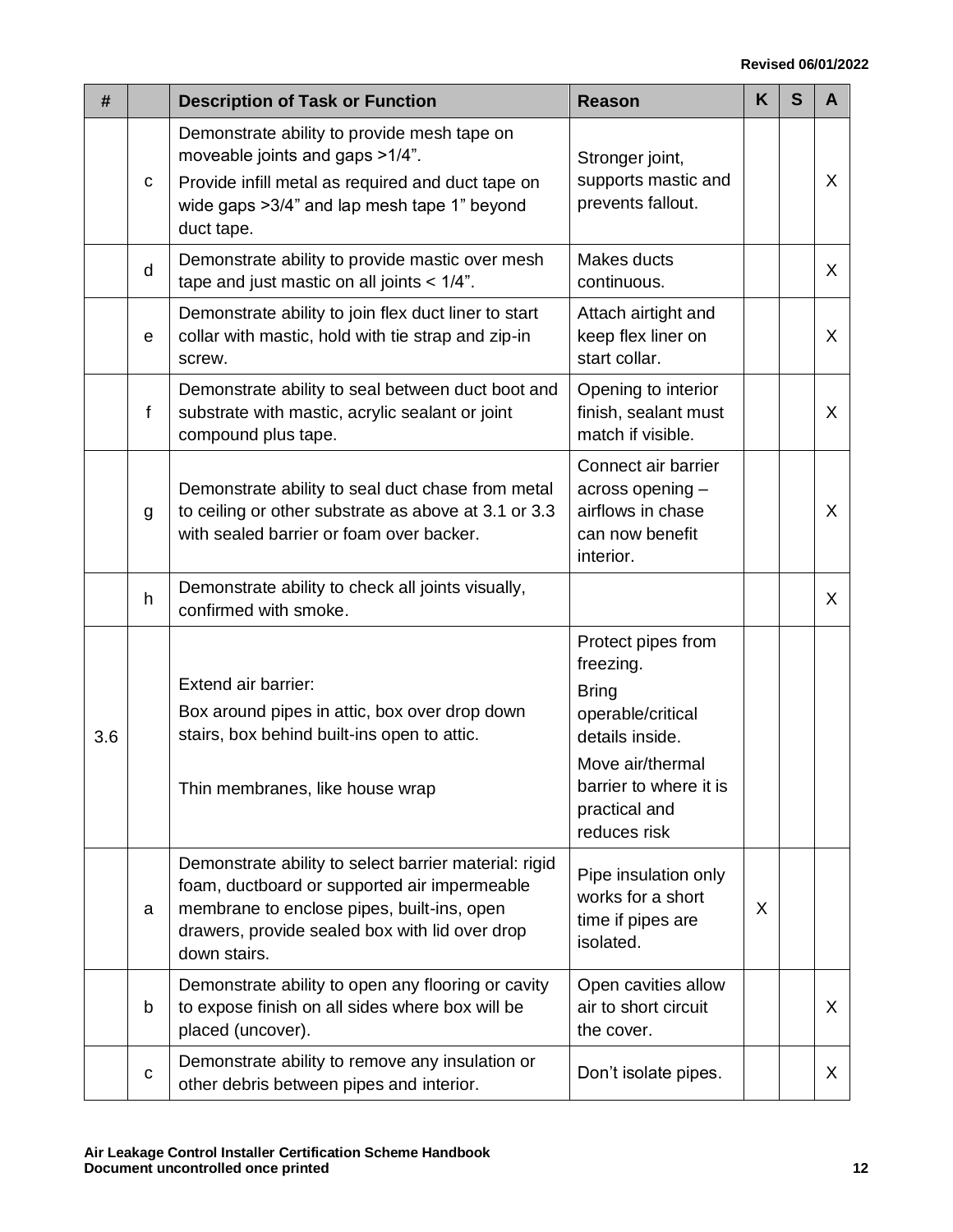| #   |             | <b>Description of Task or Function</b>                                                                                                                                                                                                                                  | <b>Reason</b>                                                                                   | K | S | A  |
|-----|-------------|-------------------------------------------------------------------------------------------------------------------------------------------------------------------------------------------------------------------------------------------------------------------------|-------------------------------------------------------------------------------------------------|---|---|----|
|     | d           | Demonstrate ability to notch barrier to fit around<br>all framing at perimeter of enclosure box back to<br>interior finish material. Alternate: seal perimeter<br>below flooring to interior finish all around in<br>separate step and seal barrier to flooring.        | Leave no escape for<br>air or any short<br>circuits around<br>barrier.                          |   |   | X. |
|     | e           | Demonstrate knowledge that some air barrier<br>materials need a spacer to protect them from heat<br>and sharp edges at steam or hot water pipes.                                                                                                                        | Don't melt or tear air<br>barrier.                                                              | X |   |    |
|     | f           | Demonstrate ability to install air barrier box or<br>supported membrane in a continuous fashion,<br>with adequate fasteners to maintain attachment.<br>Alt: fasten frame and attach weatherstrip seal at<br>operable cover over drop down stairs or whole<br>house fan. | Keep barrier in place<br>and allow sealant to<br>cure without<br>movement.                      |   |   | X. |
|     | g           | Demonstrate ability to seal seams and perimeter<br>of barrier material.                                                                                                                                                                                                 |                                                                                                 |   |   | X. |
|     | h           | Check with smoke and touch up as needed.                                                                                                                                                                                                                                |                                                                                                 |   |   | X  |
| 3.7 |             | Unducted fan in attic, Extend new insulated duct<br>from exhaust fan to exterior, seal assembly.                                                                                                                                                                        | Exhaust fan gap to<br>finish, housing, and<br>dampers all leak.                                 |   |   |    |
|     | a           | Select insulated flex duct for bath fan and metal<br>duct for kitchen fan. Match duct diameter to meet<br>or exceed cross sectional area of fan exhaust.                                                                                                                | Minimize back<br>pressure and<br>prevent<br>condensation.                                       |   | X |    |
|     | b           | Match duct length and elbows for smooth turns<br>and no excess length. Cut and fit, fasten sections                                                                                                                                                                     | Quietest fan<br>operation and best<br>flow with least<br>resistance.                            |   |   | X  |
|     | $\mathbf C$ | Show on diagram where to install termination at<br>exterior wall, roof or soffit. Select termination size<br>to meet or exceed cross sectional area of duct.                                                                                                            | Find the shortest<br>route to the location<br>with the least risk of<br>water entry.            |   | X |    |
|     | d           | Show where connections and seals are needed to<br>make duct airtight to the exterior. Show<br>termination with attachment or add connector for<br>airtight exhaust duct attachment through<br>sheathing or soffit.                                                      | Prevent new<br>condensation from<br>fan exhaust. Deliver<br>100% of fan exhaust<br>to exterior. |   | X |    |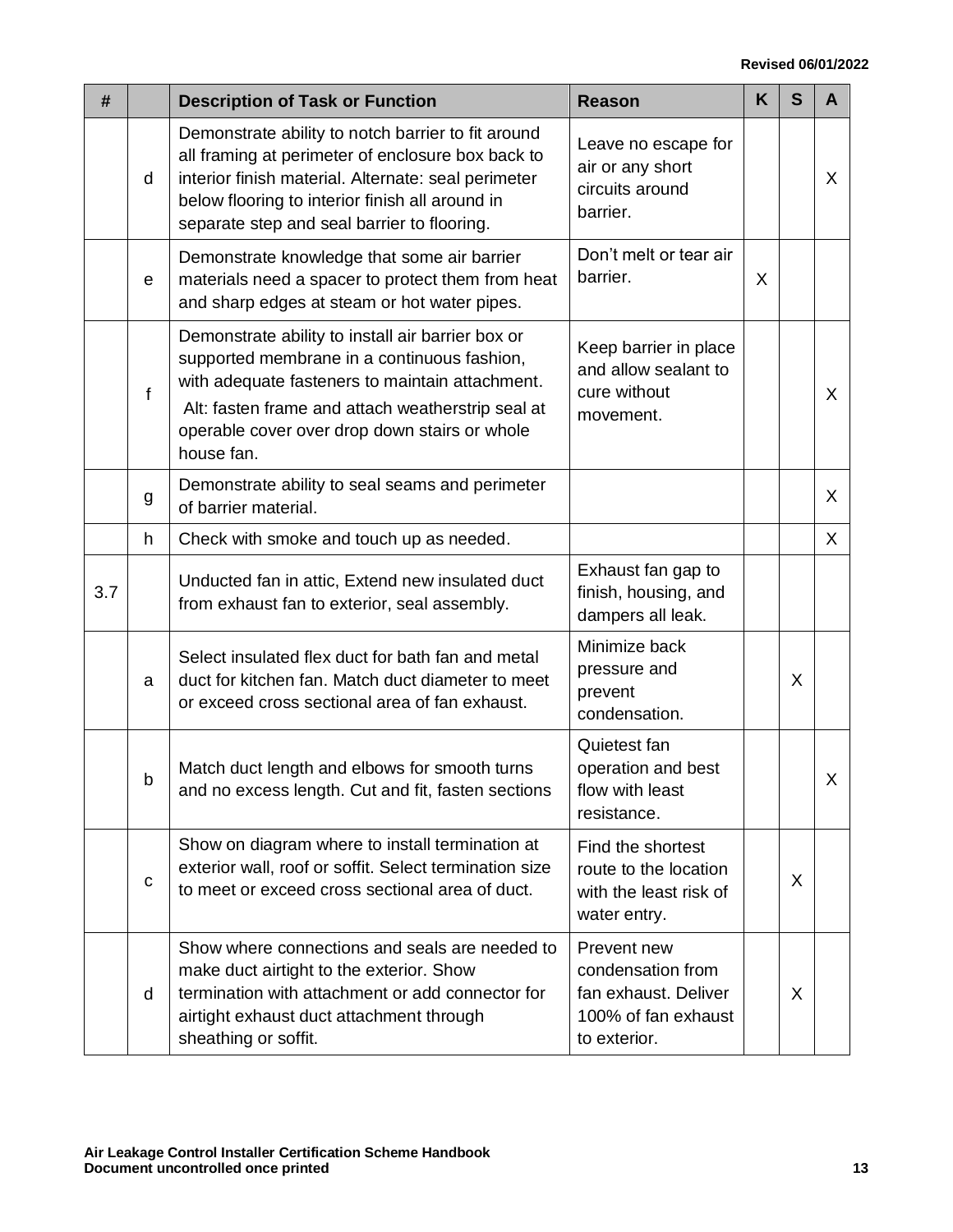| #   |             | <b>Description of Task or Function</b>                                                                                                                                                             | <b>Reason</b>                                                                                                      | K | S | A  |
|-----|-------------|----------------------------------------------------------------------------------------------------------------------------------------------------------------------------------------------------|--------------------------------------------------------------------------------------------------------------------|---|---|----|
|     | $\mathbf e$ | Demonstrate ability to seal and fasten duct to fan<br>housing and termination, use tie straps and<br>retaining screws.                                                                             | Complete the<br>connection.                                                                                        |   |   | X  |
|     | f           | Demonstrate ability to seal fan cabinet and gap to<br>substrate.<br>Provide tape or backing to keep sealant in place.                                                                              | Seal all gaps from<br>interior finish to<br>termination.                                                           |   |   | X  |
|     | g           | Check with smoke and touch up (negative<br>pressure).                                                                                                                                              | Confirm seal<br>complete.                                                                                          |   |   | X  |
|     | h           | Check with smoke and correct (positive pressure).                                                                                                                                                  | Confirm airflow out<br>of fan - dampers<br>operate okay.                                                           |   |   | X  |
| 3.8 |             | Weatherstrip door.<br>Install on prop ALC mockup 8; or side attic door,<br>drop-down stair, access hatch, basement, or<br>exterior door.                                                           | Different abilities<br>than other sealing.<br>Operable part of<br>attic air barrier or ext<br>operable door        |   |   |    |
|     | a           | Select stop-type weatherstrip with flexible gasket<br>and carrier adequate to close gap between<br>operable door and frame.                                                                        | Door weatherstrip<br>often leaks air when<br>new or with "normal"<br>retrofit.                                     | X |   |    |
|     | b           | Demonstrate ability to cut to fit, miter corners tight,<br>set in bead of sealant.                                                                                                                 | See gaps are closed<br>at all irregularities.                                                                      |   |   | X  |
|     | C           | Demonstrate ability to install weatherstrip fitted<br>tight to door in closed position. Fasten in place<br>(prop, if used, must provide access to all sides for<br>fitting and visual inspection). | See that<br>compression seal<br>contacts all<br>surfaces.                                                          |   |   | X  |
|     | d           | Demonstrate ability to check door operation and<br>closure so function is okay.                                                                                                                    | Door must still<br>operate.                                                                                        |   |   | X. |
|     | e           | Check with smoke, adjust as needed, and<br>improve seal to stop smoke movement                                                                                                                     |                                                                                                                    |   |   | X  |
| 4   |             | Check for completeness of airsealing in specified<br>area. Uncover all gaps openings and penetrations<br>in specified area.                                                                        | So far only 1<br>example of each<br>type has been done.<br>Connect all parts to<br>assemble a<br>pressure boundary |   |   |    |
|     | a           | Demonstrate ability to seal airtight any remaining<br>gaps and openings between individual details                                                                                                 | Candidate can<br>complete a specified<br>area.                                                                     |   |   | X  |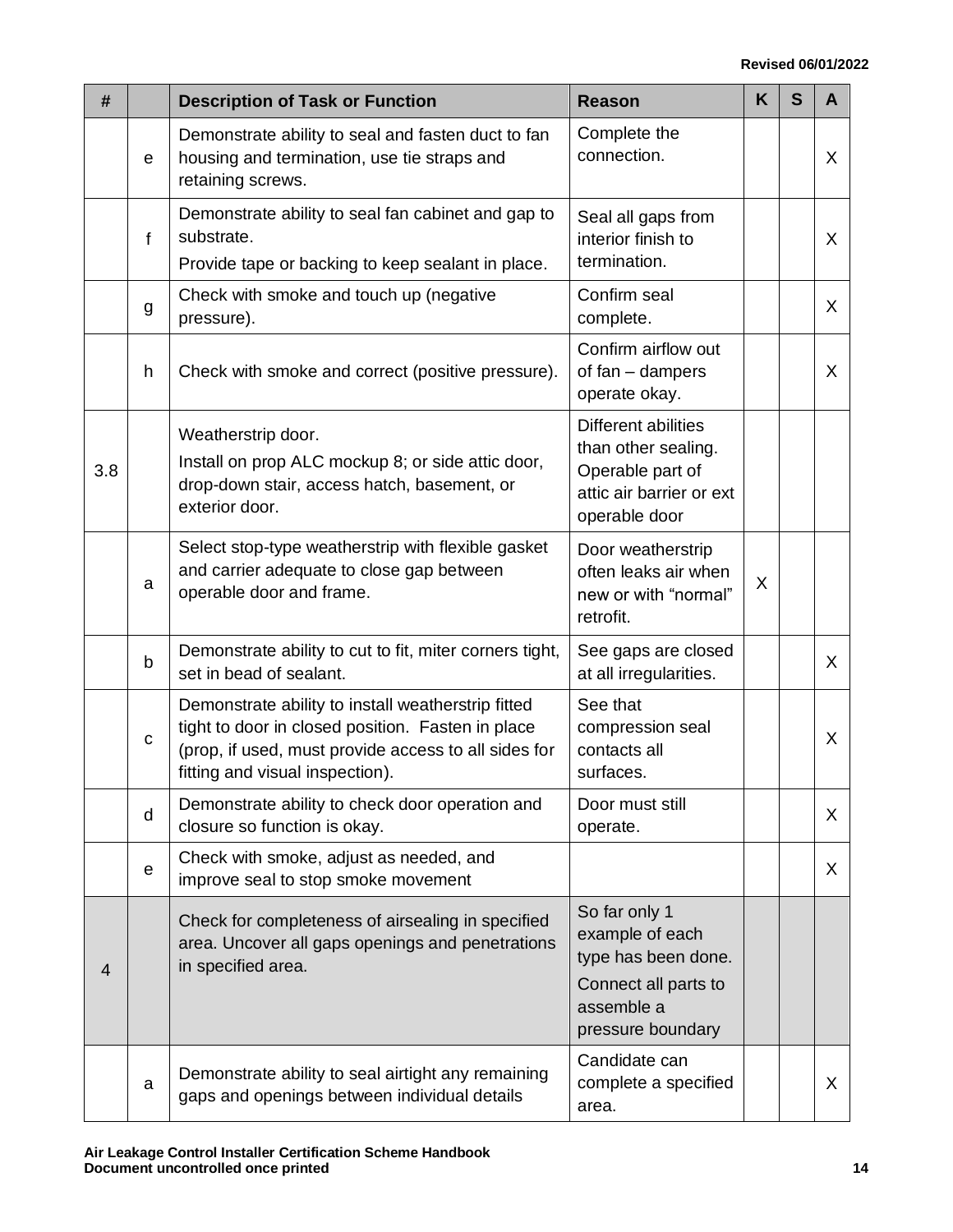| #   |             | <b>Description of Task or Function</b>                                                                                                                                                                                                                                                                                               | <b>Reason</b>                                                                           | K | S | A            |
|-----|-------------|--------------------------------------------------------------------------------------------------------------------------------------------------------------------------------------------------------------------------------------------------------------------------------------------------------------------------------------|-----------------------------------------------------------------------------------------|---|---|--------------|
|     |             | inside specified section to complete specified<br>attic/crawlspace section.                                                                                                                                                                                                                                                          |                                                                                         |   |   |              |
|     | b           | Demonstrate knowledge that all includes<br>connecting to adjacent section. Show seal at<br>perimeter of specified section to connect to other<br>sections.                                                                                                                                                                           | Connect sections,<br>connect attic to wall,<br>leave no escape<br>route for air.        |   | X |              |
|     | $\mathbf C$ | Candidate Visual check: confirmed seals<br>complete with chemical smoke during application.                                                                                                                                                                                                                                          |                                                                                         |   |   | $\mathsf{X}$ |
|     | d           | Confirm material<br>Confirm cut and fit<br>Confirm seal 100%<br>Confirm no smoke movement at 75 pa                                                                                                                                                                                                                                   |                                                                                         |   |   | X.           |
| 5   |             | <b>General</b>                                                                                                                                                                                                                                                                                                                       |                                                                                         |   |   |              |
|     | a           | demonstrate knowledge that fires can start when<br>a burnable material such as a wood product,<br>paper facing, rubber caulk or plastic foam<br>contacts a heat source like a chimney; or any<br>insulation traps heat over a non-IC recessed light<br>or improper wiring.                                                           | Recognize a heat<br>source-chimney vent<br>or fireplace in wall.<br>Don't cause a fire. | X |   |              |
|     | b           | Recognize recessed lights from above, knob and<br>tube wiring, other wiring hazards to avoid.<br>Open junction boxes and unsupported<br>connections outside of boxes.                                                                                                                                                                |                                                                                         |   | X |              |
| 5.1 |             | Set up                                                                                                                                                                                                                                                                                                                               |                                                                                         |   |   |              |
|     | а           | Confirm Crew leader has issued OK to proceed<br>with job and no stop work conditions are present.                                                                                                                                                                                                                                    | Prep and install<br>requirements may<br>change.                                         | X |   |              |
| 5.2 |             | Attic airseal and prep                                                                                                                                                                                                                                                                                                               |                                                                                         |   |   |              |
|     | a           | Demonstrate ability to uncover wall tops and<br>potential openings in specified area. Confirm all<br>major details air sealed, ducts and duct insulation<br>sealed, recessed lights and heat sources sealed,<br>clearance maintained and fans vented out. See<br>the Air Leakage Control Installer Certification<br>Scheme Handbook. | Confirm all<br>bypasses sealed.<br>Check air seal<br>basics.                            |   |   | $\mathsf{X}$ |
|     | b           | Select metal for clearance dam at chimney with<br>width that will end up full height of insulation or<br>taller; i.e. Add 1" bottom flange and 2" top fold to<br>height of insulation.                                                                                                                                               | Choose non-<br>combustible dam<br>material in width that<br>will maintain               |   |   | X.           |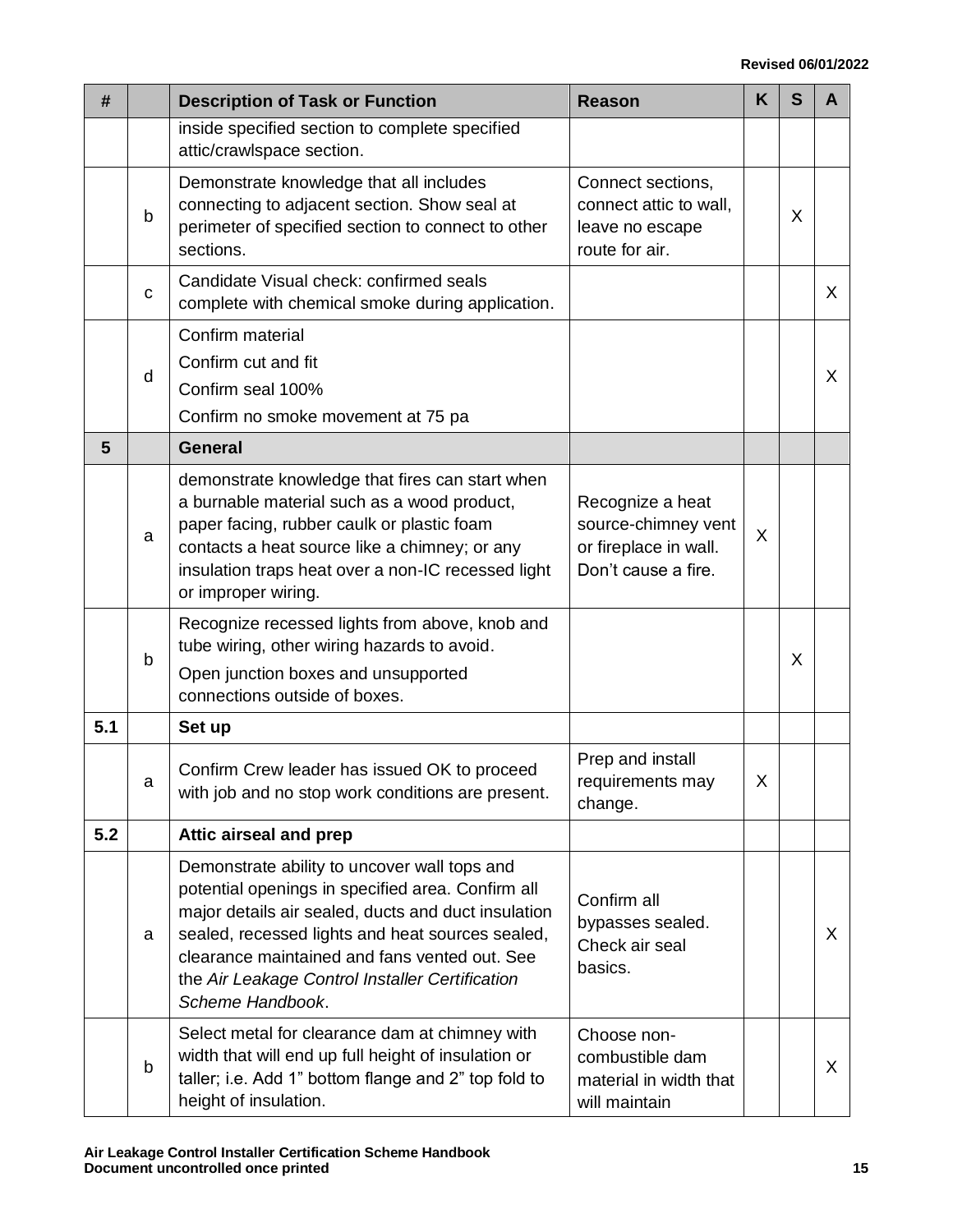| # |              | <b>Description of Task or Function</b>                                                                                                                                                                                    | <b>Reason</b>                                                                                                                                                                 | K | S | A  |
|---|--------------|---------------------------------------------------------------------------------------------------------------------------------------------------------------------------------------------------------------------------|-------------------------------------------------------------------------------------------------------------------------------------------------------------------------------|---|---|----|
|   |              |                                                                                                                                                                                                                           | clearance full height<br>after folds.                                                                                                                                         |   |   |    |
|   | $\mathbf C$  | Demonstrate ability to fold metal in Z shape with<br>top 2" in toward chimney and bottom 1" out for<br>fastening, full height of insulation or taller.                                                                    | Prevent filling<br>clearance space<br>with insulation.                                                                                                                        |   |   | X. |
|   | $\mathsf{d}$ | Demonstrate ability to install metal clearance<br>dam. Fasten down, fold in, and fasten lap.                                                                                                                              | Keep combustibles<br>away from heat<br>source. Maintain<br>clearance required<br>by code and listing<br>of combustion vent.                                                   |   |   | X  |
|   | $\mathbf e$  | Demonstrate ability to provide soffit vent chute<br>and wind block or pack under chute over outside<br>top plate. Maintain 1" open between chute and<br>roof deck (set prop to high slope 8:12 or greater<br>for access). | Direct airflow from<br>vent up along roof.<br>Prevent wind wash<br>at edges.                                                                                                  |   |   | X  |
|   | $\mathsf{f}$ | Demonstrate ability to pack tight or stuff edge over<br>top plate to roof in an area without soffit vents.                                                                                                                | Stop wind and get<br>most R-value at<br>edge.                                                                                                                                 |   |   | X  |
|   | g            | Demonstrate ability to apply R8 faced duct wrap<br>with joints taped over un-insulated duct section<br>that has been confirmed sealed.                                                                                    | Stop sweating on<br>AC ducts in summer<br>with vapor barrier<br>(vb) facing and drips<br>inside in winter with<br>insulation. Half of<br>attic duct losses are<br>conduction. |   |   | X  |
|   | h            | Show sample of clearance dam at attic access<br>and border between floored and loose fill attic<br>insulation to full depth of insulation and with wood,<br>plywood or OSB.                                               | Allow full insulation<br>depth to dam.<br>Prevent spills.                                                                                                                     |   | X |    |
|   | i.           | Show insulation on access door or hatch,<br>fastened; show R value as close to adjacent<br>building section as practical.                                                                                                 | No voids in<br>insulation; Keep R<br>value even.                                                                                                                              |   | X |    |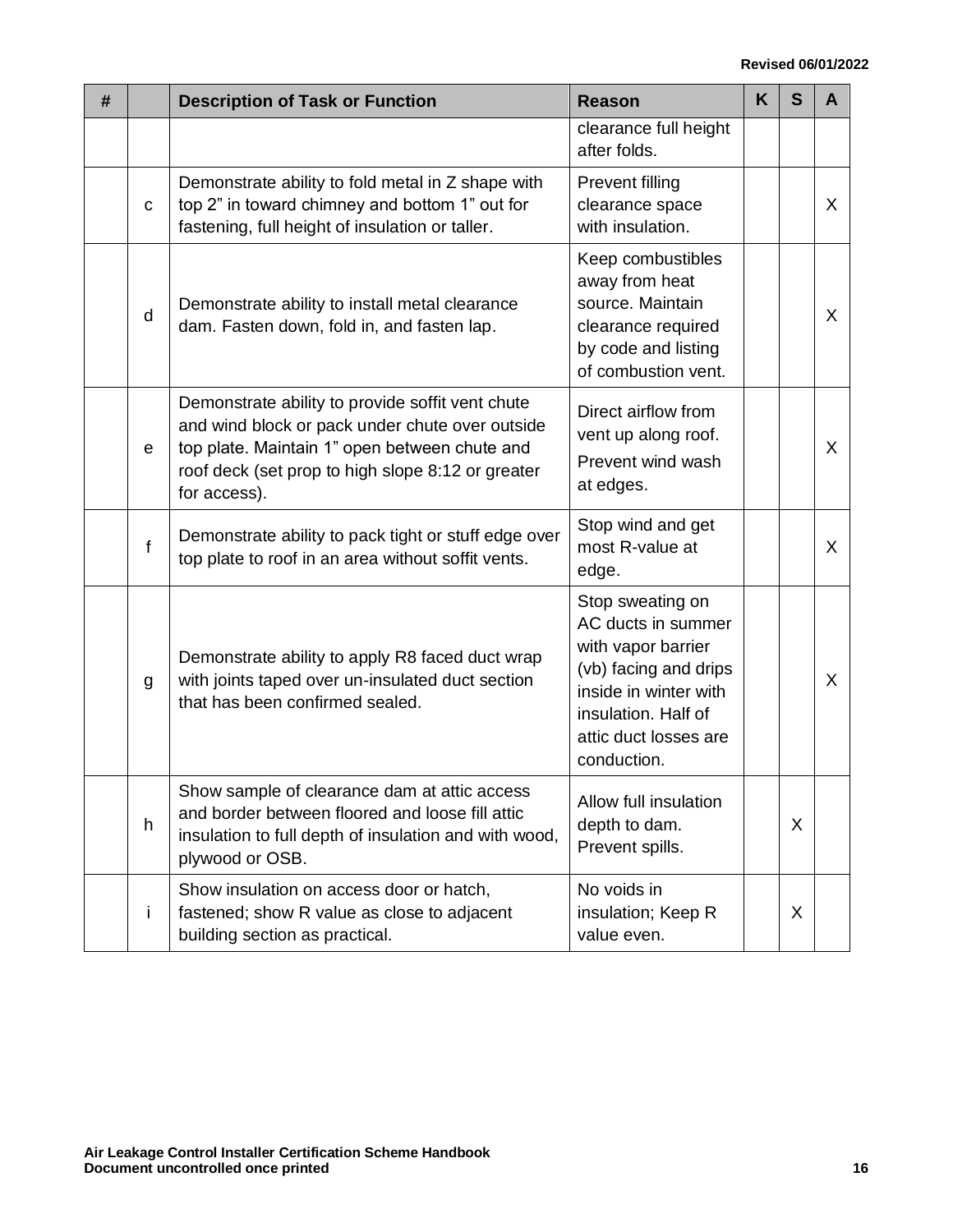| #   |             | <b>Description of Task or Function</b>                                                                                                                                                                                                                                                                                                                                                                                                  | <b>Reason</b>                                                                                                                                                                                                                   | K | S | A  |
|-----|-------------|-----------------------------------------------------------------------------------------------------------------------------------------------------------------------------------------------------------------------------------------------------------------------------------------------------------------------------------------------------------------------------------------------------------------------------------------|---------------------------------------------------------------------------------------------------------------------------------------------------------------------------------------------------------------------------------|---|---|----|
| 5.3 |             | Dense pack wall insulation skills                                                                                                                                                                                                                                                                                                                                                                                                       |                                                                                                                                                                                                                                 |   |   |    |
|     | a           | Demonstrate knowledge that crew leader directs<br>setup of equipment to manufacturer's instructions<br>and contractor's policies, checks power supply<br>and machine operating pressure and all house<br>preparations are complete, including blower door<br>for cavity smoke test.                                                                                                                                                     | Follow regulations<br>and firm's standard<br>work process.                                                                                                                                                                      |   | X |    |
|     | $\mathsf b$ | Demonstrate knowledge of siding removal and<br>replacement, lead safe protection for interior<br>drilling or other wall access method is performed<br>with minimum damage following all regulations,<br>contractor's policies and scope of work, with<br>access holes plugged after filling, including a<br>basecoat patch at any gypsum openings and<br>water resistive barrier repaired to restore original<br>function where opened. | Protect property,<br>workers and<br>occupants.                                                                                                                                                                                  | X |   |    |
|     | $\mathbf c$ | In specified section of house wall or on prop, drill<br>holes for insertion tube to access all cavities.<br>Create step-by-step grid that creates access to<br>100% of surface with drill, probe and tube.                                                                                                                                                                                                                              | Dense pack air<br>leakage reduction<br>requires 100% of<br>hidden cavities<br>packed. Leave no<br>hidden escape paths<br>for air and no voids.<br>Irregular and open<br>framing is common.                                      |   |   | X  |
|     | d           | Choose location for first hole; likely to be away<br>from corner framing at a height convenient for<br>inserting tube. Test back and forward with probe,<br>both ways side-to-side and open a hole just past<br>the next stud and repeat to access all stud<br>cavities over 1" wide, even if framing isn't<br>irregular. Recheck with probe to confirm no<br>missing spaces.                                                           | Check so no vertical<br>cavities are missed.<br><b>Existing wall framing</b><br>is often irregular and<br>each cavity must be<br>confirmed. This tube<br>is for basics; thin<br>cavities and other<br>methods are for<br>later. |   |   | X  |
|     | e           | Insert sidewall tube into first hole. Check that tube<br>reaches full height up and down, repeat on each<br>stud space and make openings needed to access<br>the other side of each horizontal blocker.<br>Drill an additional hole beyond each horizontal<br>blocker if insert tube won't go all the way to the                                                                                                                        | Check so fill is full<br>height with no voids.<br>Check length of tube<br>inserted against<br>distance to end of<br>cavity.                                                                                                     |   |   | X. |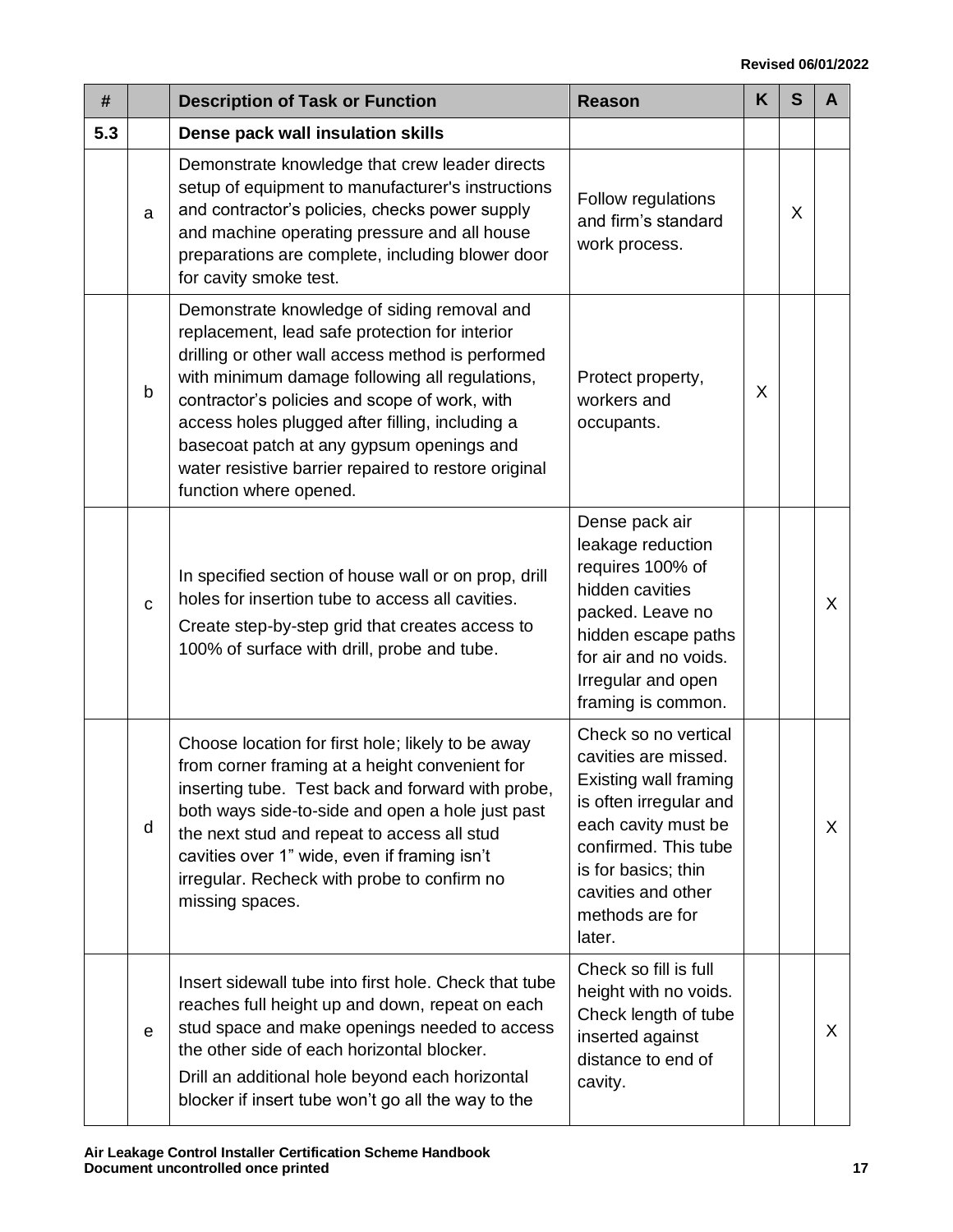| #   |    | <b>Description of Task or Function</b>                                                                                                                                                                                                           | <b>Reason</b>                                                                                             | K | S | A  |
|-----|----|--------------------------------------------------------------------------------------------------------------------------------------------------------------------------------------------------------------------------------------------------|-----------------------------------------------------------------------------------------------------------|---|---|----|
|     |    | end of each cavity, until you are sure the whole<br>section is open.                                                                                                                                                                             |                                                                                                           |   |   |    |
|     | f  | Blow density test box and measure weight change<br>Readjust blower settings and repeat until required<br>density is met or exceeded in test box.                                                                                                 | Confirm blower<br>adjustment.                                                                             |   |   | X  |
|     | g  | Insert tube and completely pack one cavity.                                                                                                                                                                                                      | Demonstrate proper<br>installation.                                                                       |   |   | X  |
|     | h  | Stop and check first cavity with smoke before<br>proceeding to remainder, house at 75 Pa.<br>Turn fan or blower door to 75 Pa house pressure.<br>Smoke check in undisturbed material away from<br>installation hole.                             | Smoke test shows<br>cavity airflow until it<br>is stopped. Confirm<br>installation before<br>proceeding.  |   |   | X  |
|     | i. | Demonstrate airflow through adjacent empty<br>cavity with smoke to show walls leak.<br>Confirm conditions for the test are in place.                                                                                                             | Candidate<br>recognizes air<br>movement through<br>cavities before their<br>work. Show target<br>airflow. |   |   | X  |
|     | j  | Pack three or more wall cavities full, with insertion<br>tube to provide consistent pack in whole cavity<br>(test fan off).<br>Check all three cavities with smoke at 75 Pa at<br>undisturbed holes.                                             | Confirm complete<br>fill.                                                                                 |   |   | X  |
|     | k  | Compare selected area completed with first bag<br>blown to confirm installed density.                                                                                                                                                            | Confirm material use<br>matches coverage<br>requirement. Alerts<br>you to blowout or<br>incomplete fill.  |   |   | Χ  |
| 5.4 |    | Dense pack floor insulation skills                                                                                                                                                                                                               |                                                                                                           |   |   |    |
|     | a  | Floored attic option: select small section of floor<br>3-4 cavities approximately 6 feet long and provide<br>an additional bag for the test. Open floor cavities<br>for dense pack demonstration under floor.                                    | Open floor cavities<br>to test to same<br>density as wall                                                 |   |   | X. |
|     | b  | Adjust machine to pack density test box to target<br>weight with wall tube or 2" diameter hose. Blow<br>density test box & measure weight change<br>Readjust blower settings and repeat until required<br>density is met or exceeded in test box | Confirm blower<br>adjustment meets<br>nominal density<br>before installation                              |   |   | X  |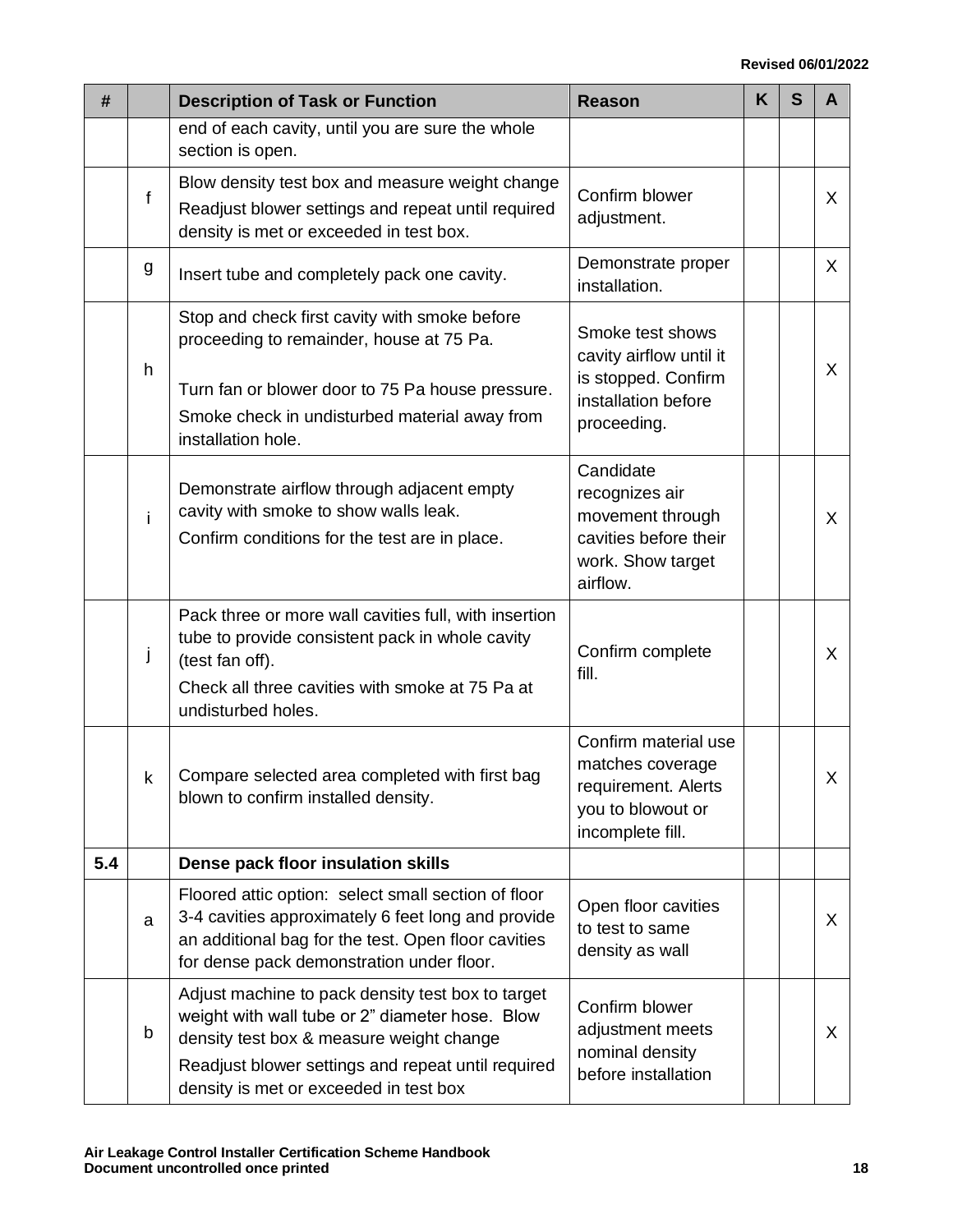| #   |              | <b>Description of Task or Function</b>                                                                                                                                                             | <b>Reason</b>                                                                                                  | K | S | A       |
|-----|--------------|----------------------------------------------------------------------------------------------------------------------------------------------------------------------------------------------------|----------------------------------------------------------------------------------------------------------------|---|---|---------|
|     | $\mathbf{C}$ | Dense pack first cavity specified floor area with<br>wall tube, alt: 1.5-1.75" diam. tube, or 2"diam<br>hose.                                                                                      | Get feel for<br>installation, get<br>complete pack, and<br>avoid clogs                                         |   |   | X       |
|     | d            | Check first packed floor cavity opening with<br>chemical smoke at 75 Pa. before blowing<br>remainder. (adjust to get no visible smoke<br>movement)                                                 | Confirm installation<br>meets required<br>density before<br>proceeding                                         |   |   | X       |
|     | $\mathbf e$  | Pack remaining 2-3 cavities in test section and<br>check with smoke                                                                                                                                |                                                                                                                |   |   | $\sf X$ |
|     | $\mathsf{f}$ | Compare selected area completed with first bag<br>blown to confirm installed density.                                                                                                              | Confirm density<br>installed as you go<br>and at end of job.<br>Alerts you to<br>blowout or<br>incomplete fill |   | X |         |
| 5.5 |              | <b>Crawlspace</b>                                                                                                                                                                                  |                                                                                                                |   |   |         |
|     | a            | For crawlspace prep: confirm crew leader looked<br>to confirm bypasses sealed or directs crew to seal<br>remaining openings; drainage acceptable and no<br>hazards or contaminants will stop work. | Okay to go. No "stop<br>work" conditions.                                                                      | X |   |         |
|     | b            | Uncover and seal any remaining bypasses and<br>duct leaks as per the Air Leakage Control Installer<br>Certification Scheme Handbook.                                                               | Priority before<br>insulation.                                                                                 | X |   |         |
|     | $\mathbf C$  | Lay 6-mil or thicker poly sheet over bare earth<br>extending to all edges and fastening to wall where<br>possible. Lap seams 12" and seal where<br>accessible.                                     | Ground cover first,<br>before all sealing or<br>insulation.                                                    |   | X |         |
|     | d            | Reduce wall ventilation to 1/1500 with operable<br>vents.                                                                                                                                          | Extra outdoor air<br>increases summer<br>crawlspace moisture<br>in most areas.                                 |   | X |         |
| 5.6 |              | <b>Crawlspace wall seal and insulation combined</b>                                                                                                                                                |                                                                                                                |   |   |         |
|     | a            | Ground cover in place, vents blocked.                                                                                                                                                              | Reduce surface<br>area and leakage.                                                                            |   | X |         |
|     | b            | Provide 2" rigid fiber glass board with Flame<br>Spread 25 facer or 2" foam board rated for<br>uncovered use over 4x4 section of crawlspace                                                        | Sealed barrier and<br>insulation in one<br>step.                                                               |   |   | X.      |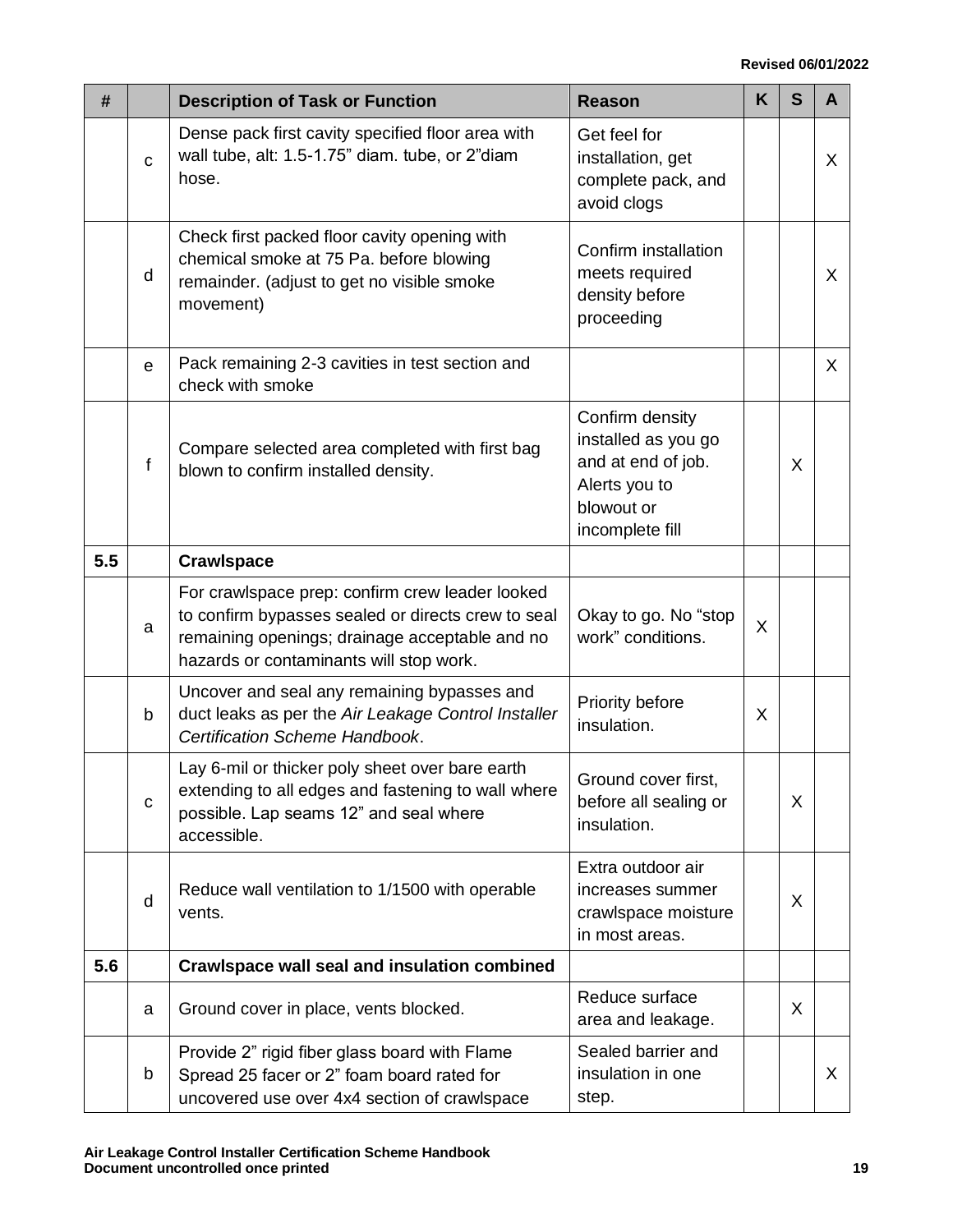|  | <b>Description of Task or Function</b>           | Reason |  |  |
|--|--------------------------------------------------|--------|--|--|
|  | wall surface, notched to fit up to subfloor with |        |  |  |
|  | joints taped and perimeter sealed with foam.     |        |  |  |

# <span id="page-22-0"></span>**8. Exam Security**

Exams are highly confidential materials. Any attempts to willfully compromise the integrity of the exam, the exam process, or the certification process shall be taken seriously; offenders may be prosecuted to the fullest extent of the law. In addition, any certification credential may be revoked immediately if a breach is proven to have been made by a certified individual.

# <span id="page-22-1"></span>**9. Granting**

In order to receive ALC certification, the candidate must successfully complete both the oral (verbal) and practical (field) exams.

#### $9.1$ **Notification of Exam Results and Certification**

Once exam results have been processed the candidate will be able to log in to their [Candidate Account](http://www.bpi.org/login) to view exam results.

The BPI Certified Professional will be notified once BPI certification has been awarded. BPI Certified Professionals may log into their [Candidate Account](https://spero.bpi.org/) and retrieve a digital copy of their active certification(s) and ID Badge to use on their mobile device or print from a PDF. BPI will mail the Certified Professional a certification packet containing a printed certificate and a photo identification card. Certified Professionals should allow up to four to six (4-6) weeks after certification for their packet to arrive by mail.

The certificate will expire three (3) years from the date of initial certification.

The photo identification certification card contains, but is not limited to:

- name of the Certified Professional
- BPI ID number
- BPI's name and logo
- reference to a certification scheme (name of certification)
- date when certification expires

#### $9.2$ **Time Limits for Completing Certification**

BPI permits twelve (12) months to complete the certification process from the time a candidate takes the first exam. Candidates may challenge the ALC field exam up to six (6) times in a one-year period. The one-year period begins after the first unsuccessful attempt of the exam, after which time a candidate will have five (5) more attempts to successfully challenge the exam.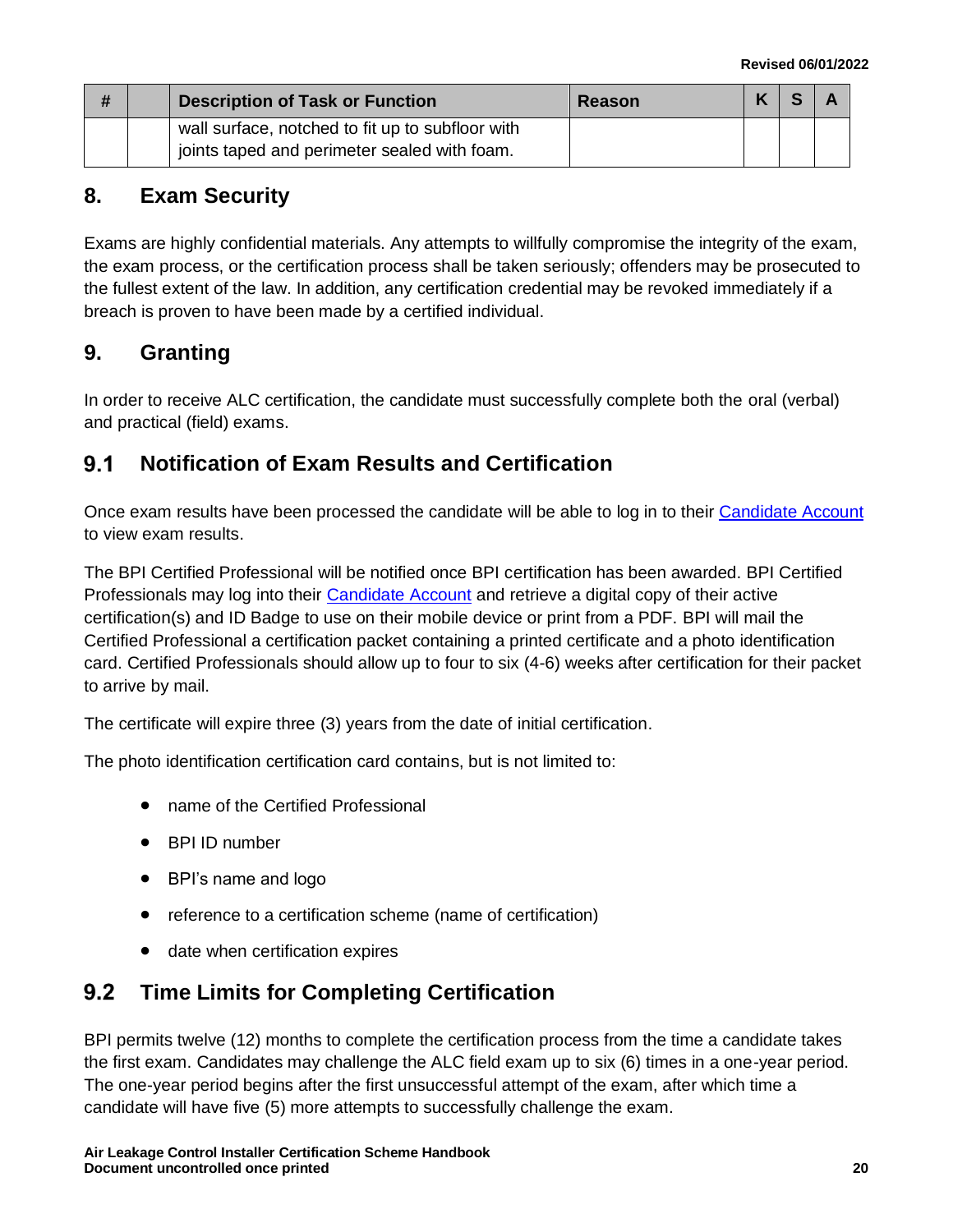Candidates that do not successfully complete the ALC field exam and achieve certification within the one-year period, must wait for the one-year anniversary of the first unsuccessful attempt to challenge the exam again.

#### $9.3$ **Confidentiality of Information**

BPI and BPI Test Centers shall adhere to all policies and procedures regarding candidate confidentiality and shall not release any information regarding any candidate or Certified Professional without obtaining prior written permission. BPI provides confidentiality clauses as part of the online registration process. These disclosure clauses are intended to assist BPI and the BPI Test Center to protect the candidate's or Certified Professional's information.

# <span id="page-23-0"></span>**10. Certification Renewal**

BPI Certified Professionals who hold the ALC Installer certification will be required to renew their certification every three (3) years.

The certification renewal requirements for BPI certified ALC Professionals must be completed prior to the current certification expiration date. Certified Professionals will be allowed to start the certification renewal process six (6) months prior to expiration, and if successful, will have the next renewal date as three (3) years from the current certification expiration date. If certification renewal is completed more than six (6) months in advance, the expiration date will change to the date of the last successful exam.

To be eligible for certification renewal, BPI certified ALC Installers:

- must successfully challenge the ALC field exam prior to the expiration date, OR
- complete and submit the application for certification renewal with applicable fees

BPI's certification renewal policy recognizes the work experience of BPI Certified Professionals. This policy eliminates field exam requirements in certain circumstances according to verified work experience. This policy will benefit those Certified Professionals who maintain continuous certification and remain active in-home performance roles. Please refer to the *BPI Certification Renewal Policy* found in the [Recertification section for ALC](http://www.bpi.org/certified-professionals/air-leakage-control-installer#anchor-two) on the BPI [website](http://www.bpi.org/certified-professionals/air-leakage-control-installer#anchor-two) for further details.

As part of the certification renewal process, BPI will review the Certified Professional's file for any open complaints. Should there be any open complaints at the time of expiration, BPI will not award certification renewal. The certification of the individual will be withdrawn or revoked due to the Certified Professional's negligent refusal to follow the certification scheme requirements.

**\*Any attempt at certification renewal that is unsuccessful will end the current certification. (e.g. if an attempt at the ALC field exam for recertification is unsuccessful, that will end the current ALC certification immediately.)**

# <span id="page-23-1"></span>**11. Surveillance**

Surveillance of the Certified Professional is established to ensure compliance to the policies and procedures for which the certification was granted. The certification of the individual may be withdrawn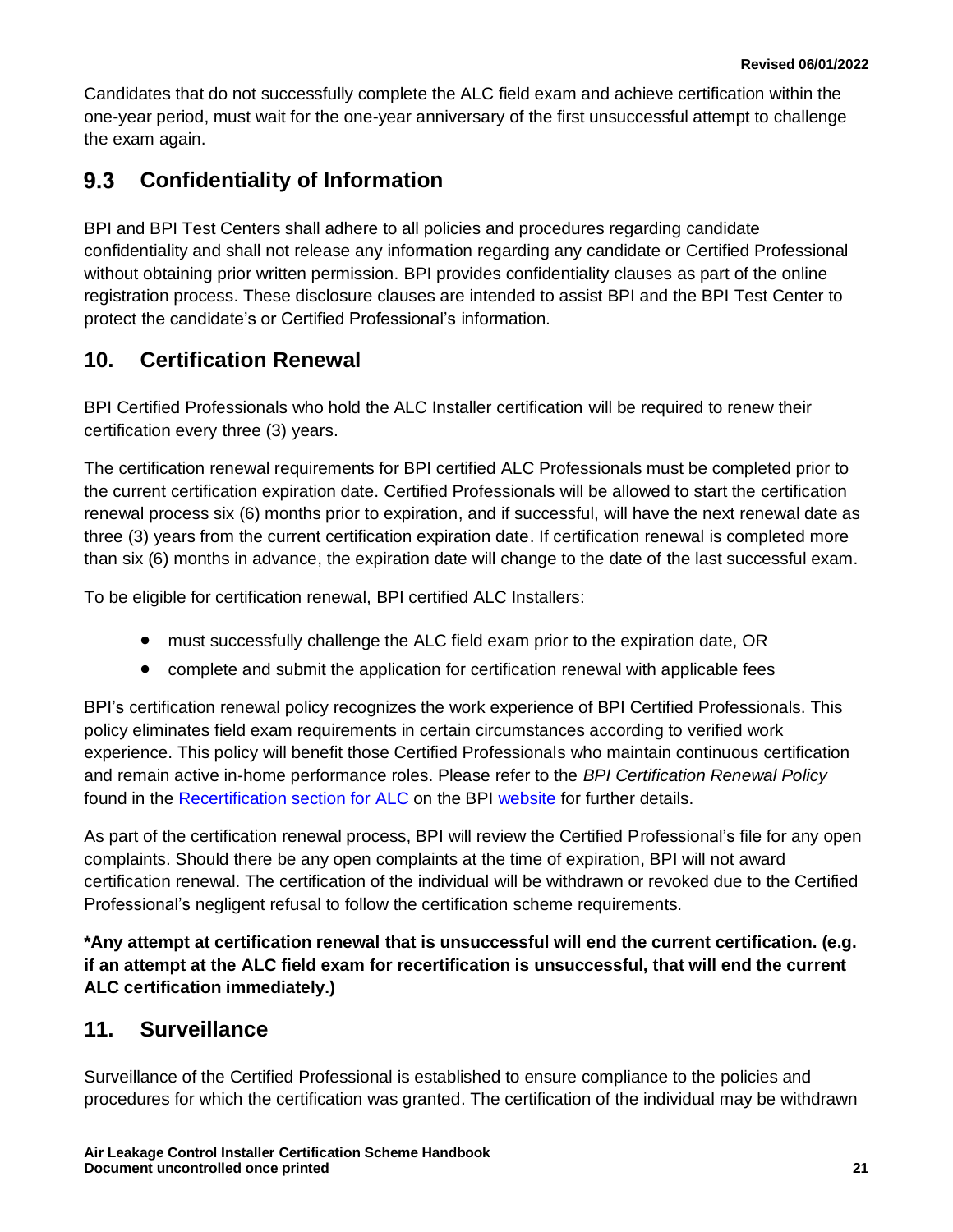or revoked due to Certified Professional's negligent refusal to follow the certification scheme requirements or failure to take appropriate corrective action as required by BPI.

# <span id="page-24-0"></span>**12. File Review**

The Certification Department will conduct a file review of Certified Professionals that have complaints filed against them. The review of the Certified Professional's file activities includes confirmation that any complaints against the Certified Professional have been resolved.

# <span id="page-24-1"></span>**13. Corrective / Preventative Action**

The corrective / preventative action shall include one of the following and is determined on a case by case basis at the discretion of BPI:

**Level One:** A corrective action will be given when the infraction is considered minor in nature. A written warning shall be sent to the Certified Professional about the nature of the infraction along with the required corrective action. The written warning shall become part of the Certified Professional's record.

**Level Two:** A corrective action will be given when the infraction is considered major in nature and requires proof. A written warning is sent to the Certified Professional about the infraction. The Certified Professional is required to submit documented proof that the infraction has been corrected. The written warning and response will become part of the Certified Professional's record.

# <span id="page-24-2"></span>**14. Withdrawal of Certification**

Should the BPI certified Air Leakage Control Installer not maintain certification by not being able to fulfill the obligation of the certification due to illness, disability, change of profession, etc., the certification will be withdrawn at the request of the Certified Professional. BPI must be notified immediately if a Certified Professional may not be able to, or is no longer able to, fulfill the requirements of the certification.

BPI reserves the right, on a case by case basis, to withdraw a person's BPI Certification(s) at its discretion. Reasons for withdrawal of a BPI Certification include, but are not limited to:

- Failure to meet certification renewal criteria as outlined in Section 10
- Failure to take steps to submit the requested information of a corrective action as outlined in Section 13
- Failure to follow the BPI Air Leakage Control Installer Code of Ethics and/or Code of **Conduct**
- Failure to follow BPI Standards that align with the certification's JTA's, when applicable

In the event the BPI Air Leakage Control Installer certification is withdrawn; the BPI Manager of Client Relations will review the Certified Professional's record and send confirmation of the withdrawal within thirty (30) days and provide a written statement in regard to steps that must be taken if the candidate requests the certification be reinstated.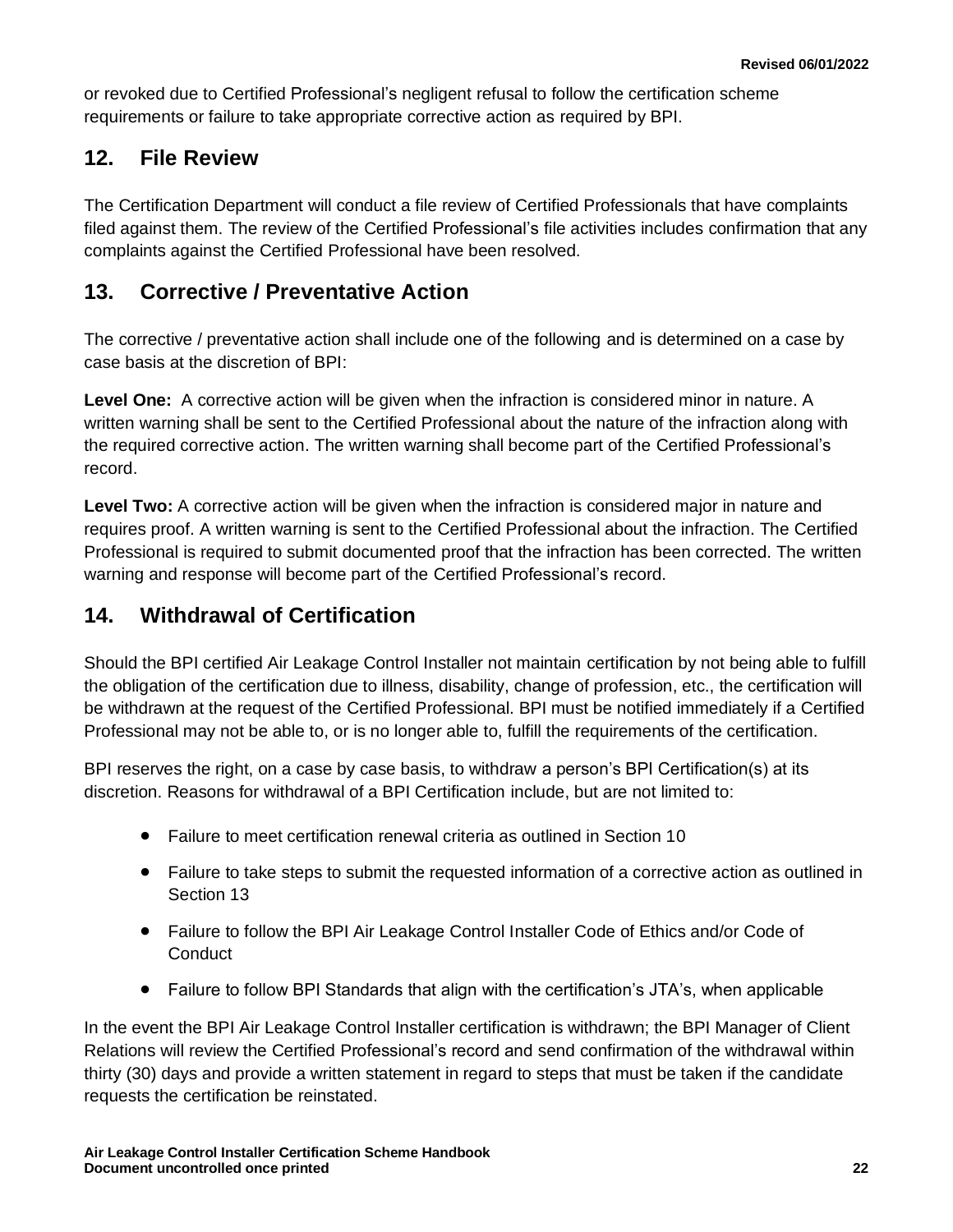Use of the BPI logo or brand and representation of being BPI certified must cease immediately if a certification is withdrawn, revoked, or expired.

# <span id="page-25-0"></span>**15. Appeal Procedure**

Individuals who wish to file an appeal of a decision on certification, against the results of an ALC exam, or regarding the suspension of the ALC certification, must do so in writing.

**Please Note:** If a candidate chooses to challenge the exam that they are appealing, prior to the notification of a final decision on their appeal, the results of the appeal will be null and void, regardless of the outcome. The original score of the appealed exam will stand.

## **Appeal Process for Exam Review**

To contest the results of an ALC exam, the candidate must follow the procedures, below:

- 1. A request for review must be made within thirty (30) days from the date of the exam. The request for review may be made in the following manner:
	- a. Submit the Exam Grade Appeal Form via the [BPI website:](http://www.bpi.org/about-us/contact-us) Go to [www.bpi.org](http://www.bpi.org/) and hover over **About Us** at the top of the page, select **Contact Us**. Enter your information and choose **Exam Grade Appeal** from the **Category** dropdown box.
	- b. Send a letter via registered mail to: Building Performance Institute, Inc. Attn: Appeals 63 Putnam Street, Suite 202 Saratoga Springs, NY 12866
	- c. Send an email to [Appeals@bpi.org](mailto:Appeals@bpi.org)
- 2. The request for review must specifically state the reasons why the candidate believes the initial decision should be modified or overturned and provide information on the issue; or include a specific reference where required procedures were not followed.
- 3. The review will be carried out by the Quality Assurance (QA) Department. Review results will be forwarded to the Director, who will provide the decision to the candidate, via email, within six to eight (6-8) weeks of receiving the request for appeal.

## **Appeal Process for Suspension of Certification**

For a review of suspension or withdrawal of certification, the Certified Professional must follow the procedures, on the next page:

1. A request for review must be made within thirty (30) days from the date of the suspension or withdrawal of certification. The request for review may be made in the following manner: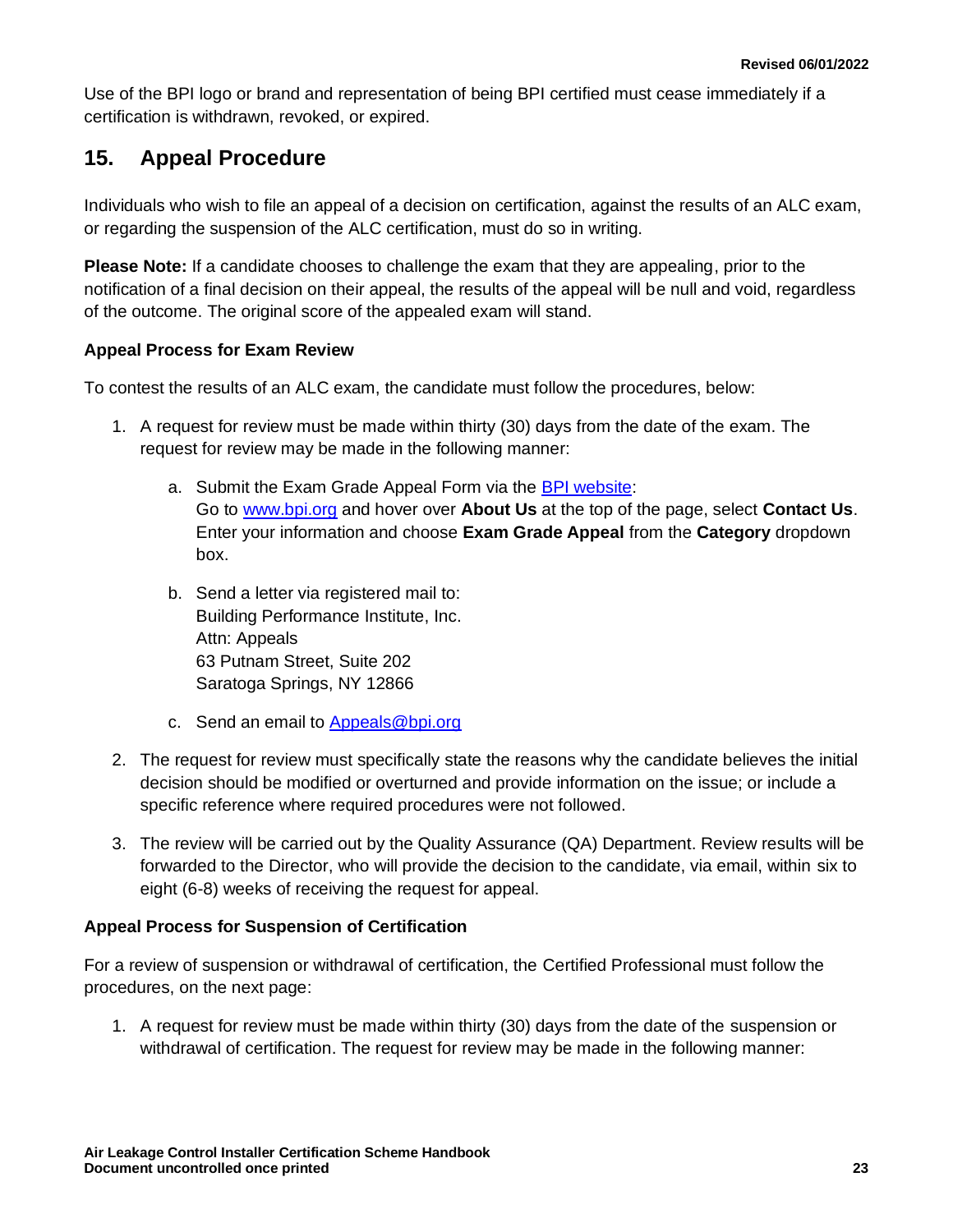- a. Submit the Complaint Form via the [BPI website:](http://www.bpi.org/about-us/contact-us) Go to [www.bpi.org](http://www.bpi.org/) and hover over **About Us** at the top of the page, select **Contact Us**. Enter your information and choose **Complaint Form** from the **Category** dropdown box.
- b. Send a letter via registered mail to: Building Performance Institute, Inc. Attn: Appeals 63 Putnam Street, Suite 202 Saratoga Springs, NY 12866
- c. Send an email to [Appeals@bpi.org](mailto:Appeals@bpi.org)
- 2. The request for review must specifically state the reasons why the Certified Professional believes the initial decision should be modified or overturned and provide new information on the issue; or include a specific reference where required procedures were not followed.
- 3. The review will be carried out by the Quality Assurance (QA) Department. Review results will be forwarded to the Director, who will provide the decision to the candidate, via email, within six to eight (6-8) weeks of receiving the request for appeal.

# <span id="page-26-0"></span>**16. Complaints**

BPI recognizes that there are two main types of complaints that may be brought to its attention:

- Complaints regarding BPI and/or its related vendor organizations (administrative, testing, Test Center, proctor, etc.)
- Complaints regarding BPI Certified Professionals or organizations with BPI Certified Professionals on staff

## **Complaints Process**

To file a complaint, the individual must follow the procedures, below:

- 1. A complaint must be made within thirty (30) days from the date that the situation occurred. The request for review may be made in the following manner:
	- a. Submit the Complaint Form via the [BPI website:](http://www.bpi.org/about-us/contact-us) Go to [www.bpi.org](http://www.bpi.org/) and hover over **About Us** at the top of the page, select **Contact Us**. Enter your information and choose **Complaint Form** from the **Category** dropdown box.
	- b. Send a letter via registered mail to: Building Performance Institute, Inc. Attn: Complaints 63 Putnam Street, Suite 202 Saratoga Springs, NY 12866
	- c. Send an email to [Complaints@bpi.org](mailto:Complaints@bpi.org)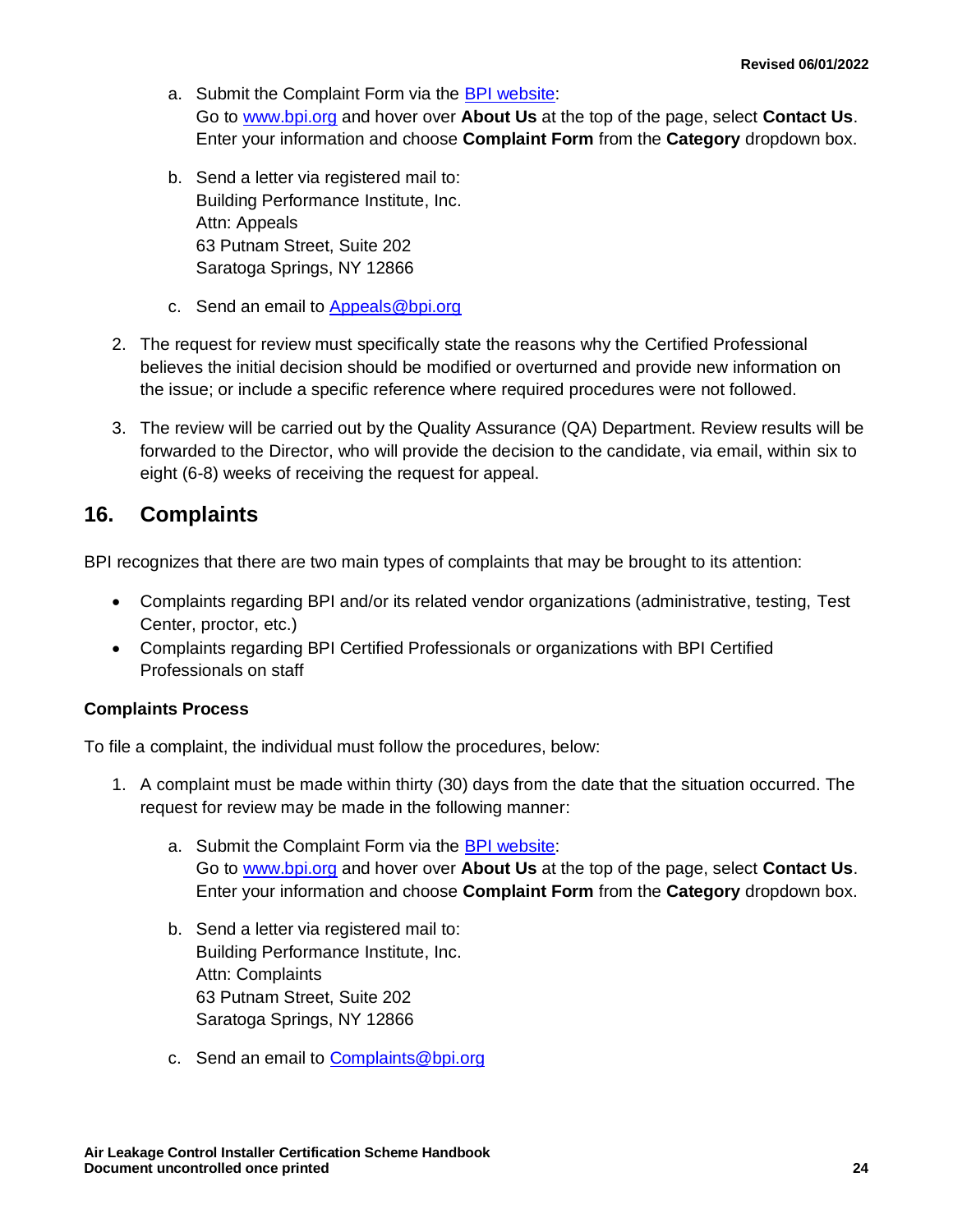- 2. The request for review must provide specific details for the complaint and any type of documented information that pertains to the situation.
- 3. The review will be carried out on a case by case basis by the Quality Assurance (QA) Department. Review results will be forwarded to the Director, who will provide the decision to the complainant, via email, within thirty to forty  $(30 - 40)$  days of receiving the complaint.

## <span id="page-27-0"></span>**17. Comments**

Submit any comments regarding the certification exams or processes to [Certification@bpi.org.](mailto:Certification@bpi.org)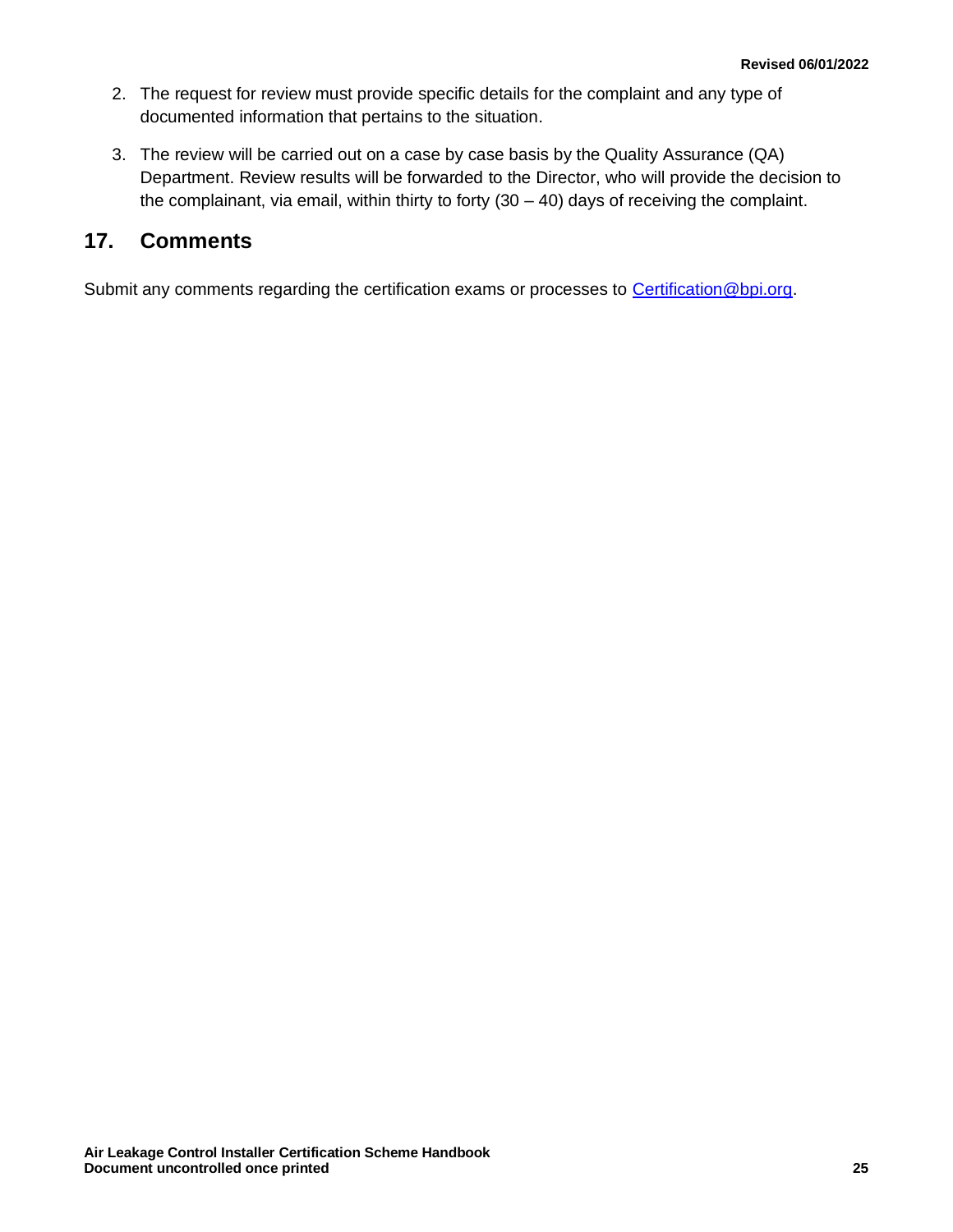# <span id="page-28-0"></span>**Appendix A – Code of Conduct**

By obtaining the Air Leakage Control Installer Certification, you are agreeing to the terms and conditions of BPI's Code of Conduct.

#### **Code of Conduct**

Certification may be denied, suspended, or revoked, if an individual is not in compliance with this Code of Conduct. Grounds for disciplinary action include (but are not limited to):

- 1. An irregular event in connection with an exam, including (but not limited to) copying exam materials, causing a disruption in the testing area, and failure to abide by reasonable test administration rules;
- 2. Taking the exam for any purpose other than that of becoming certified in the technical area referenced in the title of the exam;
- 3. Disclosing, publishing, reproducing, summarizing, paraphrasing, or transmitting any portion of the exam in any form or by any means, verbal, written, electronic or mechanical, without the prior expressed written permission;
- 4. Providing fraudulent or misleading information;
- 5. Failure to pay fees when due;
- 6. Unauthorized possession or misuse of certifications;
- 7. Misrepresentation of certification status;
- 8. Failure to provide requested information in a timely manner;
- 9. Impairment of professional performance because of habitual use of alcohol, drugs, or other substance, or any physical or mental condition;
- 10. Gross or repeated negligence or malpractice in professional work;
- 11. Failure to maintain a current professional credential as required by the jurisdiction in which the individual practices (this may include a license, certificate, or registration);
- 12. The conviction of, plea of guilty to, or plea to a felony or misdemeanor related to public safety or the building industry;
- 13. Disciplinary action by a licensing board related to a building industry; and
- 14. Other failure to maintain continuous compliance with the certification standards, policies, and procedures related to your certification.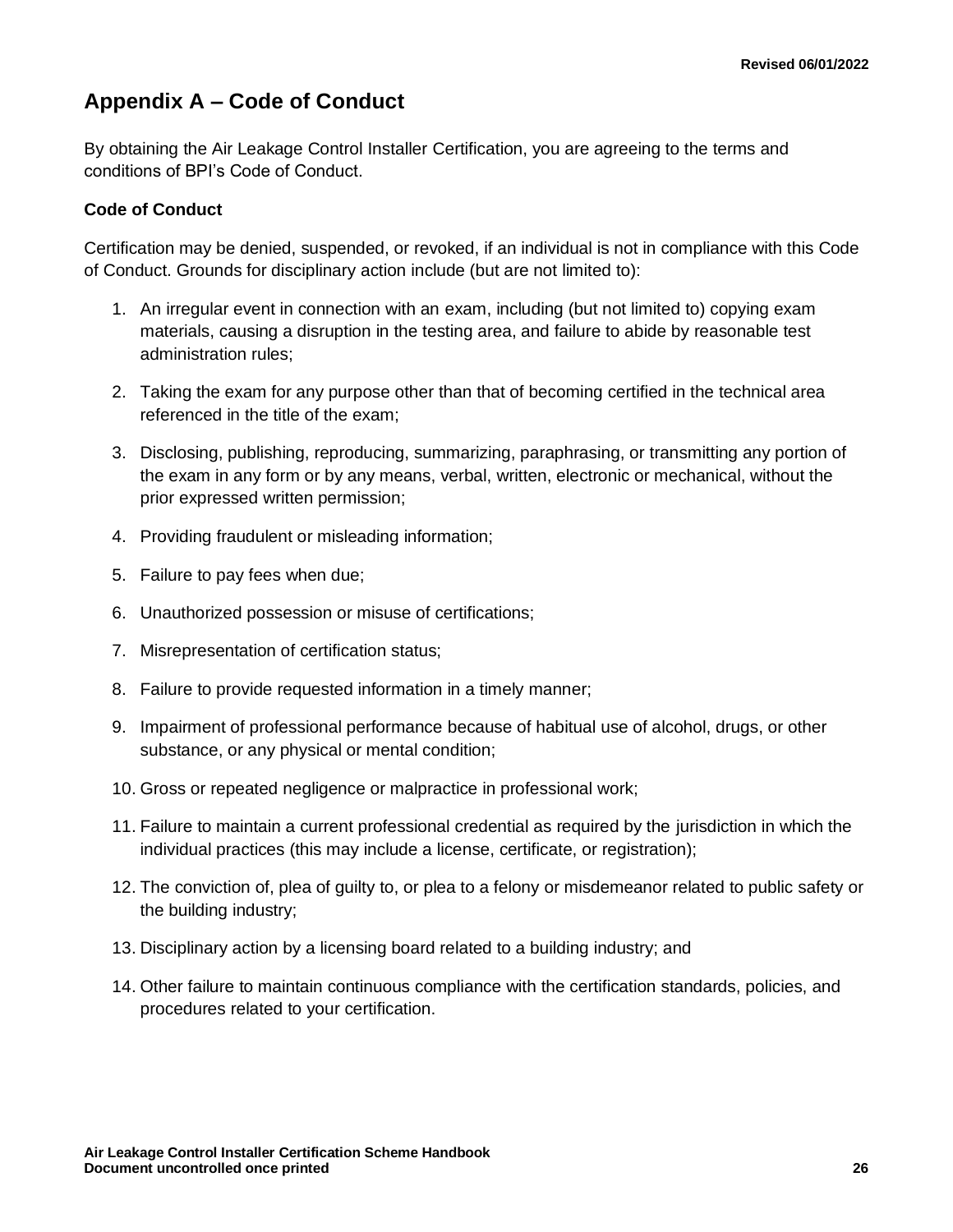## **Disciplinary Actions**

The following disciplinary actions may be taken as a result of non-compliance with this Code of Conduct:

- Denial or suspension of eligibility;
- Denial of certification;
- Revocation of certification;
- Non-renewal of certification;
- Suspension of certification;
- Reprimand; or
- Other corrective action.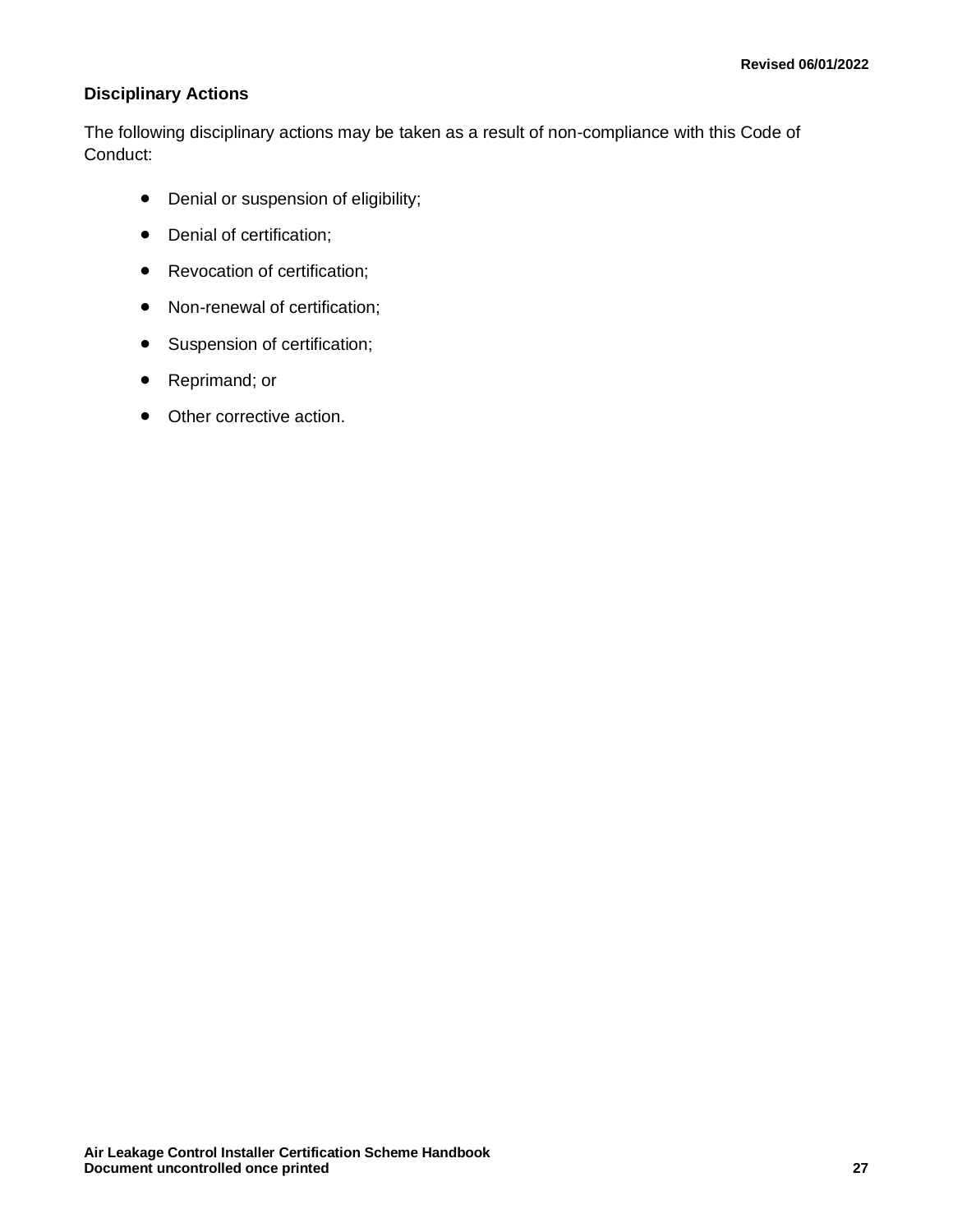# <span id="page-30-0"></span>**Appendix B – BPI Certification Agreement**

#### **BPI Certification Agreement**

ALC applicants will be required to accept BPI's Candidate Certification Agreement before beginning your exam. Make sure to read and be familiar with this agreement before you take your exam.

BY SIGNING YOU ARE AGREEING TO THE TERMS AND CONDITIONS OF THIS CANDIDATE CERTIFICATION AGREEMENT. CANDIDATE OR CERTIFIED INDIVIDUAL MAY TAKE THE EXAM ONLY IF CANDIDATE OR CERTIFIED INDIVIDUAL AGREES TO THE TERMS AND CONDITIONS OF THIS AGREEMENT. IF CANDIDATE OR CERTIFIED INDIVIDUAL DOES NOT AGREE TO THE TERMS AND CONDITIONS, CANDIDATE OR CERTIFIED INDIVIDUAL SHALL SELECT "NO, I DO NOT AGREE" BELOW AND WILL NOT BE ALLOWED TO TAKE THE EXAM.

BPI and Candidate or certified individual hereby agree that the terms and conditions of the Agreement shall govern Candidate or certified individual's participation in BPI's Certification Exam and BPI's Certification.

#### 1. CERTIFICATION

- a. The Candidate or certified individual must:
	- meet the prerequisites
		- pay the applicable exam fees;
		- accept the terms and conditions of this Agreement before completing the Exam;
		- pass the exam(s)
		- keep contact information up to date
- b. Modification to Certification Requirements. BPI's Director level staff may expand or reduce the title or scope of the desired certification or withdraw the certification.
- c. Termination. Candidate or certified individual may terminate this Agreement at any time upon written notice to BPI. The Certification or certified individual is valid for a period of three (3) years after the date of passing the last qualifying exam. If the candidate or certified individual chooses to terminate this agreement prior to the expiration date of their certification, the certification, including all related material, must be surrendered and will be void. Upon termination of this Agreement and after the expiration of the Certification, all rights related to the Candidate's Certification, including all rights to use the Certification and the Logo, will immediately terminate.

#### 2. COMPLIANCE WITH TESTING REGULATIONS

Candidate or certified individual agrees to comply with all testing regulations required by BPI and/or its Test Centers and testing centers.

- d. No Cheating. Candidate or certified individual agrees that all answers submitted in completing the Exam and are entirely their own. Candidate or certified individual will neither: (i) provide nor accept improper assistance; nor (ii) use unauthorized materials in attempting to satisfy Certification Requirements.
- e. No Misconduct. Candidate or certified individual agrees not to (i) falsify his or her identity or impersonate another individual; (ii) forge the Certification, Exam score reports, identification cards or any other Exam records; (iii) engage in fraudulent conduct or misrepresent him or herself as Certified when he or she has not successfully met the applicable Certification Requirements; (iv) misuse or disclose username and/or password or any other Certification identities; and/or (v) engage in any other misconduct that could be considered by BPI, in its sole discretion, as compromising the integrity, security or confidentiality of the Exam or the Certification.
- f. No Disclosure. Candidate or certified individual understands and agrees that the Exam is BPI's confidential and proprietary information. Candidate or certified individual agrees to maintain the confidentiality of the Exam and not disclose, whether verbally, in writing or in any media, the contents of the Exam or any part of the Certification. Further, Candidate or certified individual agrees not to request any other individual to disclose the Exam or any part thereof to the Candidate or certified individual.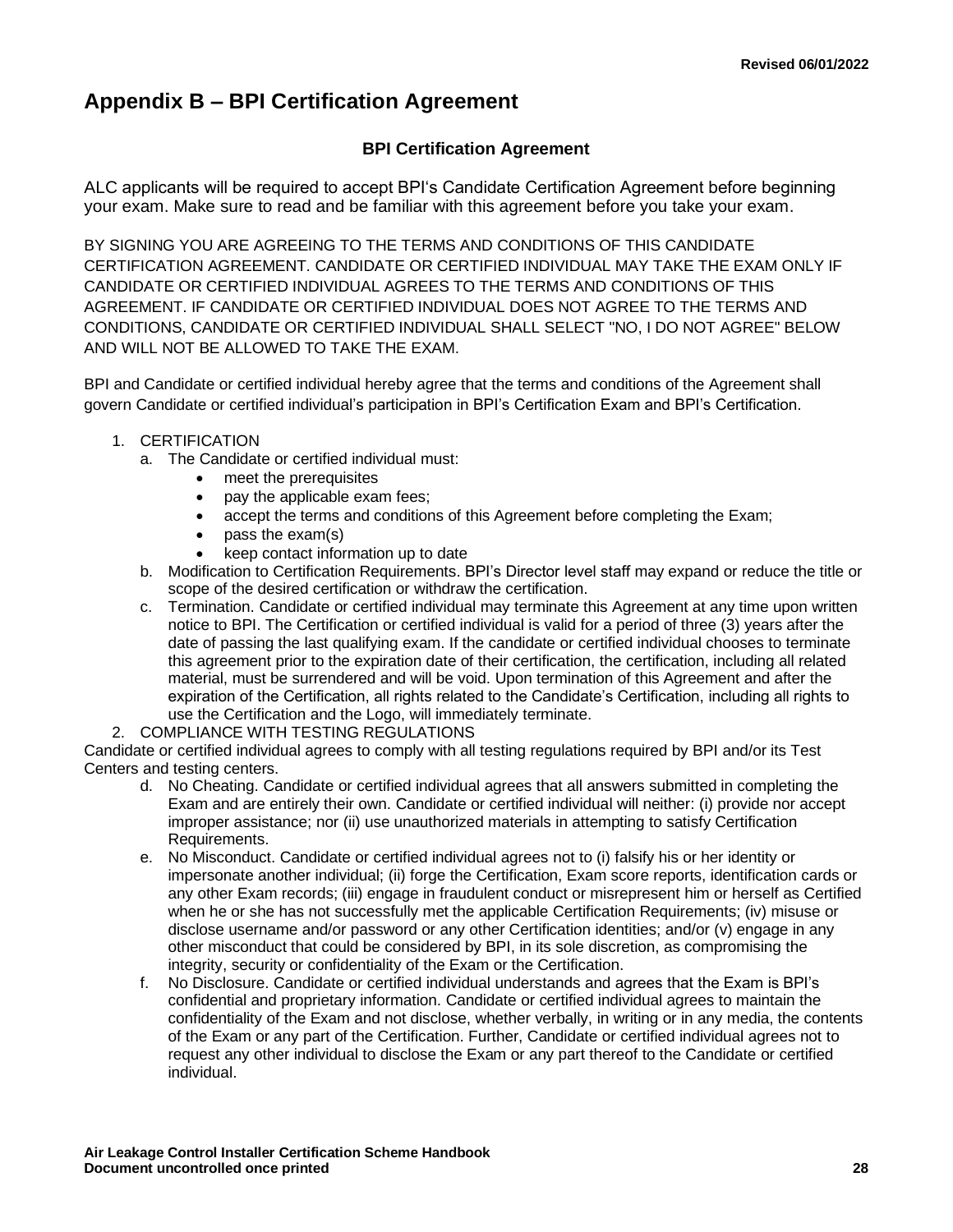- g. No Misuse of the Exam. Candidate or certified individual agrees not to copy, publish, offer to sell, sell, publicly perform or display, distribute in any way or otherwise transfer, modify, make derivative works thereof, reverse engineer, decompile, disassemble or translate the Exam or part thereof.
- 3. BPI ACTION FOR NON-COMPLIANCE
	- h. Candidate or certified individual understands and agrees that, if for any reason and at its sole discretion, BPI believes the Candidate or certified individual violated the terms of this agreement or the criteria against which the competence of a person is evaluated in accordance with the scheme of the certification. BPI has the right to deny Candidate or certified individual any further participation in the Exam, cancel a passed Exam result, remove the Candidate or certified individual's certified status and any other rights previously conferred on the Candidate by BPI, and to permanently bar Candidate or certified individual from any further participation in BPI's Certification.
- 4. WITHDRAWAL OF CERTIFICATION
	- Should the certified individual not maintain or not continue to prove their competence for this certification to the satisfaction of BPI, the certification will be withdrawn. In the event the certification is withdrawn, the BPI certification operations manager will review the certified individual's record and provide a written statement in regards to steps that will be taken in order for the certification to be reinstated.

Reasons for withdrawal of an individual's certification by BPI include, but are not limited to:

- Failure of the multiple choice test instrument.
- Failure of field evaluation.
- Verification of a complaint by building owner or the owner's representative for failure to meet installation requirements and then not correcting the deficiency.
- Failure to take steps to correct improper practices.
- j. If the certified individual may not be able or is no longer able to fulfill the requirements of the certification the certified individual must notify BPI immediately and surrender all certification documents, such as BPI ID Card and BPI Certificate to BPI, and cease using any logo or marketing materials.
- 5. REPRESENTATIONS AND WARRANTIES
	- k. By the Candidate or certified individual. Candidate or certified individual represents and warrants that: (i) Candidate or certified individual will refrain from any conduct that may harm the goodwill and reputation of BPI or its products and (ii) Candidate or certified individual shall not make any representation, warranty or promise on behalf of or binding upon BPI and (iii) Candidate or certified individual shall not make claims regarding certification outside of the intended scope of the appropriate certification.
	- l. Candidate or certified individual agrees to not use the certificate in a manner that is misleading or unwarranted.
- 6. INDEMNIFICATION
	- m. Candidate or certified individual agrees to indemnify, defend and hold BPI harmless against any losses, liabilities, damages, claims and expenses (including attorneys' fees and court costs) arising out of any claims or suits, whatever their nature and however arising, in whole or in part, which may be brought or made against BPI, or its Test Centers, officers, employees or assigns, in connection with: (i) any personal injury, property damage or other claims which are caused, directly or indirectly by any negligent act, omission, illegal or willful misconduct by the Candidate or certified individual, (ii) Candidate or certified individual's use or misuse of the Certification and/or the Logo; (iv) Candidate or certified individual's use or misuse of BPI' confidential information; and/or (v) Candidate or certified individual's breach of any obligations or warranties under this Agreement.
- 7. LIMITATION OF LIABILITY
	- n. Damages. BPI shall not be liable for any indirect, incidental, special, punitive, or consequential damages or any loss of profits, revenue, or data. BPI's liability for direct damages, whether in contract, tort or otherwise, shall be limited to the fees paid to BPI under this Agreement.
- 8. CONFIDENTIALITY UNDERTAKING
	- o. By signing this Agreement, Candidate or certified individual agrees to all terms and conditions herein
	- p. Candidate agrees (i) to hold Confidential Information in confidence and take all reasonable precautions to protect it, (ii) not to, directly or indirectly, use Confidential Information at any time during the certification procedure, the performance of the Exam and thereafter, and (iii) not to, directly or indirectly, disclose, publish, reproduce or transmit any Confidential Information completely or in part to any third party, in any form, including but not limited to verbal, written, electronic or any other means for any purpose without the prior express written permission of BPI.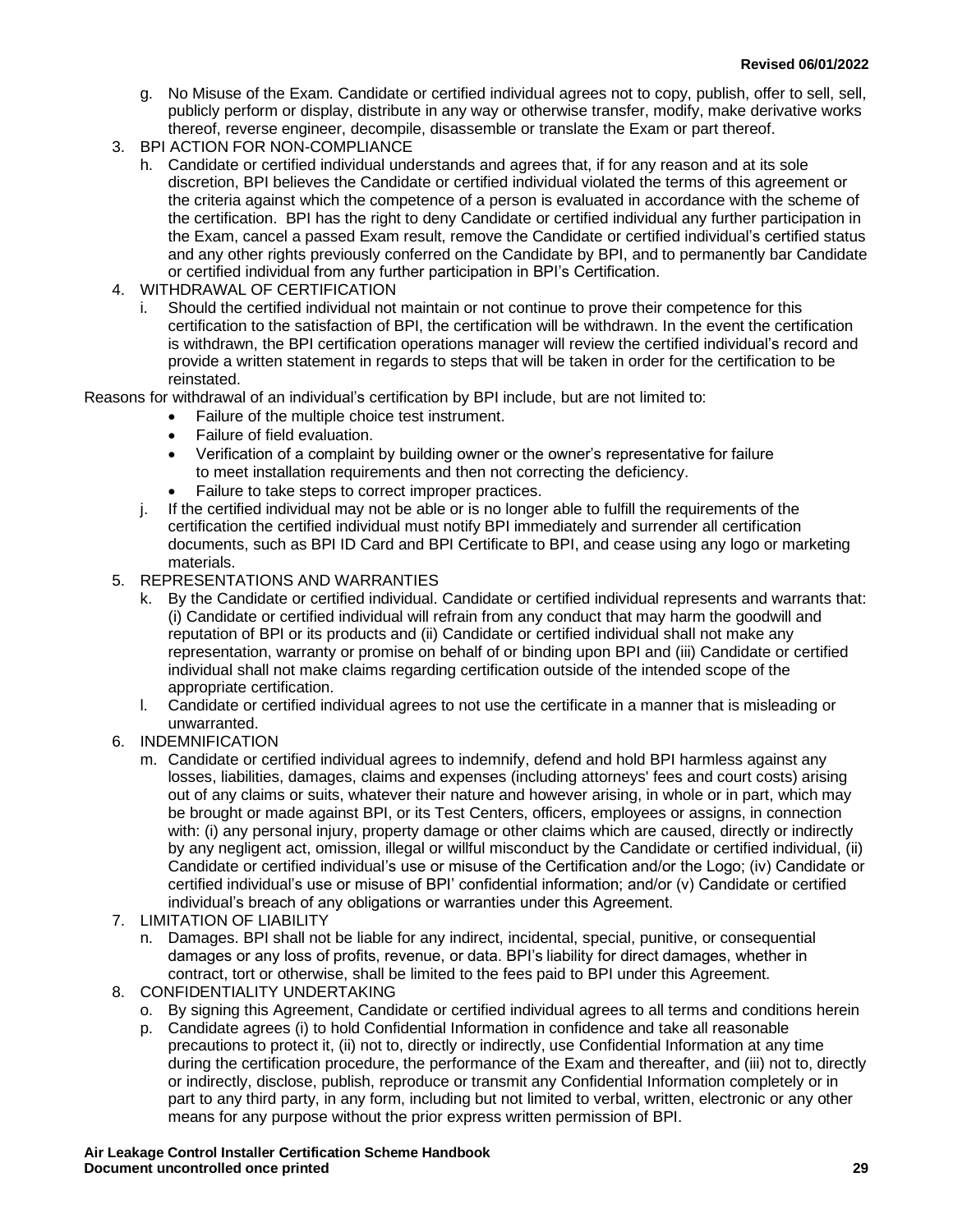q. BPI retains all rights, title and interest in and to all information, content and data contained in the Exam and all copyrights, patent rights, trademark rights and other proprietary rights thereto provided by BPI under the certification procedure and Exam.

Upon any breach by the Candidate or certified individual of the confidentiality undertaking in the Candidate Certification Agreement, BPI may automatically and without notice withdraw Candidate's Certification. Further, BPI is entitled to pursuing any other available remedy for unauthorized disclosure or for breach of the confidentiality undertaking in said Agreement.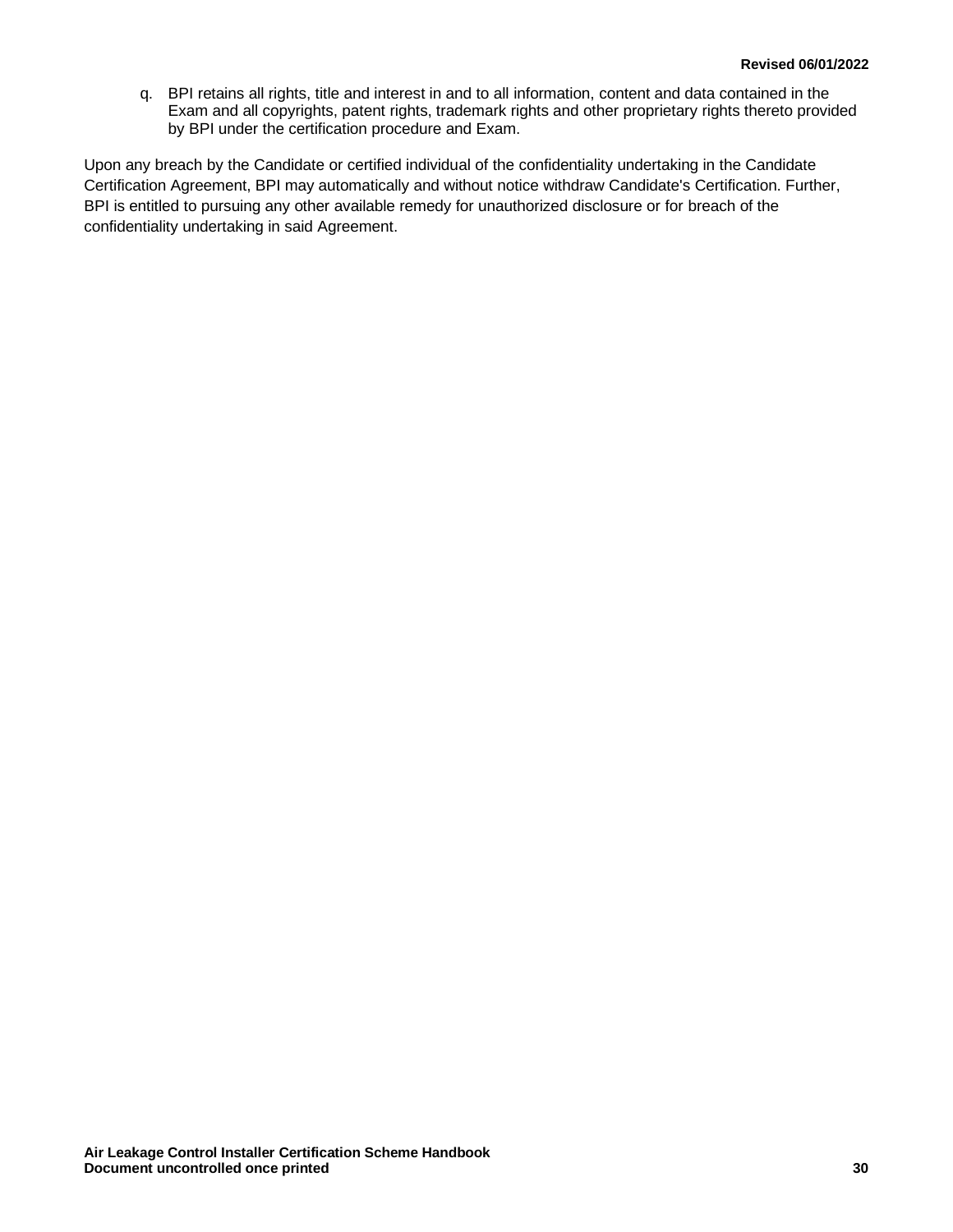# <span id="page-33-0"></span>**Appendix C – Candidates with Special Testing Accommodations**

#### **Candidates with Special Testing Accommodations**

The Americans with Disabilities (ADA) Act provides comprehensive civil rights protection for qualified individuals with disabilities. An individual with a disability is a person who: (1) has a physical impairment or a mental impairment that substantially limits a major life activity, (2) has a record of such impairment, or (3) is regarded as having such an impairment.

The ADA does not specifically name all of the impairments that are covered. If you have a disability, you have the right to inquire and receive information about testing accommodations.

"Testing Accommodation" means an adjustment to or modification of the standard testing conditions that eases the impact of the applicant's disability on the exam process without altering the nature of the exam.

As an applicant claiming a disability that requires testing accommodations, the applicant must properly complete the Special Testing Accommodation form. The burden of proof is on the applicant to establish the existence of a disability protected the Americans with Disabilities Act, as well as to establish the need for testing accommodations. Each application is evaluated on a case by case basis.

Qualified individuals with disabilities are required to request accommodations every time they plan to take the exam. It is in the candidate's best interests to provide recent and appropriate documentation, which clearly defines the extent and impact of the impairment(s) upon current levels of academic and physical functioning.

- Request for accommodations and appropriate supporting documentation, which when completed, should provide evidence of a substantial limitation to physical or academic functioning.
- Clinical evaluations and examinations of the candidate that have resulted in a diagnosis of a physical or mental impairment must have been performed by a licensed/certified or otherwise qualified professional with credentials appropriate to diagnose a candidate's disability consistent with the provisions of the ADA. Details about the professional's area of specialization and professional credentials must be provided.
- Documentation must be submitted on official letterhead from a licensed or qualified professional who examined the candidate and diagnosed a physical or mental impairment. Depending on the disability and written evaluation, documentation may include a letter from a physician or a detailed report.
- Document must be no more than 3 years old.
- Documentation for all disabilities should describe the extent of the disability and recommended accommodations.

A diagnosis of Attention Deficit Disorder (ADD) or Attention Deficit Hyperactivity Disorder (ADHD) must be supported by a current (administered within the past three years) comprehensive evaluation and relevant neuropsychological or psychoeducational assessment batteries. The report must include documented information that the patient meets criteria for long standing history, impairment, and pervasiveness. The report must include specific diagnosis of ADHD based on the DSM-IV diagnostic criteria.

- [Candidate Application for Special Testing Accommodations,](http://www.bpi.org/certified-professionals/testing-accommodations) or go t[o www.bpi.org](http://www.bpi.org/)
- [Provider Application for Special Testing Accommodations,](http://www.bpi.org/certified-professionals/testing-accommodations) or go to www.bpi.org
- Clinical evaluation on official letterhead (letter or detailed report)

Please submit the forms at least thirty (30) days prior to your scheduled exam.

Once these forms have been reviewed the applicant will receive notification from BPI. If approved, you must bring the approval notice with you to the BPI Test Center.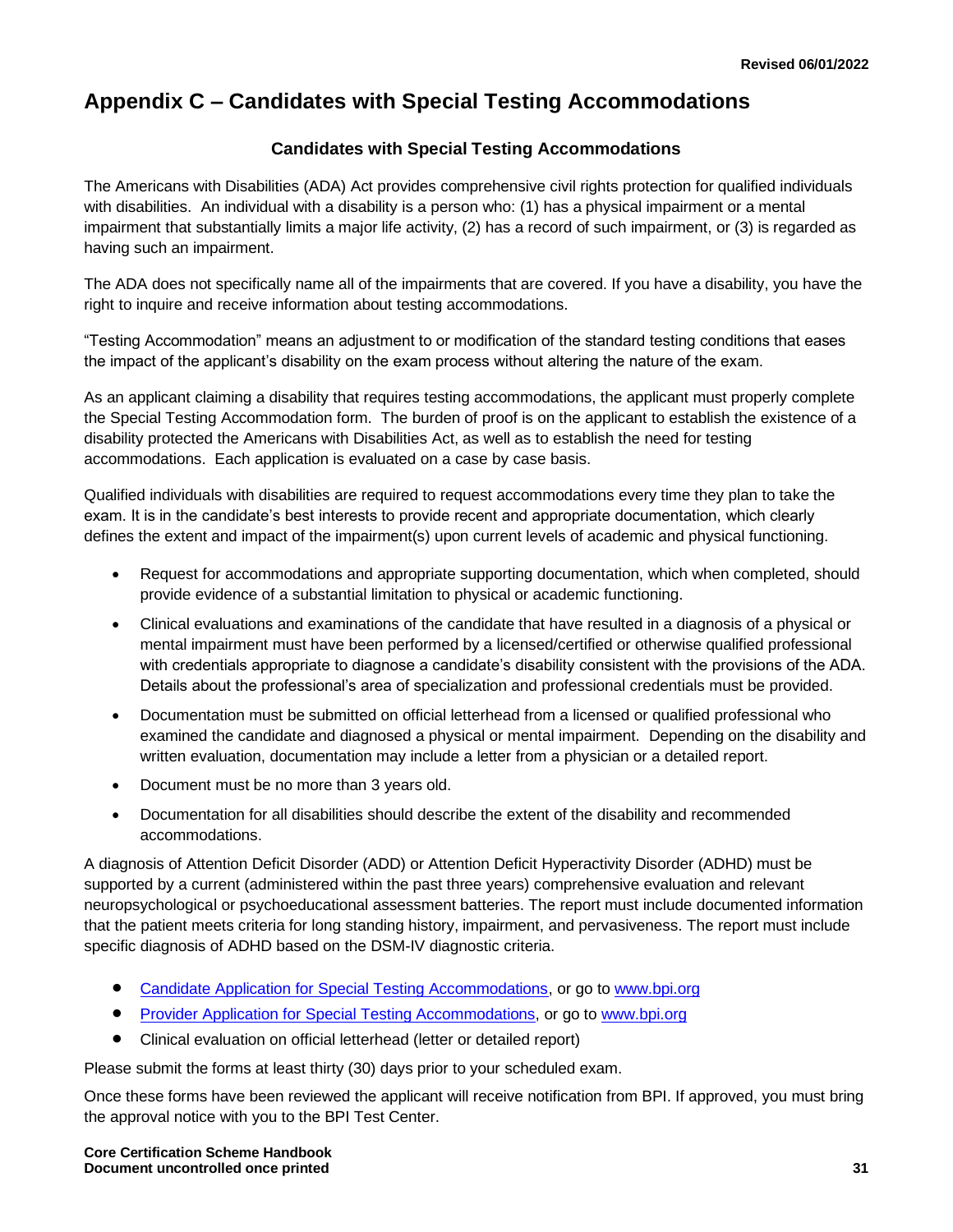# <span id="page-34-0"></span>**Appendix D – Language Barrier Testing Accommodations**

## **Language Barrier Testing Accommodations**

If you have difficulty in comprehending the language of the exam, you have the right to inquire in advance of testing whether any accommodations may be available to you. BPI shall allow the candidate, at his or her expense, to have an interpreter present at either online or field exam, provided that the interpreter is a bona fide interpreter that is engaged in that profession and that is pre-approved by BPI.

BPI Standard Testing Accommodations for candidates with a language barrier.

## **Online Exams:**

Exam times will be doubled.

## **Field Exams:**

Exam times will be doubled.

• [Candidate Application for Language Barrier Testing Accommodations,](http://www.bpi.org/certified-professionals/testing-accommodations) or go to [www.bpi.org](http://www.bpi.org/)

Please submit the form at least thirty (30) days prior to your scheduled exam.

Once the form has been reviewed, the applicant will receive notification from BPI. If approved, you must bring the approval notice with you to the BPI Test Center.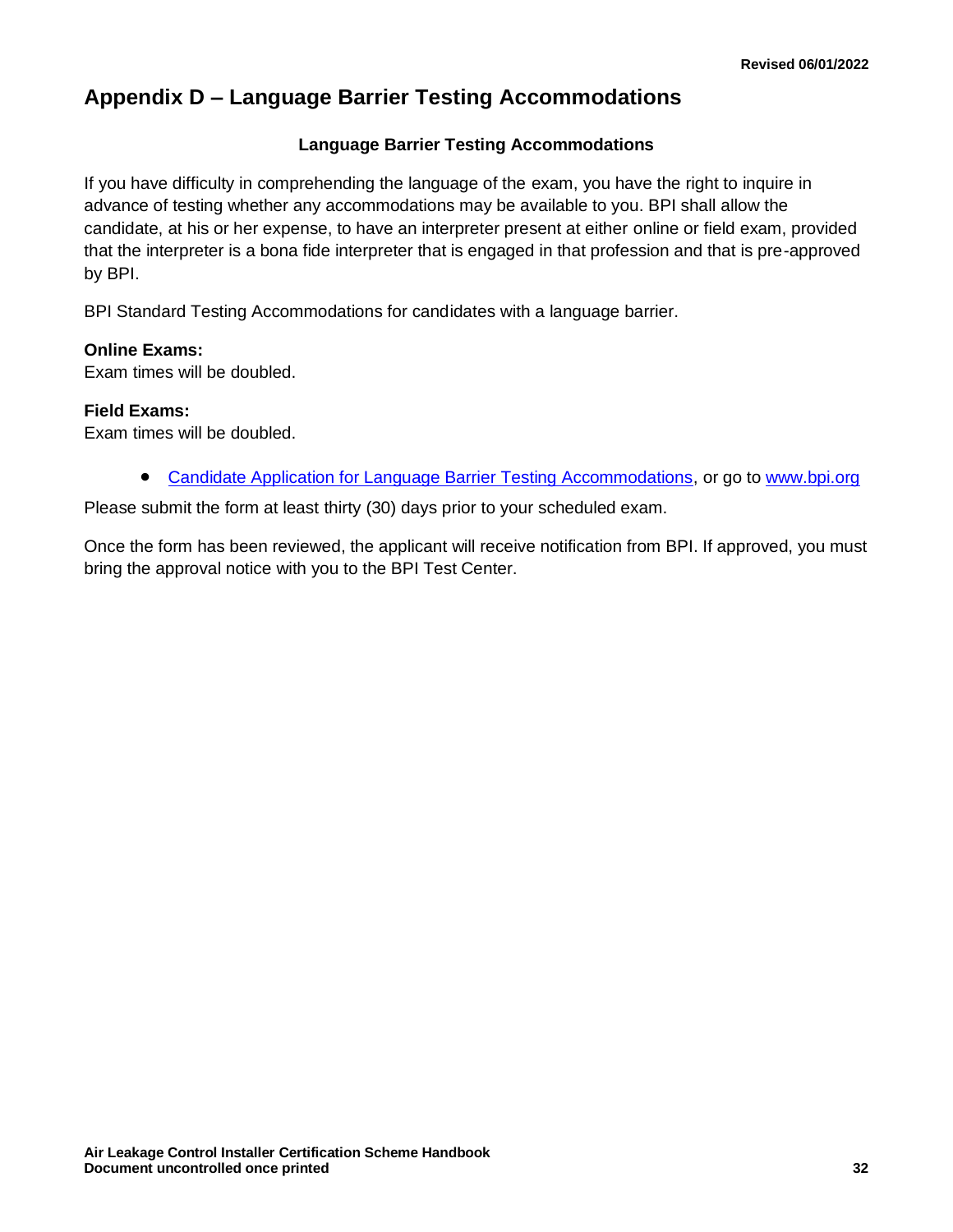# <span id="page-35-0"></span>**Appendix E – BPI Parental or Guardian Consent and Waiver of Liability Form for Candidates Under the Age of 18**



**See Reverse for Waiver and Release of Liability, Assumption of Risk Agreement and Parental Consent and Indemnity Agreement**

By initialing here, I (or parent/guardian if under 18 years of age) understand this is a two-sided document which contains important information on the reverse of this form and requires my signature on the final page \_\_\_\_\_\_\_\_\_\_\_ (Initial here).

**BY SIGNING, YOU ARE AGREEING TO THE TERMS AND CONDITIONS OF THIS WAIVER AND RELEASE OF LIABILITY. CANDIDATE MAY TAKE THE EXAM ONLY IF CANDIDATE AND PARENT/GUARDIAN AGREES TO THE TERMS AND CONDITIONS OF THIS AGREEMENT. IF CANDIDATE AND PARENT/GUARDIAN DO NOT AGREE TO THE TERMS AND CONDITIONS, CANDIDATE SHALL SELECT "NO, I DO NOT AGREE" BELOW AND WILL NOT BE ALLOWED TO TAKE THE EXAM.**

#### **Dear Parent or Guardian**:

We appreciate your child's interest in learning building science and preparing for employment in the residential energy efficiency industry. BPI Professionals perform diagnostics, repairs, and install improvements on homes that translate into energy savings, improved comfort, and more durable homes. While every precaution is taken to ensure a safe exam experience for candidates, existing homes do present certain dangers. BPI and the BPI Test Center delivering this exam rely on mature, responsible professional proctors to deliver exams, however there are certain hazards inherent in the exam process. Accordingly, it is our policy to require the execution of this Consent Waiver of Liability Form by a parent or guardian of candidates under the age of 18. Please be aware that the laws of your state may prohibit persons under the age of 21 from obtaining employment in certain construction related fields.

Please acknowledge your consent and agreement to the following by signing below: I am the parent and/or legal guardian of \_\_\_\_\_\_\_\_\_\_\_\_\_\_\_\_\_\_\_\_\_\_\_\_\_\_\_, who is \_\_\_\_\_\_ years old,  *full name of candidate age*

and he/she has my permission to participate in the BPI exam process.

On behalf of said minor, I hereby release BPI, the BPI Test Center, their officers, agents, employees, volunteers, owner(s), administrators, directors, officers, trainers, and employees from and against any liability, damages, expenses, or injury including medical expenses and/or property damage cause or sustained by said minor or third parties while engaging in or as a result of the exam process. I further agree to personally indemnify BPI, the BPI Test Center, their officers, agents, employees, volunteers, owner(s), administrators, directors, officers, trainers, and employees from and against any liability, damages, expenses, illness, or injury including medical expenses and/or property damage cause or sustained by said minor or third parties while engaging in or as a result of the exam process.

#### **Waiver and Release, Assumption of Risk and Parental Consent and Indemnity Agreement**

*In consideration of my being allowed to participate in BPI exam activities, I agree:*

- 1. I understand the nature of BPI exam activities for the certification for which I have applied, and I am aware of my training, experience, and capabilities, and believe I am qualified to participate in such activity.
- 2. I further acknowledge that I am aware the activities will be conducted in facilities that may contain unsafe or potentially hazardous conditions, including but not limited to:
	- Electric and combustion appliances, including ducting, venting, wiring, and other conditions, and components which may be in unsafe condition
	- Mold, lead paint, asbestos, and other hazardous or toxic chemicals
	- Improperly installed or faulty electrical wiring

**Air Leakage Control Installer Certification Scheme Handbook Document uncontrolled once printed 33**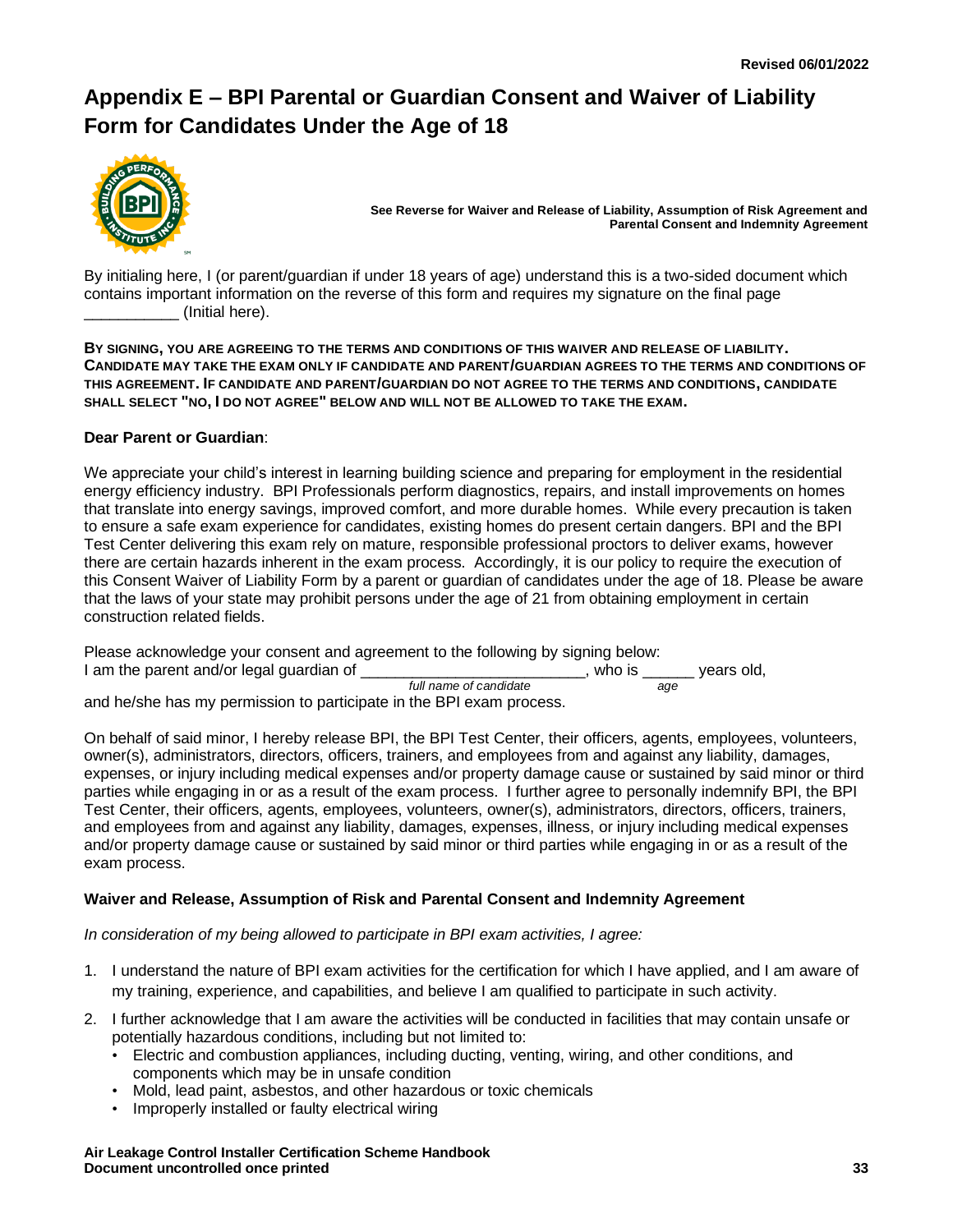- Structures which may be in unsafe condition
- Dangerous combustion gases, including carbon monoxide, and dangerously hot or combustible materials, which may be in unsafe condition
- 3. I understand that I will be required to use electrical or battery-powered equipment and tools.
- 4. I understand I may be required to climb on or walk in, on, or around walls, floors, yards, attics, and cellars of buildings that may be in unsafe condition.
- 5. I further agree and warrant that if I believe conditions to be unsafe, I will immediately discontinue participation in the activity.
- 6. I understand the exam will be videotaped for quality assurance purposes, but may not be reviewed by the candidate, parent, or trainer.
- 7. *I fully understand* that:
	- a. Exam activities involve risks and dangers of *serious bodily injury, including permanent disability, paralysis, and death* ("Risk").
	- b. These risk and dangers may be caused by me or the actions or inactions of others participating in the activity, the condition in which the activity takes place, or the *negligence of the "releasees" named below*.
	- c. There may be other risk and social and economic losses either known to me or not readily foreseeable at this time; and *I fully accept and assume all such risks and all responsibility for losses, cost, and damages* incurred as a result of my participation in these activities.

**I HEREBY RELEASE , DISCHARGE, COVENANT NOT TO SUE, AND AGREE TO INDEMNIFY AND SAVE HOLD HARMLESS BPI, THE**  BPI TEST CENTER, THEIR OFFICERS, AGENTS, EMPLOYEES, VOLUNTEERS, OWNER(S), ADMINISTRATORS, DIRECTORS, **OFFICERS, TRAINERS, AND EMPLOYEES (EACH CONSIDERED ONE OF THE "RELEASEES" HEREIN) FROM ALL LIABILITY, CLAIMS, DEMANDS, LOSSES, OR DAMAGES ON MY ACCOUNT CAUSED OR ALLEGED TO BE CAUSED IN WHOLE OR IN PART BY CANDIDATE, BY THE NEGLIGENCE OF THE "RELEASEES" OR OTHERWISE, INCLUDING NEGLIGENT RESCUE OPERATIONS, AND FURTHER AGREE THAT IF, DESPITE THIS RELEASE, I, OR ANYONE ON MY BEHALF MAKES A CLAIM AGAINST ANY OF THE "RELEASEES" NAMED ABOVE, I WILL INDEMNIFY, SAVE AND HOLD HARMLESS EACH OF THE RELEASEES FROM ANY LITIGATION EXPENSES, ATTORNEY FEES, LOSS OF LIABILITY, DAMAGE OR COST THAT MAY INCUR AS THE RESULT OF ANY SUCH CLAIM.**

#### **Consent and Release of Parent or Guardian**

I am the parent or guardian of the child applying to take the BPI exam for certification. My child is fit for participation in these exam activities, and I consent to my child's participation. *I have read and understand the application and this waiver and release*. In consideration of allowing my child to participate, I consent to it and agree that *its terms shall likewise bind me, my child, my heirs, legal representative, and assignees. I hereby release and shall defend, indemnify and hold harmless the releasees from every claim and any liability* that I or my child may allege against the releasees (including reasonable attorney's fees or cost) as a direct or indirect result of injury to me or my child because of my child's participation in the event, *whether caused by the negligence of the releasees* or others. **I** *promise not to sue releasees* on my behalf or on behalf of my child regarding any claims arising from my child's participation in any BPI exam activities.

 **I agree and accept the terms and conditions of this agreement**

 **I** *do not* **agree (you will not be permitted to take the exams)**

**\*\*\*CAUTION\*\*\***

Read above carefully before signing. This document releases all liability of the releasees, and you may wish to seek legal counsel before signing.

Printed Name of Candidate for BPI Certification Signature of Participant or Parent/Guardian

Date **Date** Date **Date** Date **Date** Date **Date**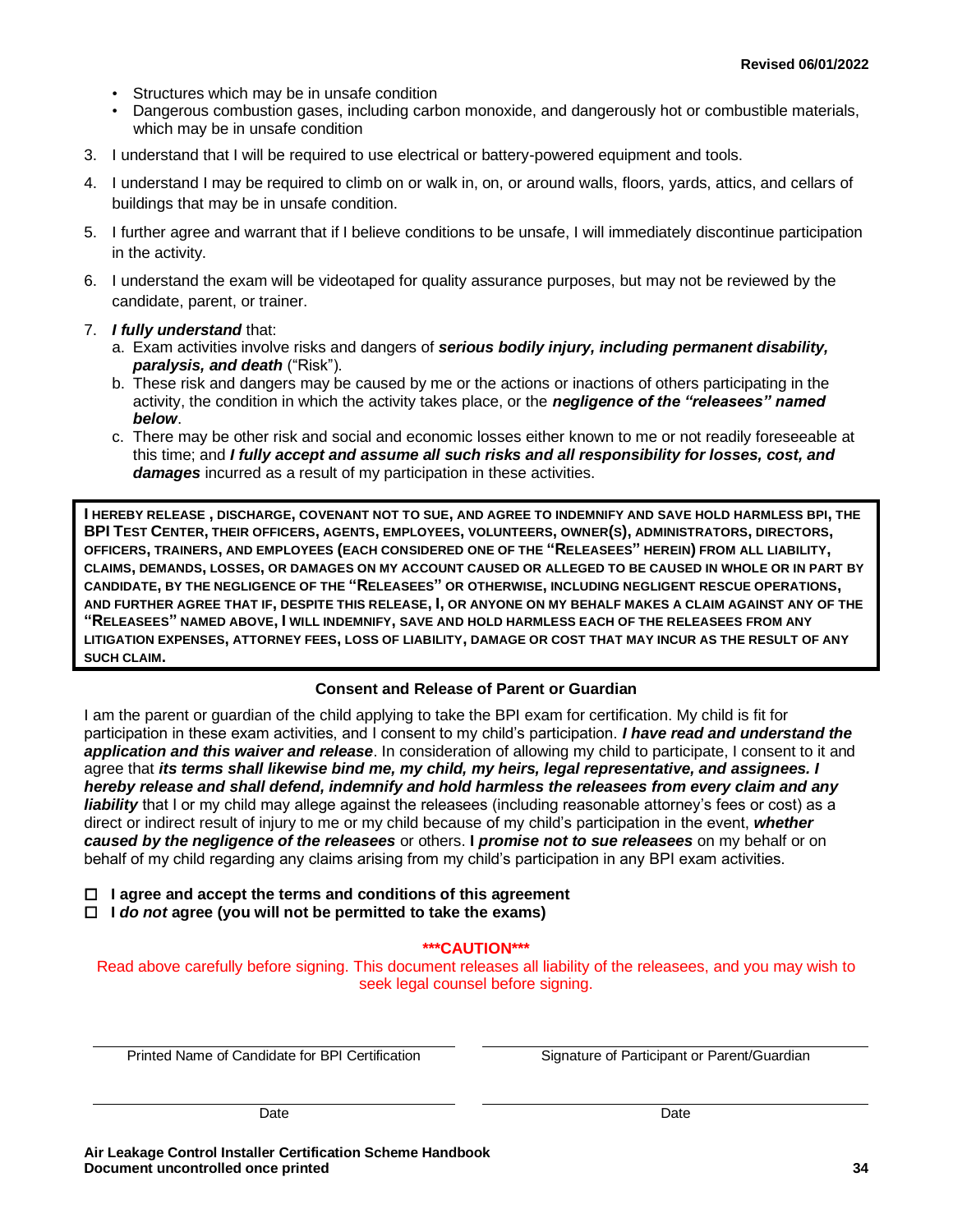# <span id="page-37-0"></span>**Terms and Definitions**

**Appeal –** Request by applicant, candidate or certified person for reconsideration of any adverse decision made by the certification body related to her/his desired certification status.

**Candidate –** Applicant who has fulfilled specified prerequisites, allowing his/her participation in the certification process.

**Certified Professional –** An individual who successfully passes the BPI written and field exam requirements for certification.

**Certification Process –** All activities by which a certification body establishes that a person fulfills specified competence requirements, including application, evaluation, decision on certification, surveillance and recertification, use of certificates and logos/marks.

**Certification Scheme –** Specific certification requirements related to specified categories of persons to which the same particular standards and rules, and the same procedures apply.

**Certification System –** Set of procedures and resources for carrying out the certification process as per a certification scheme, leading to the issue of a certificate of competence, including maintenance.

**Competence –** Demonstrated ability to apply knowledge and/or skills and, where relevant, demonstrated personal attributes, as defined in the certification scheme.

**Complaint –** Conformity assessment request, other than an appeal, by any organization or individual to a certification body, for corrective action relating to the activities of that body or to those of any of its customers.

**Evaluation –** Process that assesses a person's fulfillment of the requirements of the scheme, leading to a decision on certification.

**Exam –** Mechanism that is part of the evaluation, which measures a candidate's competence by one or more means such as written, oral, practical and observational.

**Essential Learnings –** Comprehensive list of ALC functions and tasks as determined by a job task analysis.

**Proctor –** Person with relevant technical and personal qualifications, competent to conduct and/or score an exam; an individual approved to administer BPI certification exams.

**Qualification –** Demonstration of personal attributes, education, training and/or work experience.

**Quality Assurance** – The observation techniques and activities used externally by an organization to evaluate the effectiveness of their quality management system and to provide feedback that may result in quality improvements.

**Recertification –** Process of confirming conformity with current certification requirements.

**Scheme Committee –** Group of people chosen by the certification body to provide input, recommendations, guidance and review of a certification scheme.